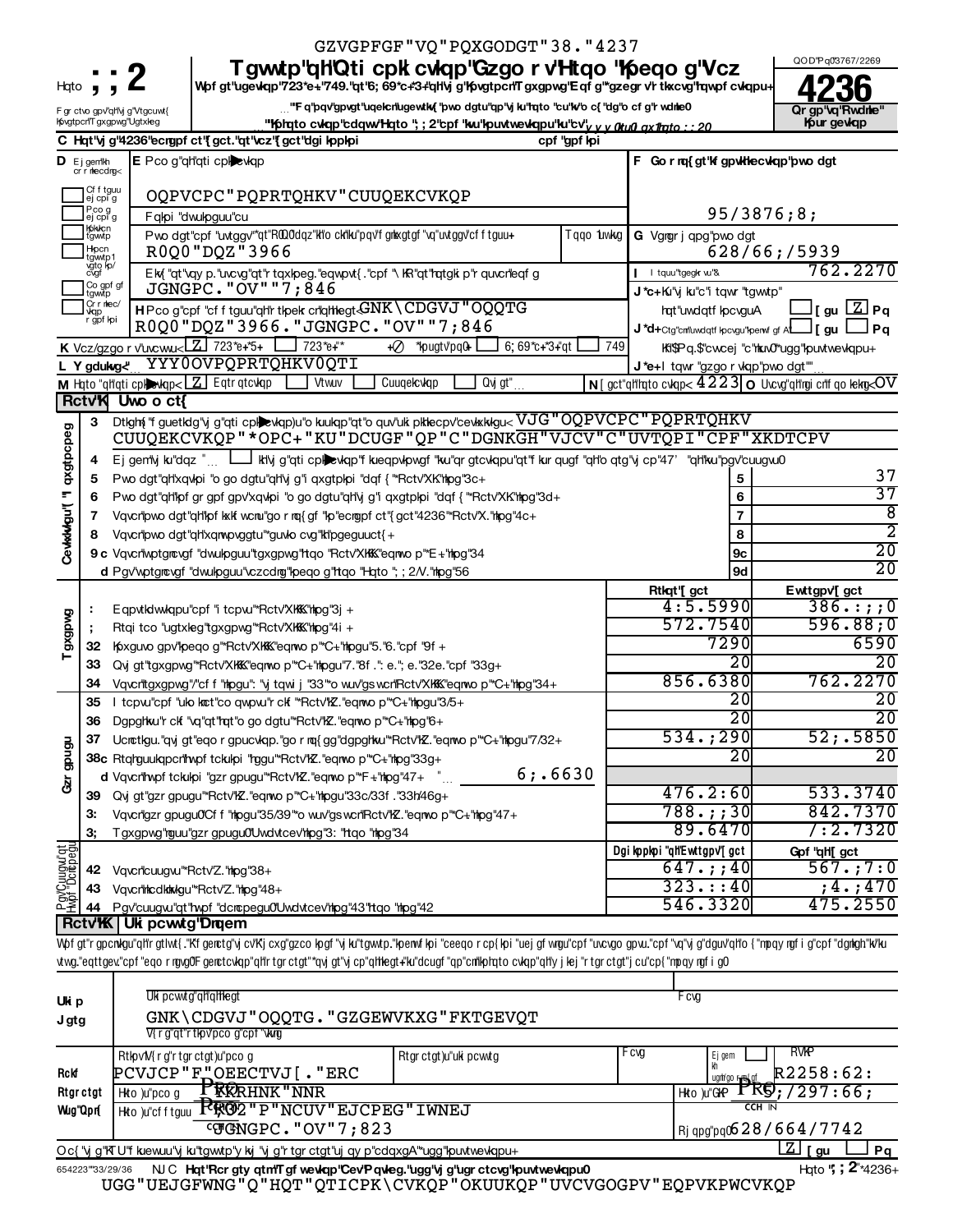|          | OQPVCPC"PQPRTQHKV"CUUQEKCVKQP<br>Hqto "; ; 2"*4236+                                                                                                           | 95/3876;8;                     | Rci g' <sup>4</sup> |
|----------|---------------------------------------------------------------------------------------------------------------------------------------------------------------|--------------------------------|---------------------|
|          | Rctv'KK Uvcvgo gpv'qHRtqi tco 'Ugtxleg'Ceeqo r nkuj o gpvu                                                                                                    |                                |                     |
|          | Ej gen'iki'Uej gf wig''Q'eqpvckpu'c'tgur qpug''qt'pqvg''vq''cp{ 'hipg''lp''y ku''Rctv'hikk                                                                    |                                | $\boxed{Z}$         |
| 3        | Dtight "f guetidg"y g"qti cplexiqp)u"o kuulqp<                                                                                                                |                                |                     |
|          | VJG"OQPVCPC"PQPRTQHKV"CUUQEKCVKQP"*OPC+"KU"DCUGF"QP"C"DGNKGH"VJCV"C                                                                                           |                                |                     |
|          |                                                                                                                                                               |                                |                     |
|          | UVTQPI"CPF"XKDTCPV"PQPRTQHKV"UGEVQT"KU"GUUGPVKCN"VQ"OQPVCPC)U"XKVCNKV[                                                                                        |                                |                     |
|          | CPF"NKXCDKNKV[."OPC)U"OKUUKQP"KU"VQ"RTQXKFG"NGCFGTUJKR"VQ"OQPVCPC)U                                                                                           |                                |                     |
|          | PQPRTQHKV"UGEVQT. "CPF"RCTVPGT"YKVJ"EJCTKVCDNG"PQPRTQHKVU"VQ"ETGCVG"C                                                                                         |                                |                     |
| 4        | FK "y g"qti cpibewqp"wpf gtvcng"cp{ "uk plklecpv'r tqi tco "ugtxlegu"f wtlpi "y g"{ gct"y j lej "y gtg"pqv'huvgf "qp                                          |                                |                     |
|          | y g'r tkqt"Hqto "; ; 2"qt"; ; 2/G\ A                                                                                                                          | $\bigsqcup$ [ gu $\fbox{Z}$ Pq |                     |
|          |                                                                                                                                                               |                                |                     |
|          | KI\$. gu.\$'f guetkig'\j gug'pgy 'ugtxlegu''qp''Uej gf wg''Q0                                                                                                 |                                |                     |
| 5        | FK "y g"qti cplewqp"egcug"eqpf wewpi ."qt"o cng"uk pklecpv'ej cpi gu"p"j qy "k/'eqpf wew."cp{ "r tqi tco "ugtxleguA                                           | $\Box$ [ gu $\Box$ ] Pq        |                     |
|          | Ki\$ gu.\$'f guetkig'\j gug''ej cpi gu''qp''Uej gf wg''Q0                                                                                                     |                                |                     |
| 6        | Fguetkig"vj g"qti cplickiqp)u"r tqi tco "ugtxleg"ceeqo r nkuj o gpvu"rqt"gcej "qh'ku"vj tgg"ncti guv'r tqi tco "ugtxlegu. "cu"o gcuwtgf "d{ "gzr gpugu0       |                                |                     |
|          | Ugevkqp"723*e+5+"cpf "723*e+6+"qti cplevkqpu"ctg"tgswitgf "vq"tgr qtv'y g"co qwpv"qh'i tcpvu"cpf "cmqecvkqpu"vq"qvj gtu."yj g"vqvcn"gzr gpugu."cpf            |                                |                     |
|          | tgxgpwg."klcp{.'hqt"gcej "r tqi tco "ugtxleg"tgr qtvgf 0                                                                                                      |                                |                     |
|          | 564.7980                                                                                                                                                      |                                | $397.$ ;:90 $_{+}$  |
|          | kpenwf kpi 'i tcpw"qh"&<br>$6c$ *Eqf g<<br><del>√</del> *Gzrgpugu"&<br>+ *Tgxgpwg"&<br>RTQHGUUKQPCN"CPF"QTICPK\CVKQPCN"FGXGNQROGPV"*RQF+<"KP"4236."972"RGQRNG |                                |                     |
|          |                                                                                                                                                               |                                |                     |
|          | HTQO"CETQUU"OQPVCPC"RCTVKEKRCVGF"KP"QPG"QH"VJG"OPC)U"44"EQOOWPKV[                                                                                             |                                |                     |
|          | YQTMUJQRU0""57: "OQTG"RCTVKEKRCVGF"KP"VJG"CPPWCN"EQPHGTGPEG. "OCMKPI"KV                                                                                       |                                |                     |
|          | VJG"JKIJGUV"CVVGPFGF"GXGT0""OPC"JGNF"C"HKXG"RCTV"OCPCIGOGPV"UGTKGU"KP                                                                                         |                                |                     |
|          | VYQ"OQPVCPC"EQOOWPKVKGU"CPF"CNUQ"EQPXGPGF"NQECN"PQPRTQHKV"PGVYQTM                                                                                             |                                |                     |
|          | NGCFGTU"KP"HKXG"EQOOWPKVKGU"HQT"OQPVJN["UWRRQTV"CPF"EQNNCDQTCVKQP0                                                                                            |                                |                     |
|          | OPC)U"GFWECVKQP"RTQITCOOKPI"KU"DCUGF"QP"OPC)U"RTKPEKRNGU"CPF"RTCEVKEGU                                                                                        |                                |                     |
|          |                                                                                                                                                               |                                |                     |
|          | HQT"PQPRTQHKV"GZEGNNGPEG"KP"OQPVCPC0""VJG"GFWECVKQP"RTQITCO"KU                                                                                                |                                |                     |
|          | UWRRQTVGF"D["C"DTQCF"CTTC["QH"KORNGOGPVCVKQP"TGUQWTEGU"KPENWFKPI                                                                                              |                                |                     |
|          | UGNH/JGNR"VQQNU"CPF"3<3"VGEJPKECN"CUUKUVCPEG0                                                                                                                 |                                |                     |
|          |                                                                                                                                                               |                                |                     |
|          |                                                                                                                                                               |                                |                     |
|          | 32; . 9940 benwf lpi 'i tcpw"qh'&                                                                                                                             |                                | $33; .8; 90+$       |
|          | $6d$ *Eqf g<<br>+™Gzrgpugu"&<br>+ *Tgxgpwg"&<br>OGODGTUJKR1EQOOWPKECVKQPU<"VJTQWIJ"KVU"852"PQPRTQHKV"OGODGTU."OPC                                             |                                |                     |
|          |                                                                                                                                                               |                                |                     |
|          | DTKPIU"XKUKDKNKV[."XQKEG"CPF"EQJGUKXGPGUU"VQ"OQPVCPCU"PQPRTQHKV                                                                                               |                                |                     |
|          | UGEVQT0"QP"DGJCNH"QH"KVU"OGODGTU. "OPC"FGGRGPU"VJG"IGPGTCN"RWDNKEU                                                                                            |                                |                     |
|          | CYCTGPGUU"CPF"WPFGTUVCPFKPI"QH"PQPRTQHKVU"KP"OQPVCPC"VJTQWIJ"RWDNKUJGF                                                                                        |                                |                     |
|          | TGUGCTEJ="KP"4236"OPC"RWDNKUJGF"VJG"OQPVCPC"UVCVG"QH"VJG"UGEVQT"TGRQTV                                                                                        |                                |                     |
|          | FGVCKNKPI"VJG"JGCNVJ"KPFKECVQTU"HQT"EJCTKVCDNG"PQPRTQHKVU"CPF"C                                                                                               |                                |                     |
|          | YCIG1DGPGHKV"TGRQTV0"OPCU"G/PGYUNGVVGT"KU"FKUVTKDWVGF"VQ"CNOQUV"6222                                                                                          |                                |                     |
|          | PQPRTQHKV"EQPVCEVU. "GPUWTKPI"VJCV"VJCV"VKOGN["CPF"WUGHWN"PQPRTQHKV                                                                                           |                                |                     |
|          |                                                                                                                                                               |                                |                     |
|          | KPHQTOCVKQP"KU"FKUUGOKPCVGF"CETQUU"VJG"OPC"PGVYQTM"0"OPC"KPHQTOU"CPF                                                                                          |                                |                     |
|          | GPICIGU"PQPRTQHKVU"KP"CFXQECE["QP"DTQCF."UGEVQT/YKFG"KUUWGU"VJCV"KORCEV                                                                                       |                                |                     |
|          | <b>VJGO0</b>                                                                                                                                                  |                                |                     |
|          |                                                                                                                                                               |                                |                     |
|          | 6 : . 6850 kpenuf kpi 'i tcpw"qH&<br>6e $*_{Eqf g < }$<br>+ *Tgxgpwg"&<br>+"Gzr gpugu"&                                                                       |                                | 96.8;80.            |
|          | ITQWR"DW [KPI"RTQFWEVU"CPF"UGTXKEGU<"KP"4236"OPC"OGODGTU"UCXGF"OQTG"VJCP                                                                                      |                                |                     |
|          | &305"OKNNKQP"QP"CFOKPKUVTCVKXG"EQUVU"VJTQWIJ"HKHVGGP"FKHHGTGPV"ITQWR                                                                                          |                                |                     |
|          | DW [KPI"RTQFWEVU"CPF"UGTXKEGU0"PGIQVKCVGU"CPF"UGEWTGU"CHHQTFCDNG                                                                                              |                                |                     |
|          |                                                                                                                                                               |                                |                     |
|          | RTQFWEVU"CPF"UGTXKEGU"UQ"VJCV"OPC"OGODGTU"ECP"FKTGEV"OQTG"TGUQWTEGU                                                                                           |                                |                     |
|          | VOYCTFU"OKUUKOP"TGNCVGF"YOTM0"OPCU"ITOWR"DW[KPI"RTOITCOU"KPENWFG                                                                                              |                                |                     |
|          | JGCNVJ "KPUWTCPEG. "FKTGEVQTU "CPF "QHHKEGTU "KPUWTCPEG. "RTQRGTV [ "CPF                                                                                      |                                |                     |
|          | ECUWCNV["KPUWTCPEG."VGNGEQPHGTGPEKPI."QHHKEG"UWRRNKGU."LQD"RQUVKPIU.                                                                                          |                                |                     |
|          | DCEMITQWPF"EJGEMU. "RTKPVKPI"CPF"ETGFKV"ECTF"RTQEGUUKPI0                                                                                                      |                                |                     |
|          |                                                                                                                                                               |                                |                     |
|          |                                                                                                                                                               |                                |                     |
|          |                                                                                                                                                               |                                |                     |
|          |                                                                                                                                                               |                                |                     |
|          |                                                                                                                                                               |                                |                     |
|          | 6f Qvj gt"r tqi tco "ugtxlegu"*FguetIdg"lp"Uej gf wrg"Q0+                                                                                                     |                                |                     |
|          | $48.77:0$ kperwf kpi 'i tcpvu"qh'&<br>*Gzr gpugu''&                                                                                                           |                                |                     |
|          | + "T gxgpwg"&<br>749.98;0                                                                                                                                     |                                |                     |
|          | 6g Vqvcrir tqi tco "ugtxleg"gzr gpugu"                                                                                                                        |                                |                     |
| 654224   |                                                                                                                                                               |                                | Hgto "; ; 2"*4236+  |
| 33/29/36 |                                                                                                                                                               |                                |                     |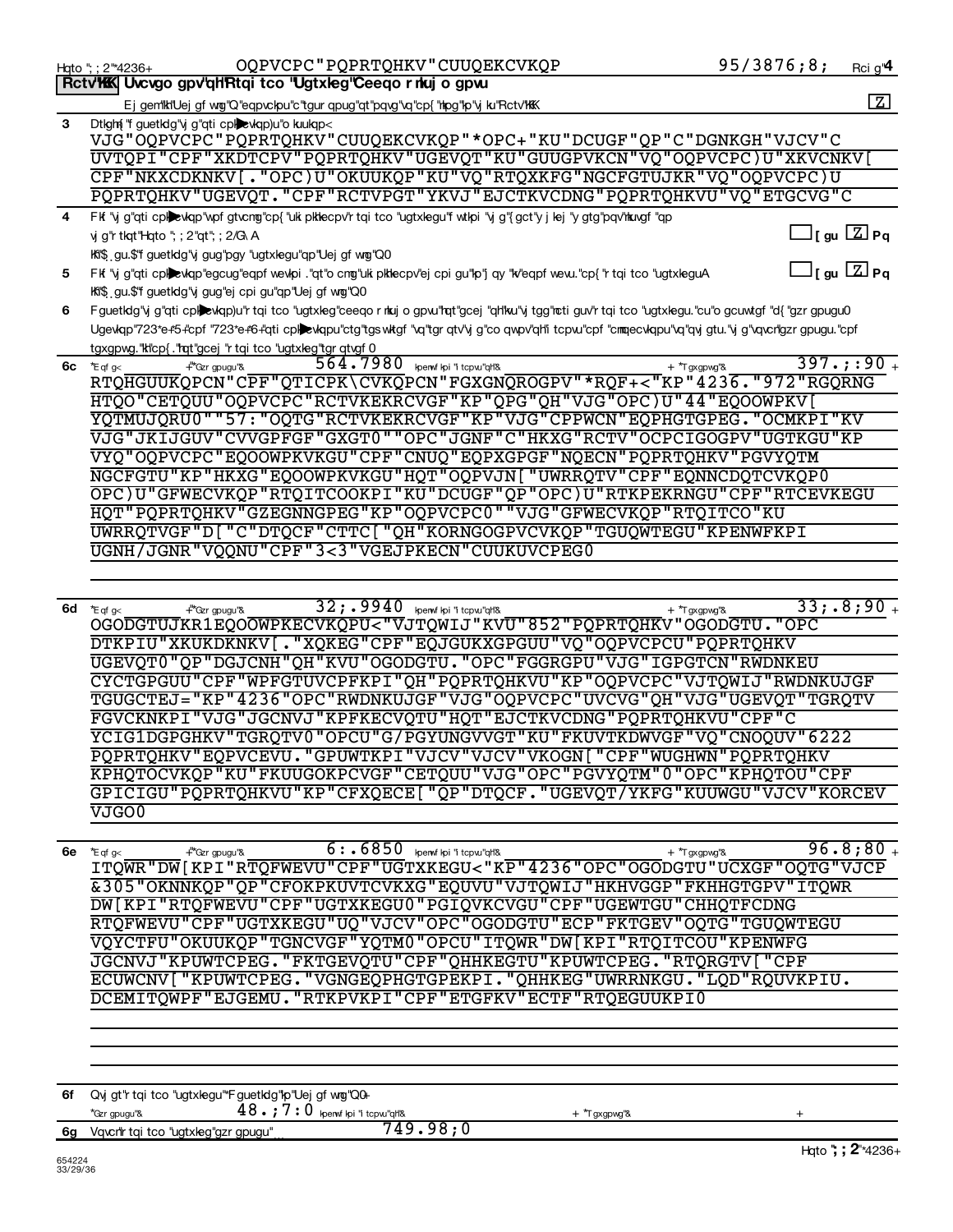|  | Hgto "; ; 2"*4236+ |
|--|--------------------|
|  |                    |

## Hqto "; ; 2"\*4236+ OQPVCPC " PQPRTQHKV " CUUQEKCVKQP 95/3876 ; 8 ; <sub>Rcig'</sub>

|    | Rctv'K Ej gemku 'qh'T gswktgf "Uej gf wrgu                                                                                               |                |     |    |
|----|------------------------------------------------------------------------------------------------------------------------------------------|----------------|-----|----|
|    |                                                                                                                                          |                | [gu | Pq |
| 3  | Ki'\j g"qti cplexkqp"f guetklgf "lp"ugevkqp"723*e+5+'qt"6; 69*c+3+"qvj gt"y cp"c"r tlxcvg"rqwpf cvkqp+A                                  |                |     |    |
|    | 00%_ky2{&usvrkzk&Yinkj{rk&G                                                                                                              | 3              | Ζ   |    |
| 4  | Ki'ij g''qti cplexkqp''tgswktgf ''vq''eqor mgvg''Yi nkj { m'&H2Yi nkj { m'&il& ut zob{ zuxyA                                             | 4              | Ζ   |    |
| 5. | Fif "y g"qti cpicylop"gpi ci g"ip"f kgev"qt"lpf kgev"r qrkkecrlecor ck p"cevkkkgu"qp"dgj critiqh"qt"p"qr r qukkqp"vq"ecpf k cvgu"rqt     |                |     |    |
|    | r wdnhe"qhthegA"00%[ky2(&us vrkzk&Yinkj{rk&l 2&Vgxz&O                                                                                    | 5              |     | z  |
| 6  | Ugewqp'723*e+5+'qti cplewqpu0Fk 'vj g''qti cplewqp''gpi ci g''p''mqdd{ kpi "cevkkkgu.''qt'j cxg''c'ugevqp''723*j +'gmgevkqp''kp''ghgev   |                |     |    |
|    |                                                                                                                                          | 6              | Ζ   |    |
|    | f wtkpi "vj g"vcz"{gctA"00%_ky2{&us v rkzk&Yi nkj {rk& 2&/gxz&00                                                                         |                |     |    |
| 7  | Kı"y g"qti cplevkqp"c"ugevkqp"723*e#6+"723*e#7+"qt"723*e#8+"qti cplevkqp"y cv"tgegkxgu"o go dgtuj k "f wgu."cuuguuo gpvu."qt             |                |     | Ζ  |
|    | ulo kat"co qwpw."cu"f ghlpgf "lp"Tgxgpwg"Rtqegf wtg"; : /3; A"00%_ky2 & us v rkzk&/i nkj { rk& 28/gyz&000                                | $\overline{7}$ |     |    |
| 8  | Fif "y g"qti cpicylgp"o clpvclp"cp{ "f qpqt"cf xkugf "twpf u"qt"cp{ "ulo lact"twpf u"qt"ceeqwpw"tqt"y j lej "f qpqtu"j cxg"y g"tk j v'vq |                |     |    |
|    | r tqxlf g"cf xleg"qp"y g"f kutklwkqp"qt"kpxguvo gpv"qh"co qwpw"kp"uwej "hwpf u"qt"ceeqwpwA"0&Lky2&us vkzk&i nkj { k&l2&/gxz&             | 8              |     | Ζ  |
| 9  | FK "y g"qti cplexkqp"tgegkxg"qt"j qnf "c"eqpugtxcvkqp"gcugo gpv."lperwf lpi "gcugo gpvu"vq"r tgugtxg"qr gp"ur ceg.                       |                |     |    |
|    | y g"gpxkqpo gpv."j kwqtle"ncpf "ctgcu."qt"j kwqtle"uvtwewvtguA"00%_ky2 & us v rkzk&i nkj { rk&l 2&/gxz&00                                | 9              |     | Ζ  |
|    | FK "y g"qti cplexiqp"o clovclo"eqmgeviqpu"qh"y qtmu"qh"ctv."j knqtlecrivtgcuwtgu."qt"qvjgt"ulo kat"cuugvuA"Q\$_ky2&us vkzk               |                |     |    |
|    | Yinkj{nk&J2&Vgxz&000                                                                                                                     |                |     | Ζ  |
| ÷  | FK "y g"qti cplexkqp"tgr qtv"cp"co qwpv"lp"Rctv"Z."nog"43."rqt"guetqy "qt"ewuxqf kriceeqwpv'ncdkm(="ugtxg"cu"c"ewuxqf kcp"rqt            |                |     |    |
|    | co qwpw"pqv'tkngf "łp"Rctv'Z=qt"r tqxlf g"etgf k/'eqwpugitpi ."f gdv'o cpci go gpv."etgf k/'tgr ck."qt"f gdv'pgi qwcwqp"ugtxleguA        |                |     |    |
|    | 00%_ky2{&usvrkzk&Yinkj{rk&J2&Vgxz&O                                                                                                      |                |     | Ζ  |
| 32 | FK "y g"qti cplexiqp." Kgevn "qt"y tqwi j "c"tgrcvgf "qti cplexiqp." jqni "cuugw"p" gor qtctkn "tguvtlevgf "gpf qy o gpw. "r gto cpgpv   |                |     |    |
|    | gpf qy o gpw."qt"swcukgpf qy o gpwA"00%_ky2 & us v rkzk&i nkj { rk&l 2&/gxz&                                                             | 32             |     | Ζ  |
| 33 | Kfly g"qti cplickyap)u"cpuy gt"vq"cp{ "qHly g"ramay lpi "swguvkqpu"ku"\$ gu.\$"y gp"eqo r ngvg"Uej gf wng"F ."Rctw"XK"XKK"XKKK"KZ."qt"Z  |                |     |    |
|    | cu"cr r mlecdrg0                                                                                                                         |                |     |    |
|    | c FK "y g"qti cplexkqp"tgr qtv"cp"co qwpv"rqt"repf ."dwkfi kpi u."cpf "gswk o gpv"kp"Rctv"Z."rhpg"32A"08 _ky2&us vkxk&i nkj {k&22        |                |     |    |
|    | Vgxz&O                                                                                                                                   | 33c            | z   |    |
|    | d FK "y g"qti cplevkqp"tgr qtv"cp"co qwpv"rqt"koxguvo gpvu"/"qyj gt"ugewtkkgu"kp"Rctv"Z."htpg"34"y cv'ku"7' "qt"o qtg"qh'ku"vqvcn        |                |     |    |
|    |                                                                                                                                          | 33d            |     | Ζ  |
|    | cuugwitgr qtvgf "lp"Rctv'Z. "lipg"38A"00%_ky2 & us v rkzk&ri nkj { rk& 2& gxz& 00                                                        |                |     |    |
|    | e FK "y g"qti cplevkqp"tgr qtv"cp"co qwpv"rqt"koxguvo gpw"/"r tqi tco "tgrevgf "kp"Rctv"Z."nlog"35"y cv'ku"7' "qt"o qtg"qhlku"vqvcn      |                |     | Ζ  |
|    | cuugwitgr qtvgf "lp"Rctv'Z. "htpg"38A"00%_ky2&us vikzk&inkj {ik&l2&/gxz&000                                                              | <b>33e</b>     |     |    |
|    | f FK "y g"qti cplevkqp"tgr qtv"cp"co qwpv'tqt"qy gt"cuugw"lp"Rctv'Z."hpg"37"y cv'ku"7' "qt"o qtg"qh"ku"vqvcncuugw"tgr qtvgf "lp          |                |     |    |
|    | Rctv'Z."htpg"38A"00{{Lky2{&us vrkzk&Yinkj{rk&J2&/gxz&D                                                                                   | 33f            |     | Ζ  |
|    | g FK "y g"qti cplexkqp"tgr qtv'cp"co qwpv'rqt"qy gt'hcdkhkkgu"lp"Rctv'Z."htpg"47A"QQ _ky2 & us vkxx&'i nkj {k&l28/gxz&                   | 33g            |     | Z  |
|    | h Fit "y g"qti cplewqp)u"ugr ctcvg"qt"eqpuqit cvgf "hipcpelcrluvcvgo gpw"rqt"y g"vcz"{gct"perwf g"c"rqqvpqvg"y cv"cf ftguugu             |                |     |    |
|    | vjg"qti cplicologyu"hicdkhi("hqt"wpegtvckp"vcz"rqukkqpu"wpfgt"HKP"6: ""CUE"962+A"Q&Lky2{&usvkzk&Yinkj{rk&l2&Vgxz&                        | 33h            | z   |    |
|    | 34c FK '\j g"qti cplexkqp"qdvckp"ugr ctcvg."kpf gr gpf gpv"cwf kgf "Hpcpelcrluvcvgo gpvu"hqt'\j g"vcz"{gctA'02{Lky2{&us vktzk            |                |     |    |
|    | Yinkj{rk&J2&Vgxzy&iQ&gtj&iOD                                                                                                             | 34с            | z   |    |
|    | d Y cu'vj g''qti cpl evkqp''hoenvf gf ''hp''eqpuqnk cvgf .''hpf gr gpf gpv''cwf kgf ''hpcpekcri'uvcvgo gpvu''mqt'vj g''vcz''{gctA        |                |     |    |
|    | 004_ky2(&gtj&b&ank&uxmgt&gzout&gty}kxkj&,Tu(&au&otk&78g2&ankt&usvrkzotm&Yinkj{rk&J2&Ygxzy&Q&gtj&0Bby&uvzoutgr                            | 34d            |     | z  |
| 35 | Ku''y g"qti cplexkqp"c"uej qqrtf guetklgf "lp"ugevkqp"392*d+3+C+1kkA"0&Lky2&us v rkzk&ri nkj { rk&                                       | 35             |     | Ζ  |
|    | 36c FK "vj g"qti cplexkqp"o ckpvckp"cp"qltheg."go r mq{ggu."qt"ci gpw."qwwlkig"qltlvj g"Wpkgf "UvcvguA                                   | 36c            |     | Ζ  |
|    | d FK "y g"qti cplewqp" cxg"ci i tgi cvg"tgxgpwgu"qt"gzr gpugu"qtho qtg"y cp"&32.222"ttqo "i tcpvo cmlpi ."twef tckulpi ."dwulpguu.       |                |     |    |
|    | lpxguvo gpv."cpf "r tqi tco "ugtxleg"cevlixlidgu"qwulf g"vj g"Wplkgf "Uvcvgu."qt"ci i tgi cvg"rqtglk p"lpxguvo gpvu"xcnvgf "cv"&322.222  |                |     |    |
|    | qt"oqtgA"00%[ky2(&lusvkzk&Yinkj{k&L2&Ygxzy&2@tj&Q                                                                                        | <b>36d</b>     |     | z  |
| 37 | FK "y g"qti cplexkqp"tgr qtv"qp"Rctv"kZ."eqmo p" C+"hog"5."o qtg"y cp"&7.222"qh'i tcpw"qt"qyj gt"cuukucpeg"vq"qt"rqt"cp{                 |                |     |    |
|    | hotgkip"qticplexkqpA"00%_ky2 & us vkzk&/inkj{k&2&/gxzy&00gtj&                                                                            | 37             |     | Ζ  |
| 38 | FK "y g"qti cplevkqp"tgr qtv"qp"Rctv"kZ."eqmo p" C+"hog"5."o qtg"y cp"&7.222"qh"ci i tgi cvg"i tcpvu"qt"qvj gt"cuukuvcpeg"vq"            |                |     |    |
|    | qt" hqt" hqtglk p" lof lax k wcnuA" 00% _ ky 2 & us v rkzk& i nkj { rk& 2& gxzy&000gt j & 0                                              | 38             |     | Ζ  |
| 39 | Fif "y g"qti cpicwap"tgr qtv'c"vqvcriqho qtg"y cp"&37.222"qh'gzr gpugu"rqt"r tqhguukqpcrihvpf tckulpi "ugtxlegu"qp"Rctv'hZ.              |                |     |    |
|    | eqnwo p <sup>"*</sup> C+"hpgu"8"cpf "33gA"00%_ky2&us vikzk&inkj{ik&M2&Vgxz&O                                                             | 39             |     | Ζ  |
| з. | FK "y g"qti cplexkqp"tgr qtv"o qtg"y cp"&37.222"xqvcrlqhhvpf tckulpi "gxgpv"i tquu"lpeqo g"cpf "eqpvtklww.qpu"qp"Rctv"XKK"hpgu           |                |     |    |
|    |                                                                                                                                          | 3.             |     | z  |
|    | 3e"cpf": cA"00%_ky2{&us vrkzk&Yinkj{rk&M2&Vgxz&00                                                                                        |                |     |    |
| З, | FK "y g"qti cplevkqp"tgr qtv'o qtg"y cp"&37.222"qHi tquu"lpeqo g'ttqo "i co lpi "cevkkkgu"qp"Rctv'XHK\"lipg"; cA"Q{{_ky2}                |                |     | z  |
|    | iusvrkzk&Yinkj{rk&M2&Vgxz&000                                                                                                            | 3,             |     | Ζ  |
|    | 42c FK "y g"qti cplexkqp"qr gtcvg"qpg"qt"o qtg"j qur kcritcektkkguA"00%_ky2(&us vkxk&Yinkj{k&N                                           | 42c            |     |    |
|    | d Ki\$ gu\$'\q''ripg"42c."f k '\j g"qti cplexkqp"cwcej "c"eqr { "qh'lku"cwf kgf "hipcpelcriuvcygo gpw."\q'\j ku"tgwtpA                   | 42d            |     |    |

 **H**qto "; ; **2** \*4236-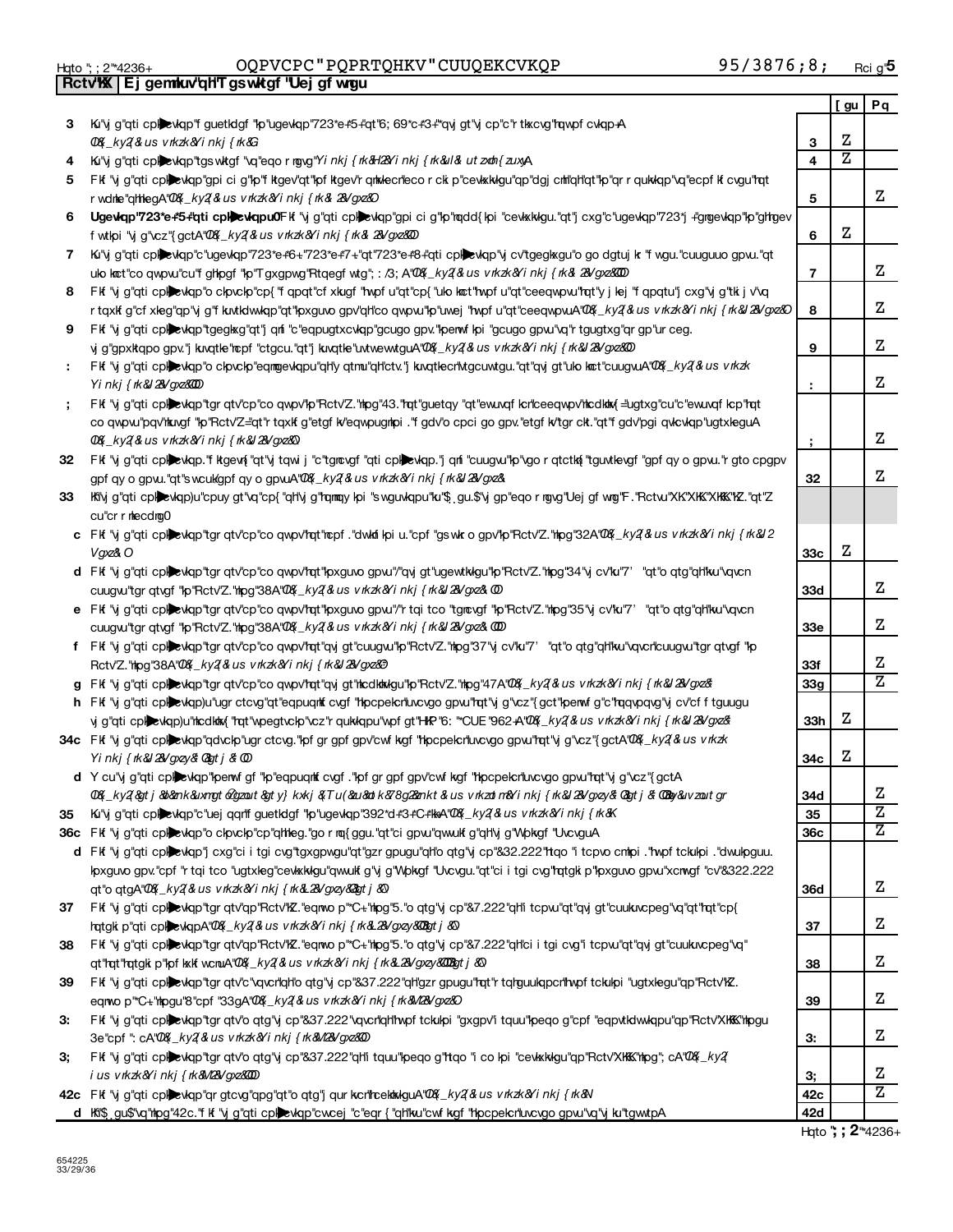|    | Rctv'KX Ej gemkuv'qHT gswktgf "Uej gf wrgu i ut zot { kj /                                                                                  |      |     |                     |
|----|---------------------------------------------------------------------------------------------------------------------------------------------|------|-----|---------------------|
|    |                                                                                                                                             |      | [gu | Pq                  |
| 43 | FK "y g"qti cplexkqp"tgr qtv'o qtg"y cp"&7.222"qHi tcpw"qt"qy gt"cuukucpeg"vq"cp{"f qo guvle"qti cplexkqp"qt                                |      |     |                     |
|    | f qo guvle'i qxgtpo gpv'qp''Rctv'KZ. "eqmo p""C+"hpg"3A"QQK_ky2&us vkzk&Yi nkj {k&2&Ygxzy&2gt j &20                                         | 43   |     | Ζ                   |
| 44 | FK "y g"qti cplexkqp"tgr qtv'o qtg"y cp"&7.222"qHi tcpw"qt"qy gt"cuukucpeg"vq"qt"rqt"f qo guve"lof kxk wcru"qp                              |      |     |                     |
|    | Rctv"KZ."eqnwop" "C+"hipg"4A"" 00% _ ky2(&us v rkzk&Yinkj{rk&28Vgxzy&2gtj&000                                                               | 44   |     | Z                   |
| 45 |                                                                                                                                             |      |     |                     |
|    | FK "y g"qti cpicwqp"cpuy gt"\$ gu\$"xq"Rctv"XK "Ugevkqp"C."mog"5."6."qt"7"cdqw"eqo r gpucvkqp"qh'y g"qti cpicwkqp)u"ewttgpv                 |      |     |                     |
|    | cpf "rato gt"qhlegtu." fkgevqtu." twuvggu." ng{ "go r nq{ ggu." cpf "j k j guv" eqo r gpucvgf "go r nq{ gguA" 0\$ _ky2 & us v rkzk          |      |     | Z                   |
|    | Yi nkj { rk&P                                                                                                                               | 45   |     |                     |
|    | 46c Fit "y g"qti cplewqp"j cxg"c"vcz/gzgorv"dqpf "kuwg"y ky "cp"qwuvcpf lpi "r tlpek crico qwpv"qho qtg"y cp"&322.222"cu"qh'y g             |      |     |                     |
|    | ncuv'fc{"qh'\jg"{gct."\jcv'ycu"kuwgf"chgt"Fgegodgt"53."4224A"00{_ky2{&ty}kx&ndky&8:h&mxu{mn&8:j&gtj&usvrkzk                                 |      |     |                     |
|    | Yinkj{rk&Q4&D&{Tu(2μ&zu&dok&8;g                                                                                                             | 46с  |     | Ζ                   |
|    | d FK "vj g"qti cplexkqp"lpxguv"cp{ "r tqeggf u"qh'vcz/gzgo r v"dqpf u"dg{ qpf "c"vgo r qtct{ "r gtkqf "gzegr wqpA                           | 46d  |     |                     |
|    | e FK "y g"qti cplexkqp"o ckpvckp"cp"guetqy "ceeqwpv"qy gt"y cp"c"tghwpf kpi "guetqy "cv"cp{ "wo g"f wtkpi "y g"{gct"vq"f ghgcug             |      |     |                     |
|    | cp{ "vcz/gzgo r v"dqpf uA                                                                                                                   | 46e  |     |                     |
|    | f FK "y g"qti cplexkqp"cev"cu"cp"\$qp"dgj crhlqf\$"kuwgt"rqt"dqpf u"qwuwcpf kpi "cv"cp{ "wo g"f wtkpi "y g"{gctA                            | 46f  |     |                     |
|    | 47c Ugewqp"723*e+5+"723*e+6+"cpf "723*e+4; +'qti cplexkqpu0Fk "y g"qti cplexkqp"gpi ci g"lp"cp"gzeguu"dgpgltv                               |      |     |                     |
|    | vtcpucevkqp'y kj "c"f kus wcrktkgf "r gtuqp"f wtkpi "vj g"{ gctA"00 k ky2 & us v rk zk & i nkj { rk & R & G x & D                           | 47c  |     | z                   |
|    | d Kı"y g"qti cplexkqp"cy ctg"y cv"k/"gpi ci gf "kp"cp"gzeguu"dgpgltk'\tcpucevkqp"y kj "c"f kuswcrkklgf "r gtuqp"kp"c"r tkqt"{gct."cpf       |      |     |                     |
|    | y cv'y g"vtcpucevkqp"j cu"pqv"dggp"tgr qtvgf "qp"cp{ "qh'y g"qti cplietyap)u"r tkqt"Hqto u"; ; 2"qt"; ; 2/G\ A"Q\$_ky2{&us v rkzk           |      |     |                     |
|    | Yinkj{rk&R2&Vgxz&O                                                                                                                          | 47d  |     | Ζ                   |
| 48 | FK "y g"qti cplexkqp"tgr qtv'cp{ "co qwpv'qp"Rctv'Z."hpg"7."8."qt"44"rqt"tgegkxcdrgu"ttqo "qt"r c{cdrgu"vq"cp{ "ewttgpv'qt                  |      |     |                     |
|    | hqto gt"qhtegtu."fkgevqtu."vtwuvggu."ng{ "go r rq{ggu."j ki j guv"eqo r gpucvgf "go r rq{ggu."qt"fkuswcrktligf "r gtuqpuA&Q&_ky2            |      |     |                     |
|    | ius vrkzk&Yinkj{rk&R2&Vgxz&00                                                                                                               | 48   |     | Ζ                   |
| 49 | FK "y g"qti cplexkqp" tqxk g"c"i tcpv"qt"qy gt"cuukwcpeg"vq"cp"qltlegt."fkgevqt."vtww.gg."mg{"gormq{gg."uwduvcpvkcn                         |      |     |                     |
|    | eqpvtkdwqt"qt"gormq{gg"yigtgqh"c"itcpv"ugmgevkqp"eqookwgg"ogodgt."qt"vq"c"57' "eqpvtqmgf"gpvkx{"qt"rcokx{"ogodgt                            |      |     |                     |
|    | qhcp{"qhy gug" gtuqpuA"00%_ky2{&us vkzk&inkj{k&R2&yz&000                                                                                    | 49   |     | Ζ                   |
| 4: | Y cu'\j g"qti cplexkqp"c"r ctv{ "\q"c"dwulpguu"vtcpucevkqp"y kj "qpg"qh\j g"rqmqy kpi "r ctvkgu"ugg"Uej gf wng"N "Rctv"KX                   |      |     |                     |
|    | kpuvtwevkqpu"rqt"cr r necdrg"hknpi "vj tguj qnf u."eqpf kvkqpu."cpf "gzegr vkqpu-                                                           |      |     |                     |
|    | c C"ewttgpv"qt"rqto gt"qthegt."f kgevqt."vtw.vgg."qt"ng{"gormq{ggA"02{Lky2{&usvkzk&Yinkj{rk&R2&Ygxz&D                                       | 4: с |     | z                   |
|    | d C'rco ką "o go dgt"qrlc"ewttgpv'qt 'rqto gt"qrliegt. "f kgevqt. "vtw.vgg. "qt"ng{ "go r mq{ggA'00 k _ky2 & us v rkzk&i nkj { rk&R2&/gxz&D | 4: d |     | $\overline{z}$      |
|    | e Cp"gpvk{ "qhly j lej "c"ewttgpv"qt"rqto gt"qhlegt."f kgevqt."vtwuvgg."qt"ng{ "go r mq{gg"*qt"c"rco k{ "o go dgt"vj gtgqh#y cu"cp"qhlegt.  |      |     |                     |
|    | f ktgevqt. "vtw.v.v.gg."qt"f ktgev"qt"kpf ktgev"qy pgtA"Q\$(_ky2{&us vkxk&Yinkj{k&R2&/gxz&)                                                 | 4: e |     | Ζ                   |
| 4; | FK "vj g"qti cplinety englished of the "s47.222" p"pqp/ecuj "eqpvtklww.kqpuA"Q& Lky2 & us v rkzk&Yi nkj { rk &                              | 4,   |     | $\overline{z}$      |
| 52 | FK "y g"qti cpicwap"tgegkg"eqpvtklwkqpu"qHctv."j knqtlecrivtgcuwtgu."qt"qyj gt"ulo kot"cuugw."qt"swcrklgf "eqpugtxcvkqp                     |      |     |                     |
|    | eqpvtkdwkqpuA"00%_ky2(&us vrkzk&Yinkj{rk&S                                                                                                  | 52   |     | Z                   |
| 53 | FK "y g"qti cplewqp"ts wk cvg. "vgto lpcvg."qt"f kuuqnxg"cpf "egcug"qr gtcvkqpuA                                                            |      |     |                     |
|    | 0% ky2 & us vrkzk&/inkj{rk&T2&/gxz&O                                                                                                        | 53   |     | Z                   |
| 54 | FK "y g"qti cplexkqp"ugm"gzej cpi g."f kur qug"qh"qt"vtcpulgt"o qtg"y cp"47' "qh"ku"pgv"cuugvuAQ&Lky2&us vkzk                               |      |     |                     |
|    | Yinkj{rk&T2&Vgxz&20                                                                                                                         | 54   |     | z                   |
| 55 | FK "y g"qti cpickyqp"qy p"322' "qh"cp"gpvk{ "f kutgi ctf gf "cu"ugr ctcvg"ttqo "y g"qti cpickqp"wpf gt"Tgi www.                             |      |     |                     |
|    | ugevkqpu"52309923/4"cpf "52309923/5A"00%_ky2 & us v rkzk&/i nkj {rk&28/gxz&O                                                                | 55   |     | Ζ                   |
| 56 | Y cu'\j g''qti cpl evkqp''tgrevgf '\q''cp{ '\cz/gzgor v'qt'\czcdrg'gpvk{A'\D\${_ky2 & us vkxk&i nkj { kx 28/gx23D2300221x20 23gt j &        |      |     |                     |
|    | Vgxz&l 28atrk&7                                                                                                                             | 56   |     | z                   |
|    | 57c FK 'vj g''qti cplexkqp''j cxg''c''eqpvtqmgf ''gpvkv{ 'y kj kp''vj g''o gcpkpi ''qh'ugevkqp''734*d#35+A                                  | 57c  |     | Z                   |
|    | d Ki\$ gu\$"vq"hpg"57c."f K "y g"qti cplexkqp"tgeglxg"cp{"r c{o gpv"tqo "qt"gpi ci g"lp"cp{"vtcpucevlqp"y ky "c"eqpvtqmgf "gpvky            |      |     |                     |
|    | y kj kp"vj g"o gcpkpi "qh"ugevkqp"734*d#35+A"Q& _ky2& us v rkzk&/i nkj { rk&2&/gxz&2&d k&                                                   | 57d  |     |                     |
| 58 | Ugewqp'723*e+5+'qti cplevkqpu0Fk 'vj g''qti cplevkqp'o cng''cp{ 'vtcpulgtu'vq''cp''gzgor v'pqp/ej ctkcdmg'tgmogf ''qti cplevkqpA            |      |     |                     |
|    | 004 _ky2(&lusvrkzk&Yinkj{rk&X2&Vgxz&l2&ndik&B                                                                                               | 58   |     | Ζ                   |
| 59 | FK "y g"qti cpleckqp"eqpf wev"o qtg"y cp"7' "qh'ku"cevkkkgu"y tqwi j "cp"gpvk{ "y cv'ku"pqv"c"tgrevgf "qti cpleckqp"                        |      |     |                     |
|    | cpf "y cv'ku"vtgcvgf "cu"c"r ctvpgtuj k "rqt"rgf gtcrilpeqo g"vcz"r wtr quguA"0\$(_ky2 & us vkxk&/i nkj {k&28/gx&O                          | 59   |     | Ζ                   |
| 5: | FK "y g"qti cplevkqp"eqormgyg"Uej gf wg"Q"cpf "r tqxkf g"gzr ncpcvkqpu"lp"Uej gf wg"Q"mqt"Rctv"Xk"hipgu"33d"cpf "3; A                       |      |     |                     |
|    | Pqvg0Cmll-lqto "; ; 2"hkgtu"ctg"tgswktgf "vq"eqorrgyg"Uej gfwrg"Q                                                                           | 5.   | Ζ   |                     |
|    |                                                                                                                                             |      |     | Hqto "; ; 2 * 4236+ |

654226<br>33/29/36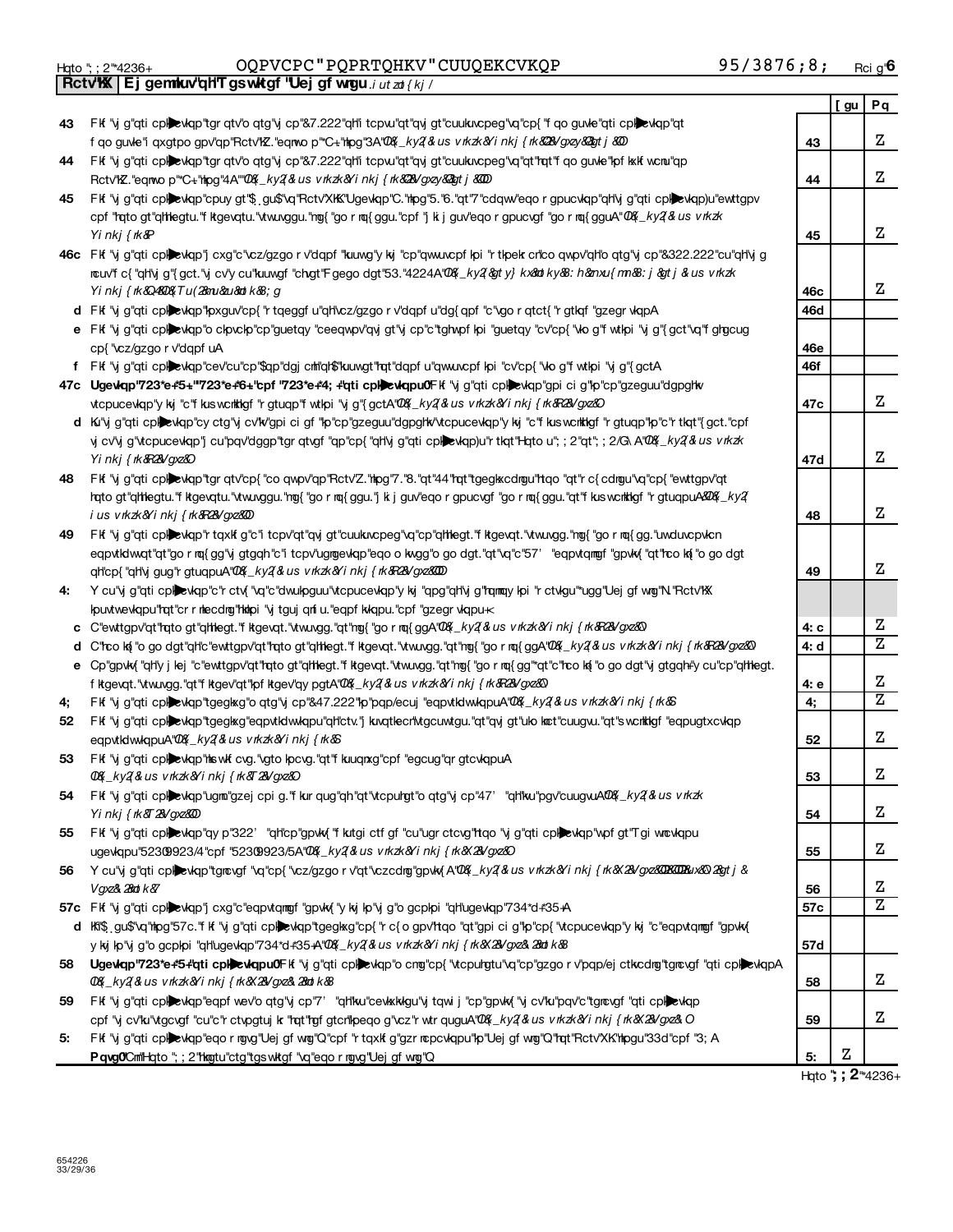|        | 95/3876;8;<br>OQPVCPC"PQPRTQHKV"CUUQEKCVKQP<br>Hqto "; ; 2"*4236+                                                                                         |              |     | <u>Rci g</u> " <b>7</b> |
|--------|-----------------------------------------------------------------------------------------------------------------------------------------------------------|--------------|-----|-------------------------|
| Rctv'X | Uvcvgo gpvu"Tgi ctf lpi "Qvj gt"KTU"Hkilpi u"cpf "Vcz"Eqo r ricpeg                                                                                        |              |     |                         |
|        | Ej gen'iki'Uej gf wg''Q''eqpvckpu''c''tgur qpug''qt''pqvg''vq''cp{ "hipg"kp''y ku''Rctv'X                                                                 |              |     |                         |
|        |                                                                                                                                                           |              | [gu | Pq                      |
|        | 3c Govgt"y g"pwo dgt"tgr qtvgf "lp"Dqz"5"qh"Hqto "32; 80'Govgt"/2/"klipqv"cr r rilecdrig<br>3c                                                            | $\mathbf{c}$ |     |                         |
|        | d Govgt"vj g"pwo dgt"qh"Hqto u"Y /41 "kperwf gf "kp"rkpg"3c0"Govgt"/2/"ktlpqv"cr r rkecdrg<br>3d                                                          |              |     |                         |
|        | e Fif "y g"qti cpibeviqp"eqorn{ "y ky "dcenwr"y ky j qni lpi "twogu"mqt"tgr qtvcdng"rc{o gpvu"vq"xgpf qtu"cpf "tgr qtvcdng"i co lpi                       |              |     |                         |
|        | *i co dripi +'y lpplpi u'\q'r tlog'y lppgtuA                                                                                                              | Зе           |     |                         |
|        | 4c Govgt'ij g'pwo dgt"qh'go r nq{ggu''tgr qtvgf "qp"Hqto "Y /5. "Vtcpuo kwcn'qh'Y ci g"cpf "Vcz"Uvcvgo gpw.                                               |              |     |                         |
|        | 4с                                                                                                                                                        | 8            |     |                         |
|        | hkogf "hqt"y g"ecropf ct"{gct"gpf kpi "y ky "qt"y ky kp"y g"{gct"eqxgtgf "d{"y ku"tgw.tp                                                                  |              |     | Ζ                       |
|        | d Kilcv'ngcuv'qpg'lku'tgr qtvgf "qp'hipg"4c."f kf 'vj g''qti cplibevkqp''hing''cm'ttgswitgf "rgf gtcr'lgor nq{o gpv'vcz''tgwutpuA                         | 4d           |     |                         |
|        | Pqvg0lklivj g'uwo "qhltipgu"3c"cpf "4c"ku"i tgcvgt"vj cp"472."{qw'o c{ "dg"tgswkgf "vq"k3ak ""ugg"kpuvtwevkqpu+                                           |              |     | Z                       |
|        | 5c FK "y g"qti cplexkqp"j cxg"wptgrevgf "dwulpguu"i tquu"peqo g"qh'&3.222"qt"o qtg"f wtlpi "y g"{gctA                                                     | 5с           |     |                         |
|        | d Kh\$ gu.\$"jcu"k/thogf"c"Hoto";; 2/\"hot'y ku"{gctA"00{Tu2{&u&otk&9h2&vulojk>&k.vrgtgzout&dXYinkj{rk&U                                                  | <b>5d</b>    |     |                         |
|        | 6c Cv'cp{ "Wo g"f wtlpi "y g"ecropf ct"{ gct."f kf "y g"qti cplexkqp"j cxg"cp"lpvgtguv"lp."qt"c"uki pcwtg"qt"qy gt"cwy qtk{ "qxgt."c                      |              |     | z                       |
|        | Hpcpelcriceeqwpv'lp"c'tatgk p"eqwpvt{ "*uwej "cu"c"dcpriceeqwpv."ugewtkigu"ceeqwpv."qt"qvj gt'hpcpelcriceeqwpv4A                                          | 6с           |     |                         |
|        | d Ki\$ gu.\$"gpvgt" y g"pco g"qh' y g"rqtgk p" eqwpvt $\{\ll\}$                                                                                           |              |     |                         |
|        | Ugg"tpuvtwevkqpu"rqt"httpi "tgswkgo gpvu"rqt"HpEGP"Hqto "336."Tgr qtv"qh"Hqtgk p"Dcpm"cpf "Hpcpelcr"Ceeqwpvu"HDCT +9                                      |              |     |                         |
|        | 7c Y cu"vj g"qti cplicevkqp"c"r ctv{ "vq"c"r tqj kdkgf "vcz"uj gngt"vtcpucevkqp"cv"cp{ "vlo g"f wtlpi "vj g"vcz"{gctA                                     | 7c           |     | Ζ                       |
|        | d Fk "cp{ "czcdmg"r ctv{ "pqvkt{ "y g"qti cpl exkqp"y cv"kv'y cu"qt"ku"c"r ctv{ "vq"c"r tqj kdkgf "vcz"uj gngt"vtcpucevkqpA                               | 7d           |     | $\overline{z}$          |
|        | e KIS: gu.\$"vq"hpg"7c"qt"7d."f kf "vj g"qti cplexkqp"hkg"Hqto "::: 8/VA                                                                                  | 7e           |     |                         |
|        | 8c Fagu"y g"qti cplexkqp"j cxg"cppwcr'li tquu"tgegk wi'y cv'ctg"pqto cm i tgcvgt"y cp"&322.222."cpf "f kf "y g"qti cplexkqp"uqmekv                        |              |     |                         |
|        | cp{ "eqpvtkdwwkqpu"vj cv'y gtg"pqv'vcz"f gf wevkdrg"cu"ej ctkcdrg"eqpvtkdwwkqpuA                                                                          | 8c           |     | Ζ                       |
|        | d KK\$ gu.\$'f K "y g"qti cplic tollewing" y kj "gxgt{ "uqmekcvkqp" cp"gzr tguu"uvcvgo gpv'y cv'uwej "eqpvtklwkqpu"qt"i kwu                               |              |     |                         |
|        | y gtg"pqv'vcz"f gf wevkdrgA                                                                                                                               | 8d           |     |                         |
| 9      | Qti cplexkqpu"vj cv'o c{ "tgegkxg"f gf wevkdrg"eqpvtkdwwkqpu"wpf gt"ugevkqp"392*e40                                                                       |              |     |                         |
|        | c Fik "vj g"qti cplinkgp"tgeglxg"c"rc{o gpv"kp"gzeguu"qlt&97"o cf g"rctvi{"cu"c"eqpvtklwkqp"cpf"rctvi{"lqt"i qqf u"cpf "ugtxlegu"rtqxkfgf "vq"vj g"rc{qtA | 9с           |     | z                       |
|        | d Kil\$ gu.\$'f k "vj g"qti cplicxkqp"pqvkt{ "vj g"f qpqt"qh'vj g"xcnvg"qh'vj g"i qqf u"qt"ugtxlegu"r tqxkf gf A                                          | 9d           |     |                         |
|        | e FK "vj g"qti cplexkqp"ugm"gzej cpi g."qt"qvj gty kug"f kur qug"qh'vcpi kdraj"r gtuqpcn"r tqr gtv( "rqt"y j lej "kv'y cu"tgs witgf                       |              |     |                         |
|        | vq"hkog"Hqto": 4:4A                                                                                                                                       | 9е           |     | z                       |
|        | 9f<br><b>f</b> $K\$ , gu.\$" pf lecvg" y g" pwo dgt" q ht Hqto u": 4: 4" http: "f wt lpi "y g" { gct                                                      |              |     |                         |
|        | g FK "y g"qti cplewqp"tgeglxg"cp{ "hvpf u."f kgev{ "qt"lpf kgev{."q"r c{ "r tgo kvo u"qp"c"r gtuqpcrldgpgltv"eqpvtcevA                                    | 9g           |     | Ζ                       |
|        | h FK "y g"qti cplexyqp."f wtlpi "y g"{gct."r c{ "r tgo kwo u."f ktgew{ "qt"kpf ktgew{."qp"c"r gtuqpcr"dgpghk"eqpvtcevA                                    | 9h           |     | $\overline{\mathrm{z}}$ |
|        | Kivj g"qti cplexkqp"tgeglxgf "c"eqpvtklwkqp"qh's vcrkkigf "lpvgrmgewcn"r tqr gtv{."fkf 'vj g"qti cplexkqp"htmg"Hqto ": : ; "cu"tgswktgf A                 | 9i           |     |                         |
|        | Kily g"qti cplicwap"tgegl«gf "c"eqpvtklwwap"qhlectu."dqcvu."cktrncpgu."qt"qyj gt"xgj lengu."fk "yjg"qti cplicwap"hag"c"Hato "32; : /EA                    | 9ј           |     |                         |
|        | Ur qpuqtipi "qti cpliculqpu"o cipvcipipi "f qpqt"cf xlugf "twpf u0Fk" "c"f qpqt"cf xkugf "twpf "o cipvcipgf "d{"yj g"                                     |              |     |                         |
|        | ur qpuqtlpi "qti cplewqp" cxg"gzeguu"dwulpguu" qni lpi u"cv"cp{ "wo g"f wtlpi "vj g"{ gctA                                                                |              |     |                         |
|        | Ur qpuqtipi "qti cpi eviqpu"o cipvcipipi "f qpqt"cf xlugf "hypf u0                                                                                        |              |     |                         |
|        | c FK "y g"ur qpuqtlpi "qti cplexkqp"o cng"cp{ "vczcdng" kutklwkqpu" wpf gt"ugevkqp"6; 88A                                                                 | ; c          |     |                         |
|        | d FK "y g"ur qpuqtipi "qti cplexiqp"o cng"c"f kwtklwilap"vq"c"f qpqt."f qpqt"cf xkuqt."qt"tgrevgf "r gtuqpA                                               | ; d          |     |                         |
| 32     | Ugewqp'723*e+9+'qti cplewqpu0Govgt<                                                                                                                       |              |     |                         |
|        | 32 <sub>c</sub><br>c Kpikkcvkqp"rggu"cpf "ecr kcrileqpvtkdwwkqpu"kperwf gf "qp"Rctv'XKKK"hipg"34                                                          |              |     |                         |
|        | 32d<br>d   tquu"tgegk w. "lperwf gf "qp"Hqto "; ; 2. "Rctv"XHKK"hpg"34. "rqt"r wdnhe wug"qh"erwd "rcekhkigu                                               |              |     |                         |
| 33     | Ugewgp"723*e+34+"qti cplewgpu0Gpvgt<                                                                                                                      |              |     |                         |
|        | 33c<br>c I tquu"peqo g"rtqo "o go dgtu"qt"uj ctgj qnf gtu                                                                                                 |              |     |                         |
|        | d I tquu"peqo g'htqo "qvj gt"uqwtegu"*Fq"pqv'pgv'co qwpvu"f wg"qt"r ckf "vq"qvj gt"uqwtegu"ci clpuv                                                       |              |     |                         |
|        | <b>33d</b><br>co qwpw"f wg"qt"tgeglxgf "ttqo "y go 0+                                                                                                     |              |     |                         |
|        | 34c Ugewqp'6; 69*c#3+pqp/gzgo r v'ej ctwcdrg'\twuw0Ki'\j g"qti cplexkqp'hkipi "Hqto"; ; 2"lp"higw'qh'l-bto "3263A                                         | 34с          |     |                         |
|        | 34d                                                                                                                                                       |              |     |                         |
| 35     | d Kf\$ gu.\$"gpvgt"vj g"co qwpv"qh'vcz/gzgo r v"lpvgtguv"tgegl $k$ gf "qt"ceetwgf "f wtlpi "vj g"{ gct                                                    |              |     |                         |
|        | Ugewkqp'723*e+4; +'swcrild typertqlw'j gcnj 'lpuwtcpeg'luuwgtu0                                                                                           |              |     |                         |
|        | c Ki'vj g''qti cplexkqp''hegpugf ''vq''kuwg''s wcrkkgf 'j gcny 'r repu''kp''o qtg''y cp''qpg'uvcvgA                                                       | 35c          |     |                         |
|        | P qvg0Ugg"vj g"lpuvtwevkqpu"rqt"cf f kikqpcrillphqto cvkqp"vj g"qti cplieetyqp"o wuv"tgr qtv"qp"Uej gf wmg"Q0                                             |              |     |                         |
|        | d Govgt"vj g"co qwpv"qh'tgugtxgu"vj g"qti cplievkqp"ku"tgswktgf "vq"o clpvclp"d{ "vj g"uvcvgu"lp"y j lej "vj g                                            |              |     |                         |
|        | 35d<br>qti cplexkqp"ku" hegpugf "vq" kuwg" swcht kgf "j gcnyj" r ncpu                                                                                     |              |     |                         |
|        | <b>35e</b><br>e Govgt"y g"co qwpv"qh"tgugtxgu"qp"j cpf                                                                                                    |              |     |                         |
|        | 36c Fk 'vj g''qti cplexkqp''tgeglxg''cp{ 'r c{ o gpw'l'nqt''lpf qqt''vcpplpi ''ugtxlegu''f wtlpi 'vj g''vcz''{ gctA                                       | 36c          |     | Ζ                       |
|        | d KffS gu.\$'j cu"k/thogf "c"Hoto "942" vq"tgr qtv'y gug" rc{ogpvuA" 02{Tu2{&xulojk&tr&.v.rgtgzout&b&Yinkj{k&U                                            | 36d          |     |                         |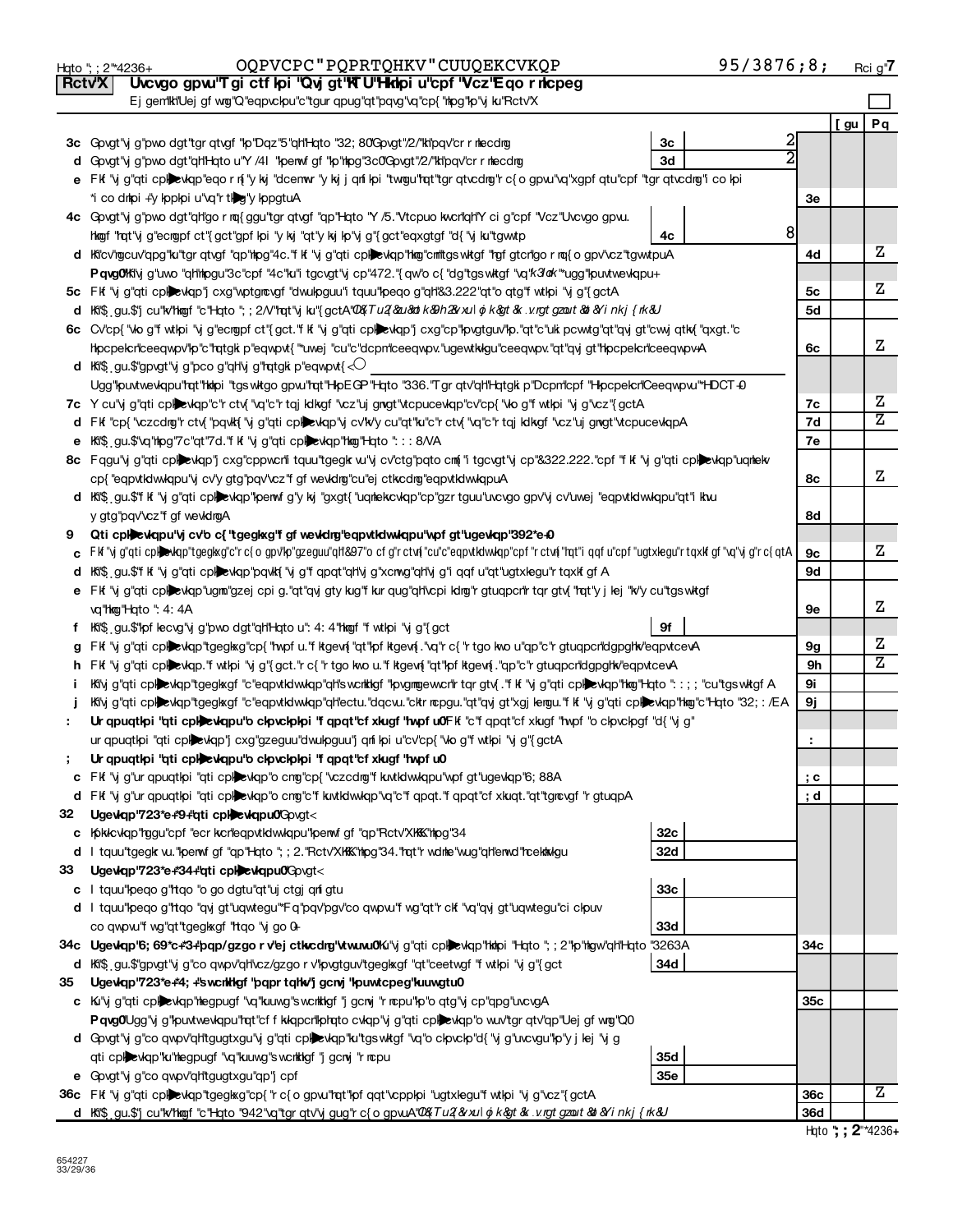|    | OQPVCPC"PQPRTQHKV"CUUQEKCVKQP<br>Hgto "; ; 2"*4236+                                                                                                                                         |    | 95/3876;8; |                 |            | Rci g' <sup>8</sup>     |
|----|---------------------------------------------------------------------------------------------------------------------------------------------------------------------------------------------|----|------------|-----------------|------------|-------------------------|
|    | qxgtpcpeg."O cpci go gpv."cpf 'F kuerquwtg"Luxkgi n&_ky(&kyvutyk&u&tky&&mxu{m&h&kru} 2gt j &ux&&Tu(&kyvutyk<br><b>RctvXKI</b>                                                               |    |            |                 |            |                         |
|    | zu8atk&g2&h2&ux276h8akru}2&kyixohk8ank&oxi{s yzgtiky2&vuikyyky2&ux&ngtmky&t&Yinkj{nk&U4&Ykk&byzx{izouty4                                                                                    |    |            |                 |            |                         |
|    | Ej gemiktiUej gf wig"Q"eqpvckpu"c"tgur qpug"qt"pqvg"vq"cp{"thpg"kp"yj ku"Rctv"XK                                                                                                            |    |            |                 |            | $\boxed{Z}$             |
|    | Ugewqp'C01 qxgtplpi 'Dqf { 'cpf 'O cpci go gpv                                                                                                                                              |    |            |                 |            |                         |
|    |                                                                                                                                                                                             |    |            |                 | [ gu       | Pq                      |
|    | 3c Govgt'vj g'pwo dgt''qHxqwpi "o go dgtu''qHy g'i qxgtplpi "dqf { "cv'vj g"gpf "qHy g"vcz"{gct                                                                                             | Зс | 37         |                 |            |                         |
|    | Ki'vj gtg"ctg"o cvgtkrif kltgtgpegu"kp"xqvkpi "tki j vu"co qpi "o go dgtu"ql'ivj g"i qxgtpkpi "dqf{."qt"ki'vj g"i qxgtpkpi                                                                  |    |            |                 |            |                         |
|    | dqf{"fgrgi cvgf"dtqcf"cvwjqtk{"vq"cp"gzgew.kxg"eqo o kvgg"qt"uko krct"eqo o kvgg."gzr rckp"kp"Uej gf wrg"Q0                                                                                 |    |            |                 |            |                         |
|    | d Govgt'vj g''pwo dgt''qHxqwpi "o go dgtu"lperwf gf "lp''nlipg''3c.''cdqxg.'y j q''ctg''lpf gr gpf gpv                                                                                      | 3d | 37         |                 |            |                         |
| 4  | FK "cp{ "qhlegt."f kgevqt."vtw.vgg."qt"ng{ "go r rq{gg"j cxg"c"rco k{ "tgrcvkqpuj k "qt"c"dwulpguu"tgrcvkqpuj k "y kj "cp{ "qvj gt                                                          |    |            |                 |            |                         |
|    | qhlegt."f kgevqt."vtwuvgg."qt"ng{"go r mq{ggA                                                                                                                                               |    |            | 4               |            | z                       |
| 5. | Fif "y g"qti cpicwiqp"f grai cyg"eqpvtqr'iqxgt"o cpci go gpv'f wilgu"ewuxqo ctiki "r gthqto gf "d{ "qt"wpf gt"y g"f itgev'uwr gtxkulqp                                                      |    |            |                 |            |                         |
|    | qh'qhtegtu."f kgevqtu."qt"vtwuvggu."qt"nng{ "go r mq{ ggu"vq"c"o cpci go gpv"eqo r cp{ "qt"qvj gt"r gtuqpA                                                                                  |    |            | 5               |            | z                       |
| 6  | FK "y g"qti cplewap"o cng"cp{ "uk pklecpv"ej cpi gu"vq"ku"i qxgtplpi "f qewo gpw"ulpeg"y g"r tlat"Hato "; ; 2"y cu"high A                                                                   |    |            | 6               |            | $\overline{\mathbf{z}}$ |
| 7  | FK "y g"qti cplictip" dgeqo g"cy ctg"f wtipi "y g"{gct"qh"c"uk plklecpv"f kxgtulqp"qh"y g"qti cplictiplo" cuugwA                                                                            |    |            | 7               |            | $\overline{z}$          |
| 8  | Fit "vj g"qti cplexiqp" cxg"o go dgtu"qt"uvqem qnf gtuA                                                                                                                                     |    |            | 8               | Ζ          |                         |
|    | 9c Fk "y g"qti cplewqp"j cxg"o go dgtu."uvqenj qri gtu."qt"qy gt"r gtuqpu"y j q"j cf "y g"r qy gt"vq"grigev"qt"cr r qlpv"qpg"qt                                                             |    |            |                 |            |                         |
|    | o qtg"o go dgtu"qh'y g"i qxgtplpi "dqf {A                                                                                                                                                   |    |            | 9с              | Ζ          |                         |
|    | d Ctg"cp{ "i qxgtpcpeg"f gekıkqpu"qH\j g"qti cplevkqp"tgugtxgf "\q"*qt"uwdlgev'\q"crrtqxcrld{ +"o go dgtu."uvqenj qri gtu."qt                                                               |    |            |                 |            |                         |
|    | r gtuqpu"qvi gt"vi cp"vi g"i qxgtploi "dqf {A                                                                                                                                               |    |            | 9d              | Ζ          |                         |
|    | Fkf "vj g"qti cplinkqp"eqpvgorqtcpgqwun{"fqevvogpv"vjg"oggvkpi u"jgnf"qt"ytkvgp"cevkqpu"vpfgtvcngp"fwtkpi "vjg"{gct"d{"vjg"lqmqykpi <                                                       |    |            |                 |            |                         |
|    | c Vj g'i qxgtplpi "dqf {A                                                                                                                                                                   |    |            | : c             | Ζ          |                         |
|    | d Gcej "eqo o kwgg"y kij "cwij qtki("vq"cev"qp"dgj critiqh'i g'i qxgtplipi "dqf {A                                                                                                          |    |            | : d             | Ζ          |                         |
|    | Kı"y gtg"cp{ "qhtegt."f kgevqt."vtw.vgg."qt"ng{ "go r m{ gg"nk.vgf "p"Rctv"XKK"Ugevkqp"C."y j q"ecppqv"dg"tgcej gf "cv"y g                                                                  |    |            |                 |            |                         |
|    | qti cplexkqp)u"o ck topi "cfftguuA"004{_ky2{&vxul oj k&ank&t gs ky&gtj&gjjxkyyky&b&Yinkj{nk&U                                                                                               |    |            |                 |            | z                       |
|    | <b>Ugeviqp"D0Rqrielgu</b> ".Zng&kizout&H&kw{kyzy&tluxsgzout&phu{z&uroidky&uz&kw{okj&&mk&dzkxtgr&klkt{k&ujk4                                                                                 |    |            |                 |            |                         |
|    |                                                                                                                                                                                             |    |            |                 | <u>[gu</u> | Pq                      |
|    | 32c Fkf "y g"qti cplexiqp"j cxg"maecriej cr vgtu."dtcpej gu."qt"chikkcvguA                                                                                                                  |    |            | 32 <sub>c</sub> |            | z                       |
|    | d Ki\$ gu.\$'f k "y g"qti cplewqp"j cxg"y tkwgp"r qnelgu"cpf "r tqegf wtgu"i qxgtplpi "y g"cewkkigu"qhluwej "ej cr vgtu."chlidicvgu.                                                        |    |            |                 |            |                         |
|    | cpf "dtcpej gu"vq"gpuwtg"yj glt"qr gtcvkqpu"ctg"eqpukngpv'y kj "vj g"qti cplexkqp)u"gzgo r v'r wtr quguA                                                                                    |    |            | 32d             | Ζ          |                         |
|    | 33c J cu'vj g"qti cplewqp"rtqxkfgf "c"eqorngyg"eqr{"qHvj ku"Hqto";; 2"vq"cmlogodgtu"qh"ku"i qxgtplpi "dqf{"dghqtg"hkhpi "yjg"hqtoA                                                          |    |            | 33c             |            |                         |
|    | d FguetIdg"lp"Uej gf wng"Q"vj g"r tqeguu." kl cp{."wugf "d{"vj g"qti cp bev qp"vq"tgxlgy "vj ku" Hqto"; ; 20                                                                                |    |            |                 | Ζ          |                         |
|    | 34c Fit "y g"qti cplexiqp"j cxg"c"y tkvgp"eqphiev"qh"pvgtguv'r qnle{A"02%Tu2 ν&u&d k&9                                                                                                      |    |            | 34c             | Ζ          |                         |
|    | d Ygtg"qlflegtu."fkgevqtu."qt"vtw.vggu."cpf"ng{"gornq{ggu"tgsvktgf"vq"fkuenqug"cppvcnf"lpvgtguvu"vjcv"eqwnf"ikxg"tkug"vq"eqphlevuA                                                          |    |            | 34d             |            |                         |
|    | e FK "y g"qti cplexkqp"tgi wortn{ "cpf "eqpukugpun{ "o qpkqt"cpf "gphqteg"eqo r nlcpeg"y ky "y g"r qnle{A"0\${_ky2} kyi xolik                                                               |    |            |                 | Z          |                         |
|    | ot&Yinkj{rk&Uν}&enoy&}gy&utk                                                                                                                                                                |    |            | 34e             | z          |                         |
| 35 | Fit "y g"qti cplexiqp" cxg"c"y tiwgp"y j kungdray gt"r qrile { A                                                                                                                            |    |            | 35<br>36        | z          |                         |
| 36 | FK "y g"qti cplexkqp"j cxg"c"y tkvgp"f qevo gpv"tgvgpvkqp"cpf "f guvtwevkqp"r qmle{A                                                                                                        |    |            |                 |            |                         |
| 37 | FK "y g"r tqeguu"rqt"f gvgto lplpi "eqo r gpucvlqp"qH'y g"rqmqy lpi "r gtuqpu"lperwf g"c"tgxlgy "cpf "cr r tqxcrld{"lpf gr gpf gpv                                                          |    |            |                 |            |                         |
|    | r gtuqpu."eqo r ctcdktw("f cvc."cpf "eqpvgo r qtcpgqwu"uwduvcpvkcvkqp"qHVj g"f grildgtcvkqp"cpf "f gekukqpA<br>c Vj g"qti cplexkqp)u"EGQ."Gzgewkxg"Fktgevqt."qt"vqr "o cpci go gpv"qhtlekcn |    |            | 37c             | z          |                         |
|    |                                                                                                                                                                                             |    |            | 37d             | z          |                         |
|    | d Qvj gt"qhlegtu"qt"ng{"go r mq{ggu"qh'vj g"qti cplexiqp<br>Kil\$ gu\$'\q''hpg''37c''qt''37d.''f guetkig'\j g''r tqeguu''lp''Uej gf wng''Q''*ugg''lpuvtwevkqpu+0                            |    |            |                 |            |                         |
|    | 38c FK "vjg"qti cpliction" kyquv'lo "eqpvtidwg"cuugvu"vq "qt"r ctvlek cyg"lo"c"lqlov'xgpwtg"qt"ulo kat"cttcpi go gpv'y kij "c                                                               |    |            |                 |            |                         |
|    | vczcdmg"gpvky "f wtlpi "vi g" gctA                                                                                                                                                          |    |            | 38c             |            | z                       |
|    | d Ki\$ gu.\$" k "y g"qti cpibevkqp" amay "c"y tkvgp" qmle{ "qt" tqegf wtg" tgs wklipi "y g"qti cpibevkqp" vq" gxcnvcvg" ku "r ctvlek cvkqp                                                  |    |            |                 |            |                         |
|    | lp"lqlpv'xgpwtg"cttcpi go gpvu'lvpf gt"cr r nlecdng"rgf gtcrllucz"ncy ."cpf "vcng"uvgr u"vq"uchgi wctf "vj g"qti cplicvlap)u                                                                |    |            |                 |            |                         |
|    | gzgo r v'uvcwu'y kj "tgur gev'vq"uwej "cttcpi go gpvuA                                                                                                                                      |    |            | <b>38d</b>      |            |                         |
|    | Ugevkqp'E0F kuerquwtg                                                                                                                                                                       |    |            |                 |            |                         |
| 39 | PQPG<br>Nku'ij g'uvcvgu'y kij 'y j lej 'c'eqr { 'qh'ij ku''Hqto '; ; 2 "ku'tgs witgf 'vq'dg'hlogf ' $\bigcirc$                                                                              |    |            |                 |            |                         |
| З. | Ugevkqp"8326"tgswkgu"cp"qti cplevkqp"vq"o cng"ku"Hqto u"3245"*qt"3246"klcrrnlecdng+"; ; 2."cpf "; ; 2/\"*Ugevkqp"723*e#5+u"qpn{+cxckncdng                                                   |    |            |                 |            |                         |
|    | hqt''r wdnle"hpur gevkqp0'h6f lecvg'j qy "{ qw'o cf g'vj gug"cxckncdng0'Ej genn'cnn'iy cv'cr r n{0                                                                                          |    |            |                 |            |                         |
|    | $\lfloor 2 \rfloor$ Qy p'y gdukg<br>$\lfloor 2 \rfloor$ Cpqy gt)u'y gdukg<br>$\lfloor 2 \rfloor$ W qp'tgs wguv<br>Qvjgt&k.v.rgot&ot&Yinkj{rk&U/                                             |    |            |                 |            |                         |
| З, | FguetIdg"lp"Uej gf wg"Q"y j gvj gt"*cpf "kluq."j qy +"y g"qti cplevkqp"o cf g"ku"i qxgtplpi "f qewo gpvu."eqphlev"qh"lpvgtguv'r qrle{."cpf "hipcpelcn                                       |    |            |                 |            |                         |
|    | uvcvgo gpvu"cxcktcdrg"vq"yj g"r wdrke"f wtkpi "yj g"vcz"{gct0                                                                                                                               |    |            |                 |            |                         |
| 42 | Uvcvg'y g'pco g. cf f tguu. cpf 'vgrgr j qpg'pwo dgt''qh'y g'r gtuqp'y j q''r quuguugu''y g''qti cplexlqp)u''dqqmu''cpf ''tgeqtf u<                                                         |    |            |                 |            |                         |
|    | GNK\CDGVJ"OQQTG."GZGEWVKXG"FKTGEVQT"/"628/66;/5939                                                                                                                                          |    |            |                 |            |                         |
|    | 654"P0"NCUV"EJCPEG"IWNEJ."UWKVG"G."JGNGPC."OV""7;823                                                                                                                                        |    |            |                 |            |                         |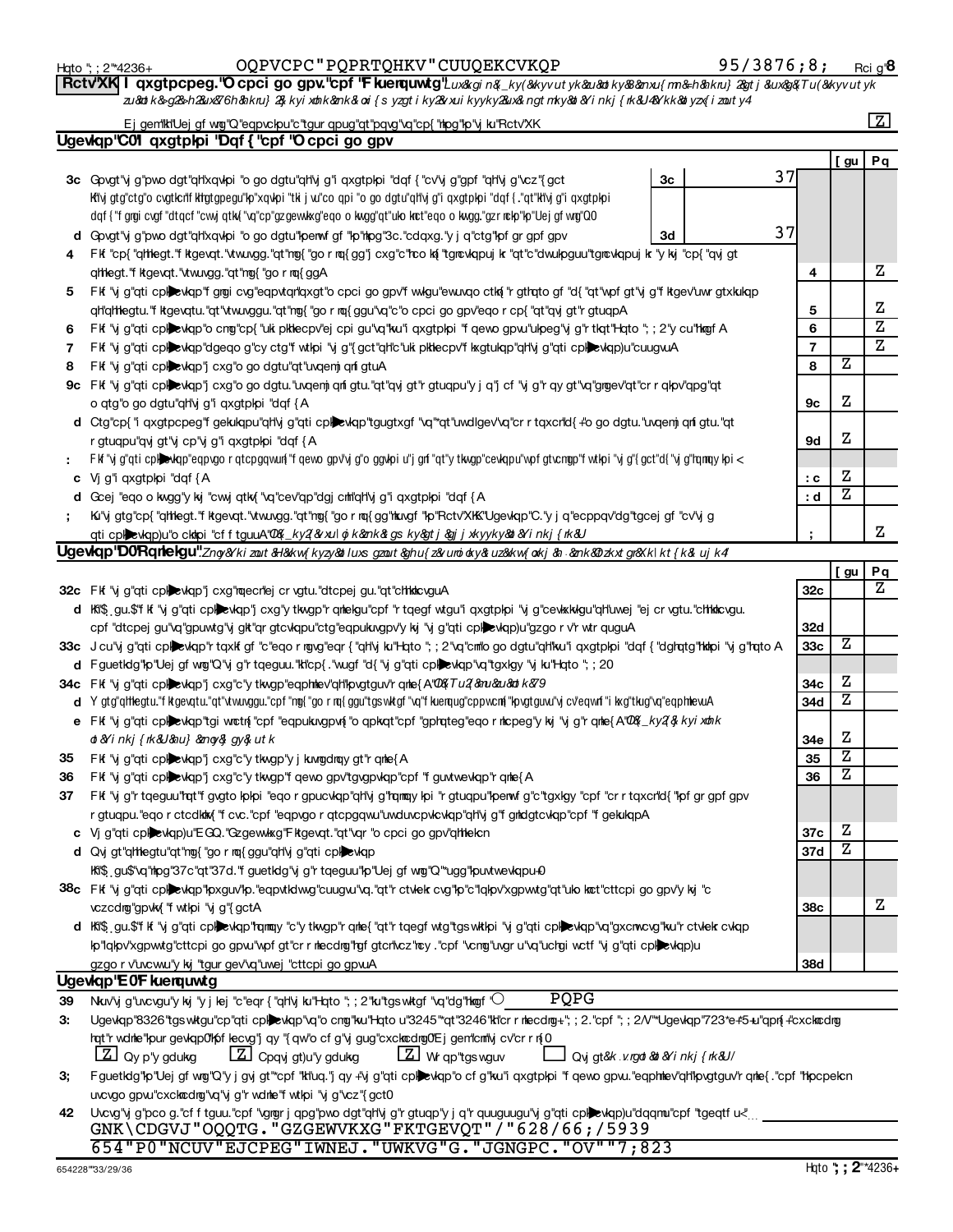$\overline{f}$ 

## **Rctv'XKK Eqo r gpucvkqp"qHQHegtu."F kgevqtu."Vtwuvggu."Mg{ "Go r rq{ ggu."J k j guv'Eqo r gpucvgf** Go r rq{ ggu. "cpf "**K**pf gr gpf gpv'Eqpvtcevqtu

Ej gemiktiUej gf wg"Q"eqpvclpu"c"tgur qpug"qt"pqvg"vq"cp{"hipg"lp"vj ku"Rctv'XIK

Ugevigp'C0 Qittegtu.'Fikgevqtu.'Vtw.vggu.'Mg{ 'Go r mq{ ggu.'cpf "J ki j guv'E qo r gpucvgf 'Go r mq{ ggu

3c"Eqo r ngvg"y ku"vcdng"rqt"cnn"r gtuqpu"tgswitgf "vq"dg"hkwgf 0T gr qtv"eqo r gpucvlqp"rqt"y g"ecngpf ct"{gct"gof lpi "y kj "qt"y kj lp"y g"qti cplicvlqp)u"vcz"{gct( <sup>1</sup>/iNkw'cm"qh'\j g"qti cplizvkqp)u"ewtt**gpv'**qhtlegtu."f kgevqtu."vtw.vggu"\*y j gy gt"kpf lekt wcru"qt"qti cplizvkqpu+"tgi ctf rguu"qh'co qwpv'qh'leqo r gpucvkqp0

%"Nkw"cnilighty g"qti cpl**le**vkqp)u"**ewttgpv'**ng{"gornq{ggu."kilcp{0'Ugg"kpuvtwevkqpu"nqt"fghlpkkqp"qhl\$ng{"gornq{ggQ\$ Govgt"/2/"lp"eqnvo pu"\*F+"\*G+"cpf "\*H+"klpq"eqo r gpucvlqp"y cu"r clf 0

1/2Nku/vj g"qti cpl**)e**vkqp)u"hkg"ewttgpv"jik j guv"eqorgpucvgf "gornq{ggu"\*qvjgt"yj cp"cp"qHhegt."fkgevqt."vtwuvgg."qt"ng{"gornq{gg+"yjq"tgeglkgf"tgrqtv" ¼Nkw'cniqh'\j g"qti cpli≫\qp)u"**rqto gt'**qhhegtu."ng{ "go r nq{ggu."cpf "j ki j guv'eqo r gpuc\gf "go r nq{ggu'y j q"tgegl⋇gf "o qtg"\j cp"&322.222"qh cdig"eqo r gpucvlqp"\*Dqz"7"qHl+lqto "Y /4"cpf 1qt"Dqz"9"qHl+lqto "32; ; /OKUE +"qHo qtg"y cp"&322.222"ttqo "y g"qti cplievlqp"cpf "cp{ "tgrevgf "qti cplievlqpu0

arkuv'cmqrl\i g"qti cplievlap)u"**rqto gt"f kigevqtu"qt"vtwuvggu"**y cv"tgeglikgf ."p"y g"ecr celx{ "cu"c"rqto gt"f kigevqt"qt"vtwuvgg"qhl\j g"qti cpli tgr qtvcdrg"eqo r gpucviqp" tqo "vj g"qti cpleviqp" cpf "cp{"tgrcvgf "qti cpleviqpu0 o qtg'y cp"&32.222"qhtgr qtvcdrg"eqo r gpucvqp"rtqo 'y g"qti cplevqp"cpf "cp{"tgrevgf "qti cplevkqpu0

Nav'r gtuqpu"lp"y g"rqmay lpi "qtf gt<"lpf kkf wcr'lttwuvggu"qt"f kgevqtu="puvkwwkqpcr'lttwuvggu="qthegtu="ng{"gor nq{ggu="qt" is j guv"eqor gpucvgf "gor nq{ggu=" cpf "rato gt"uwej "r gtuqpu0

Ej gentij ku'dqz 'kthogki gt''i g''qti cpibevkqp''pqt''cp{ "tgrevgf "qti cpibevkqp''eqo r gpucvgf "cp{ "ewttgpv'qthlegt."f ktgevqt."qtt"vtw.vgg

| *C+                          | *D+                                                                           |                                    |                                                                                                    |         | *E+            |                          |         | *F +                                      | *G+                                                  | *H⊦                                                                          |
|------------------------------|-------------------------------------------------------------------------------|------------------------------------|----------------------------------------------------------------------------------------------------|---------|----------------|--------------------------|---------|-------------------------------------------|------------------------------------------------------|------------------------------------------------------------------------------|
| Pco g"cpf "Vkrg              | Cxgtci g"<br>j qwtu"r gt<br>y ggm                                             |                                    | *f q"pqv'ej gen"o qtg"y cp"qpg<br>dqz."wprguu"r gtuqp"ku"dqy "cp<br>qhlegt"cpf "c"f kgevqt Mwuvgg+ | Rqukkqp |                |                          |         | Tgr qtvcdmg<br>ego r gpucvigp<br>Hgo"     | Tgr qtvcdmg<br>ego r gpucvigp<br><b>Hgo</b> "tarcvaf | Guvlo cvgf<br>co qwpv"qh<br>qvj gt                                           |
|                              | *tkuv'cp{<br>j gwtu" <b>rgt</b><br>tarcvaf<br>qti cplewqpu<br>dgray<br>$mpq+$ | Kof kxk vc hut wungg' qt'f ktgevat | Кримммиарсти                                                                                       | Olthegt | Ng("go r m{ gg | ön Ludi 88<br>11 Ludi 88 | Htto gt | vj g<br>qti cplewqp<br>*Y /4132; ; /OKJE+ | qti cplevkqpu<br>*Y /4132; ; /OKJE+                  | eqo r gpucviqp<br>htgo "vi g<br>qti cplewqp<br>cpf "tgrougf<br>qti cplevkqpu |
| RUSS CARGO<br>(1)            | 4022                                                                          |                                    |                                                                                                    |         |                |                          |         |                                           |                                                      |                                                                              |
| <b>CHAIR</b>                 |                                                                               | $\mathbf z$                        |                                                                                                    | Ζ       |                |                          |         | 20                                        | 20                                                   | 20                                                                           |
| (2)<br>MARY PETERSON         | 4022                                                                          |                                    |                                                                                                    |         |                |                          |         |                                           |                                                      |                                                                              |
| VICE CHAIR                   |                                                                               | $\mathbf z$                        |                                                                                                    | Ζ       |                |                          |         | 20                                        | 20                                                   | 20                                                                           |
| (3)<br>C.B. PEARSON          | 4022                                                                          |                                    |                                                                                                    |         |                |                          |         |                                           |                                                      |                                                                              |
| <b>SECRETARY</b>             |                                                                               | $\mathbf z$                        |                                                                                                    | Ζ       |                |                          |         | 20                                        | 20                                                   | 20                                                                           |
| (4)<br>DAWN WRIGG            | 4022                                                                          |                                    |                                                                                                    |         |                |                          |         |                                           |                                                      |                                                                              |
| TREASURER                    |                                                                               | Ζ                                  |                                                                                                    | Ζ       |                |                          |         | 20                                        | 20                                                   | 20                                                                           |
| CAROL CONDON<br>(5)          | 4022                                                                          |                                    |                                                                                                    |         |                |                          |         |                                           |                                                      |                                                                              |
| MEMBER AT LARGE              |                                                                               | Ζ                                  |                                                                                                    | Ζ       |                |                          |         | 20                                        | 20                                                   | 20                                                                           |
| <b>JONO MCKINNEY</b><br>(6)  | 4022                                                                          |                                    |                                                                                                    |         |                |                          |         |                                           |                                                      |                                                                              |
| IMMEDIATE PAST CHAIR         |                                                                               | Ζ                                  |                                                                                                    | Ζ       |                |                          |         | 20                                        | 20                                                   | 20                                                                           |
| KELLY BRUGGEMAN<br>(7)       | 4022                                                                          |                                    |                                                                                                    |         |                |                          |         |                                           |                                                      |                                                                              |
| <b>DIRECTOR</b>              |                                                                               | z                                  |                                                                                                    |         |                |                          |         | 20                                        | 20                                                   | 20                                                                           |
| ANDREA DAVIS<br>(8)          | 4022                                                                          |                                    |                                                                                                    |         |                |                          |         |                                           |                                                      |                                                                              |
| <b>DIRECTOR</b>              |                                                                               | z                                  |                                                                                                    |         |                |                          |         | 20                                        | 20                                                   | 20                                                                           |
| (9)<br>SUSAN DENSON GUY      | 4022                                                                          |                                    |                                                                                                    |         |                |                          |         |                                           |                                                      |                                                                              |
| <b>DIRECTOR</b>              |                                                                               | $\mathbf z$                        |                                                                                                    |         |                |                          |         | 20                                        | 20                                                   | 20                                                                           |
| (10) DENISE (DEE) INCORONATO | 4022                                                                          |                                    |                                                                                                    |         |                |                          |         |                                           |                                                      |                                                                              |
| <b>DIRECTOR</b>              |                                                                               | Ζ                                  |                                                                                                    |         |                |                          |         | 20                                        | 20                                                   | 20                                                                           |
| (11) AIDAN MYHRE             | 4022                                                                          |                                    |                                                                                                    |         |                |                          |         |                                           |                                                      |                                                                              |
| <b>DIRECTOR</b>              |                                                                               | $\mathbf{Z}$                       |                                                                                                    |         |                |                          |         | 20                                        | 20                                                   | 20                                                                           |
| (12) SCOTT PANKRATZ          | 4022                                                                          |                                    |                                                                                                    |         |                |                          |         |                                           |                                                      |                                                                              |
| <b>DIRECTOR</b>              |                                                                               | Ζ                                  |                                                                                                    |         |                |                          |         | 20                                        | 20                                                   | 20                                                                           |
| (13) DEEANN RICHARDSON       | 4022                                                                          |                                    |                                                                                                    |         |                |                          |         |                                           |                                                      |                                                                              |
| <b>DIRECTOR</b>              |                                                                               | $\mathbf z$                        |                                                                                                    |         |                |                          |         | 20                                        | 20                                                   | 20                                                                           |
| (14) JASON RITTAL            | 4022                                                                          |                                    |                                                                                                    |         |                |                          |         |                                           |                                                      |                                                                              |
| <b>DIRECTOR</b>              |                                                                               | $\mathbf z$                        |                                                                                                    |         |                |                          |         | 20                                        | 20                                                   | 20                                                                           |
| (15) SHERMAN WEIMER          | 4022                                                                          |                                    |                                                                                                    |         |                |                          |         |                                           |                                                      |                                                                              |
| <b>DIRECTOR</b>              |                                                                               | $\mathbf z$                        |                                                                                                    |         |                |                          |         | 20                                        | 20                                                   | 20                                                                           |
| (16) ELIZABETH MOORE         | 62022                                                                         |                                    |                                                                                                    |         |                |                          |         |                                           |                                                      |                                                                              |
| EXECUTIVE DIRECTOR           |                                                                               |                                    |                                                                                                    | Ζ       |                |                          |         | 96.33;0                                   | 20                                                   | 20                                                                           |
|                              |                                                                               |                                    |                                                                                                    |         |                |                          |         |                                           |                                                      |                                                                              |
|                              |                                                                               |                                    |                                                                                                    |         |                |                          |         |                                           |                                                      |                                                                              |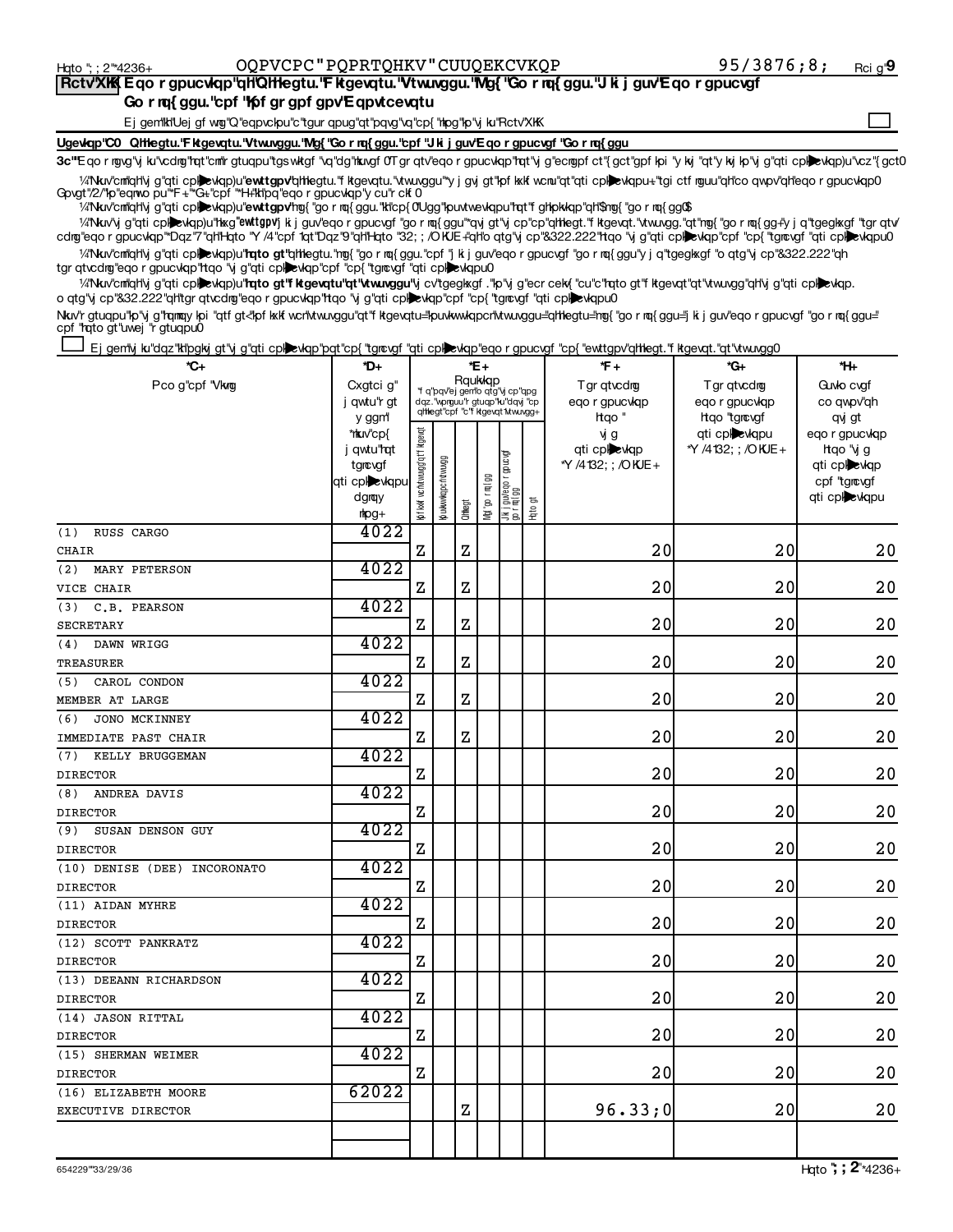| RctVXK Ugewap "COQHegtu."Fikgevatu."Vtw.vggu."Ng{"Go r nq{ggu."cpf "Jkijguv'Eqorgpucvgf "Gornq{ggu"/ ut zd {kj /<br>*D+<br>*E+<br>*C+<br>*F +<br>*G+<br>Rqukkqp<br>Cxgtci g"<br>Pco g"cpf "Wwg<br>Tgr qtvcdrg<br>Tgr qtvcdrg<br>*f q'pqv'ej gemo qtg'y cp''qpg<br>j qwtu"r gt<br>dqz. 'wprguu'r gtuqp'lu'dqy ''cp<br>eqo r gpucvkqp<br>eqo r gpucviqp<br>qhlegt"cpf "c"f ktgevqt Mwuvgg+<br>y ggm<br>Hqo "<br>Hgo "tgrougf<br>*rkuv'cp{<br>qti cplewqpu<br>иј д |                                    | *H⊦                                                                         |                                    |
|-----------------------------------------------------------------------------------------------------------------------------------------------------------------------------------------------------------------------------------------------------------------------------------------------------------------------------------------------------------------------------------------------------------------------------------------------------------------|------------------------------------|-----------------------------------------------------------------------------|------------------------------------|
|                                                                                                                                                                                                                                                                                                                                                                                                                                                                 |                                    |                                                                             |                                    |
|                                                                                                                                                                                                                                                                                                                                                                                                                                                                 |                                    |                                                                             |                                    |
|                                                                                                                                                                                                                                                                                                                                                                                                                                                                 |                                    | Guvlo cvgf<br>co qwpv"qh<br>qvj gt                                          |                                    |
| Kof kxkf vicintu wungg' qt'f kigevat<br>j qwtu" <b>rq</b> t<br>qti cplewqp<br>*Y /4132; ; /OKJE+<br>jukijgu∀eqorgpucvgf<br> gorm({gg<br>Криммикарсти милдд<br>tgrougf<br>*Y /4132; ; /OKJE+<br>qti cpl <b>e</b> vkqpu<br>66   bi 1 oß, JQN<br>dgray<br>$_{5}$<br>Olthegt<br>$\frac{dp}{dt}$                                                                                                                                                                     |                                    | eqo r gpucviqp<br>htqo "vj g<br>qti cplewqp<br>cpf "tgrougf<br>qti cplewqpu |                                    |
| $\frac{6}{11}$                                                                                                                                                                                                                                                                                                                                                                                                                                                  |                                    |                                                                             |                                    |
|                                                                                                                                                                                                                                                                                                                                                                                                                                                                 |                                    |                                                                             |                                    |
|                                                                                                                                                                                                                                                                                                                                                                                                                                                                 |                                    |                                                                             |                                    |
|                                                                                                                                                                                                                                                                                                                                                                                                                                                                 |                                    |                                                                             |                                    |
|                                                                                                                                                                                                                                                                                                                                                                                                                                                                 |                                    |                                                                             |                                    |
|                                                                                                                                                                                                                                                                                                                                                                                                                                                                 |                                    |                                                                             |                                    |
|                                                                                                                                                                                                                                                                                                                                                                                                                                                                 |                                    |                                                                             |                                    |
|                                                                                                                                                                                                                                                                                                                                                                                                                                                                 |                                    |                                                                             |                                    |
|                                                                                                                                                                                                                                                                                                                                                                                                                                                                 |                                    |                                                                             |                                    |
| 96.33;0<br>3d Uwd/vqvcn                                                                                                                                                                                                                                                                                                                                                                                                                                         | $\overline{20}$                    |                                                                             | $\overline{20}$                    |
| $\overline{20}$<br>e Vqvcnittqo "eqpvipwcviqp"uj ggvu"vq"Rctv"XKK"Ugeviqp"C<br>96.33;0<br>Vqvcnrcf f "hipgu"3d"cpf "3e+                                                                                                                                                                                                                                                                                                                                         | $\overline{20}$<br>$\overline{20}$ |                                                                             | $\overline{20}$<br>$\overline{20}$ |
| Vqvcripwo dgt"qh'lpf kkk wcru""perwi lpi "dw/pqv'ho kgf "vq"y qug'hkngf "cdqxg+'y j q"tgeglkgf "o qtg"y cp"&322.222"qh'tgr qtvcdrog<br>4<br>eqo r gpucvkqp'ltqo 'vj g''qti cplevkqp                                                                                                                                                                                                                                                                             |                                    |                                                                             | 2                                  |
| 5<br>Fif "y g"qti cpicwap" kuv"cp{ "rato gt"qhilegt."fitgevat."qt" www.gg."mg{"gorma{gg."qt"jkijguv"eqorgpucygf"gorma{gg"qp                                                                                                                                                                                                                                                                                                                                     |                                    | [gu                                                                         | Pq                                 |
| nlpg"3cA"00\${_ky2{&lusvrkzk&Yinkj{rk&P&lux&y{in&otjoloj{gr<br>Hat"cp{"fpf kxlf wcrihkwgf "qp"rhpg"3c."ku"y g"uwo "qh'tgr qtvcdng"eqor gpucvkqp"cpf "qvj gt"eqor gpucvkqp"ttqo "yj g"qti cplexkqp                                                                                                                                                                                                                                                               | 5                                  | Ζ<br>z                                                                      |                                    |
| cpf "tgrowgf" qti cplexkqpu"i tgcwgt" y cp"&372.222A" 004_ky 2&us v rk zk&' i nkj { rk & R&ux & f i n&bi o o { gr<br>Fik "cp{ "r gtuqp"rkngf "qp"rhog"3c"tgeglxg"qt"ceetwg"eqo r gpucvlqp"rtqo "cp{ "wptgr¢vgf "qti cpi█evlqp"qt"hof kxik wcrltqt"ugtxlegu<br>7<br>tgpf gtgf "vq"yj g"qti cplexkqpA"QQ{_ky2{&us vkzk&Yinkj{k&P&ux&y{in&kxyut                                                                                                                    | 6<br>$\overline{\phantom{a}}$      | z                                                                           |                                    |
| Ugewap'D01 for gpf gpv'Eqpvtcevatu                                                                                                                                                                                                                                                                                                                                                                                                                              |                                    |                                                                             |                                    |
| Eqo r rgyg"y ku"vcdrg"rqt"{qwt"hxg"j k j guv"eqo r gpucygf "kpf gr gpf gpv"eqpvtcevqtu"y cv"tgeglxgf "o qtg"y cp"&322.222"qh"eqo r gpucykqp"htqo "<br>З<br>y g"qti cplickqp0Tgr qtv"eqo r gpucvlqp"tqt"y g"ecropf ct"{gct"gpf lpi "y kj "qt"y kj lp"y g"qti cplicvlqp)u"vcz"{gct0                                                                                                                                                                               |                                    |                                                                             |                                    |
| *C+<br>*D+<br>PQPG<br>Fguetk vkp"qHugtxlegu<br>Pco g"cpf "dwulpguu"cf f tguu                                                                                                                                                                                                                                                                                                                                                                                    |                                    | *E+<br>Eqo r gpucvkqp                                                       |                                    |
|                                                                                                                                                                                                                                                                                                                                                                                                                                                                 |                                    |                                                                             |                                    |
|                                                                                                                                                                                                                                                                                                                                                                                                                                                                 |                                    |                                                                             |                                    |
|                                                                                                                                                                                                                                                                                                                                                                                                                                                                 |                                    |                                                                             |                                    |
|                                                                                                                                                                                                                                                                                                                                                                                                                                                                 |                                    |                                                                             |                                    |
| Vqvcripwo dgt"qhlipf gr gpf gpv"eqpvtcevqtu"*lperwf ipi "dwv"pqv'hio kgf "vq"y qug"htrvgf "cdqxg+"y j q"tgeglxgf "o qtg"y cp<br>4<br>2<br>&322.222"qheqo r gpucvkqp"htqo "y g"qti cplevkqp"                                                                                                                                                                                                                                                                     |                                    |                                                                             |                                    |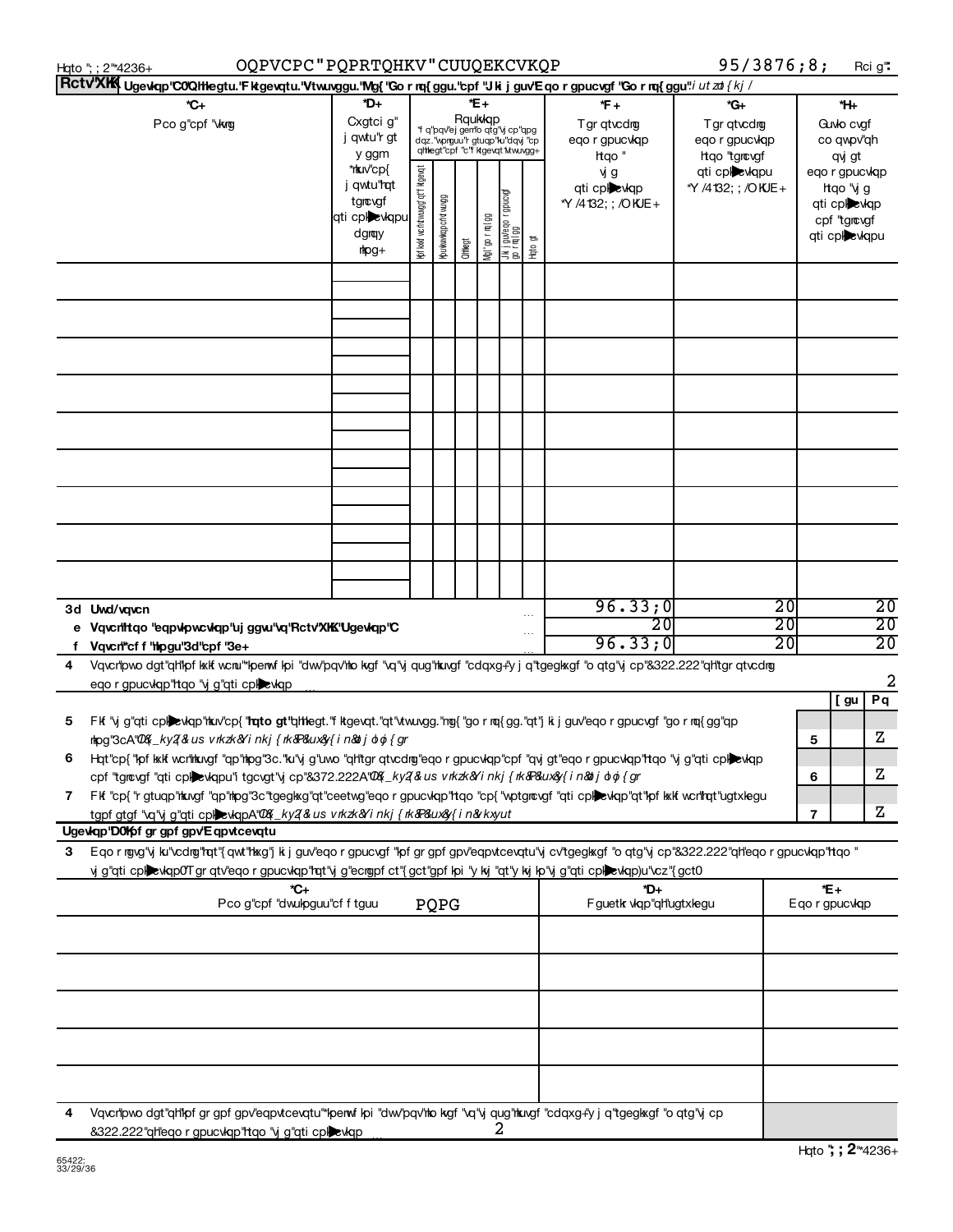|                                                          | <b>IQLY ATEN</b> | ๛๛๚๛ ลิ้น สนน ลิ้งสินเคิ                                                                                                                                                                                                                                                                                                      |                                  |                          |                      |                                                   |                                        |                                                                      |
|----------------------------------------------------------|------------------|-------------------------------------------------------------------------------------------------------------------------------------------------------------------------------------------------------------------------------------------------------------------------------------------------------------------------------|----------------------------------|--------------------------|----------------------|---------------------------------------------------|----------------------------------------|----------------------------------------------------------------------|
|                                                          |                  | Ej gen'lki'Uej gf wg''Q''eqpvckpu''c''tgur qpug''qt''pqvg''vq''cp{''rhpg''kp''y ku''Rctv'XKKK                                                                                                                                                                                                                                 |                                  |                          | *C+<br>Vqvcrttgxgpwg | ð+<br>Tgrougf "qt<br>gzgo r v'hypevkqp<br>tgxgpwg | *E+<br>Wptgrougf<br>dwipguu<br>tgxgpwg | <del>F +</del><br>Tgxgpwg"gzerwf gf<br>ftqo "vcz"wpf gt<br>T34"/"736 |
| Εqpvtdwvqpu."  kw."  tcpw<br> cpf 'Qvj gt'Uo ket'Co qwpw |                  | 3 c Hgf gtcvgf "eco r ck pu<br>d Ogo dgtuj k "f wgu<br>e Hwpf tckulpi "gxgpvu<br>f Tgrcvgf "qti cplex kqpu<br>g I qxgtpo gpv'i tcpw"*eqpvtkdwkqpu+<br>h Criqvj gt"eqpvtkdwkqpu."i khu."i tcpvu."cpf<br>ulo kct"co qwpw"pqv"kperwf gf "cdqxg<br>P qpecuj "eqpvtkdwkqpu" perwf gf "kp" hpgu" 3c/3h "&<br>Vqvcr0Cf f "hpgu"3c/3h | Зс<br>3d<br>Зе<br>3f<br>3g<br>3h | $386.$ : ; ; 0<br>9.7220 | $386.$ : ; ; 0       |                                                   |                                        |                                                                      |
|                                                          |                  |                                                                                                                                                                                                                                                                                                                               |                                  | Dwulpguu'E qf g          |                      |                                                   |                                        |                                                                      |
|                                                          | 4 c              | OGODGTUJKR"FWGU                                                                                                                                                                                                                                                                                                               |                                  | 833652                   | 342.5580             | 342.5580                                          |                                        |                                                                      |
| Rtqi tco "Ugtxleg<br>Tgxgpwg                             | d                | VTCKPKPI" ("EQPH"TGIKUV                                                                                                                                                                                                                                                                                                       |                                  | 833652                   | $322 \cdot 840$      | $322 \cdot 840$                                   |                                        |                                                                      |
|                                                          |                  | FKUEQWPV "RTQFWEV "HGGU                                                                                                                                                                                                                                                                                                       |                                  | 833652                   | 9: .7430             | 9: . ; 430                                        |                                        |                                                                      |
|                                                          |                  | CPPWCN"EQPHGTGPEG"URQP                                                                                                                                                                                                                                                                                                        |                                  | 833652                   | 96.7720              | 96.7720                                           |                                        |                                                                      |
|                                                          | g                |                                                                                                                                                                                                                                                                                                                               |                                  |                          |                      |                                                   |                                        |                                                                      |
|                                                          |                  | h Cm'qy gt''r tqi tco "ugtxleg"tgxgpwg                                                                                                                                                                                                                                                                                        |                                  |                          |                      |                                                   |                                        |                                                                      |
|                                                          |                  | Vqvcr0Cf f "hpgu"4c/4h                                                                                                                                                                                                                                                                                                        |                                  |                          | 596.88;0             |                                                   |                                        |                                                                      |
|                                                          | 5<br>6<br>7      | Koxguvo gpv'lpeqo g"*lpenwf lpi "f kxlf gpf u. "lpvgtguv."cpf<br>qvj gt"ulo kat"co qwpvu+<br>Kpeqo g"rtqo "kpxguvo gpv"qh"vcz/gzgo r v"dqpf "r tqeggf u<br>Tq{cnwgu                                                                                                                                                           |                                  |                          | 6590                 |                                                   |                                        | 6590                                                                 |
|                                                          |                  |                                                                                                                                                                                                                                                                                                                               | *k <del>√</del> "Tgcn            | *k+"Rgtuqpcn             |                      |                                                   |                                        |                                                                      |
|                                                          |                  | 8 c I tquutgpw                                                                                                                                                                                                                                                                                                                |                                  |                          |                      |                                                   |                                        |                                                                      |
|                                                          | d                | Nguu tgpvcngzr gpugu                                                                                                                                                                                                                                                                                                          |                                  |                          |                      |                                                   |                                        |                                                                      |
|                                                          |                  | Tgpvcrilipeqo g"qt"*rquu+                                                                                                                                                                                                                                                                                                     |                                  |                          |                      |                                                   |                                        |                                                                      |
|                                                          |                  |                                                                                                                                                                                                                                                                                                                               |                                  |                          |                      |                                                   |                                        |                                                                      |
|                                                          |                  | f Pgv'tgpvcrilpeqo g"qt"*mquu+                                                                                                                                                                                                                                                                                                |                                  |                          |                      |                                                   |                                        |                                                                      |
|                                                          |                  | 9 c I tquu"co qwpv'htqo "ucrgu"qh                                                                                                                                                                                                                                                                                             | *k+"Ugewtkkgu                    | *kk+"Qvjgt               |                      |                                                   |                                        |                                                                      |
|                                                          |                  | cuugw"qy gt"y cp"lpxgpvqt{                                                                                                                                                                                                                                                                                                    |                                  |                          |                      |                                                   |                                        |                                                                      |
|                                                          |                  | d Nguu-dequv'qt''qvj gt''dcuku                                                                                                                                                                                                                                                                                                |                                  |                          |                      |                                                   |                                        |                                                                      |
|                                                          |                  | cpf "ucrgu"gzr gpugu                                                                                                                                                                                                                                                                                                          |                                  |                          |                      |                                                   |                                        |                                                                      |
|                                                          |                  | e I clp"qt"*rquu+                                                                                                                                                                                                                                                                                                             |                                  |                          |                      |                                                   |                                        |                                                                      |
|                                                          |                  | f Pgv'i clp"qt"*rquu+                                                                                                                                                                                                                                                                                                         |                                  |                          |                      |                                                   |                                        |                                                                      |
| gt"T gxgpvg                                              |                  | : c I tquu"peqo g"ttqo "twpf tckulpi "gxgpvu" pqv                                                                                                                                                                                                                                                                             |                                  |                          |                      |                                                   |                                        |                                                                      |
|                                                          |                  | kpenwf kpi "&                                                                                                                                                                                                                                                                                                                 | qh                               |                          |                      |                                                   |                                        |                                                                      |
|                                                          |                  | eqpvtklwkqpu"tgr qtvgf "qp"hpg"3e-0Ugg                                                                                                                                                                                                                                                                                        |                                  |                          |                      |                                                   |                                        |                                                                      |
|                                                          |                  | Rctv'K. "hpg"3:                                                                                                                                                                                                                                                                                                               | с                                |                          |                      |                                                   |                                        |                                                                      |
| ξ                                                        |                  | d Nguu<'f kgev'gzr gpugu                                                                                                                                                                                                                                                                                                      | d                                |                          |                      |                                                   |                                        |                                                                      |
|                                                          |                  | e Pgv'lpeqo g"qt" rquu+'ltqo 'lwpf tckulpi "gxgpw                                                                                                                                                                                                                                                                             |                                  |                          |                      |                                                   |                                        |                                                                      |
|                                                          |                  | ; c I tquu"peqo g"ttqo "i co lpi "cevkkkgu0Ugg                                                                                                                                                                                                                                                                                |                                  |                          |                      |                                                   |                                        |                                                                      |
|                                                          |                  | Rctv'K. "hpg"3;                                                                                                                                                                                                                                                                                                               | с                                |                          |                      |                                                   |                                        |                                                                      |
|                                                          |                  | d Nguu<'f kgev'gzr gpugu                                                                                                                                                                                                                                                                                                      | d                                |                          |                      |                                                   |                                        |                                                                      |
|                                                          |                  | e Pgv'lpeqo g"qt" "rquu+"rtqo "i co lpi "cevkkligu                                                                                                                                                                                                                                                                            |                                  |                          |                      |                                                   |                                        |                                                                      |
|                                                          |                  | 32 c I tquu"ucrgu"qh"pxgpvqt{."rguu"tgwtpu                                                                                                                                                                                                                                                                                    |                                  |                          |                      |                                                   |                                        |                                                                      |
|                                                          |                  | cpf "cmmgy cpegu                                                                                                                                                                                                                                                                                                              | с                                |                          |                      |                                                   |                                        |                                                                      |
|                                                          |                  | d Nguu-lequv'qh'i qqf u'uqni                                                                                                                                                                                                                                                                                                  | d                                |                          |                      |                                                   |                                        |                                                                      |
|                                                          |                  | e Pgv'lpeqo g"qt"*rquu+"rtqo "ucrgu"qh"lpxgpvqt{                                                                                                                                                                                                                                                                              |                                  |                          |                      |                                                   |                                        |                                                                      |
|                                                          | 33 c             | O kuegmcpgqwu"T gxgpwg                                                                                                                                                                                                                                                                                                        |                                  | Dwulpguu'E qf g          |                      |                                                   |                                        |                                                                      |
|                                                          |                  |                                                                                                                                                                                                                                                                                                                               |                                  |                          |                      |                                                   |                                        |                                                                      |
|                                                          | d                |                                                                                                                                                                                                                                                                                                                               |                                  |                          |                      |                                                   |                                        |                                                                      |
|                                                          | е                |                                                                                                                                                                                                                                                                                                                               |                                  |                          |                      |                                                   |                                        |                                                                      |
|                                                          |                  | Cmlqvj gt"tgxgpwg<br>g Vqvcr0Cf f "hpgu"33c/33f                                                                                                                                                                                                                                                                               |                                  |                          |                      |                                                   |                                        |                                                                      |
|                                                          | 34               | Vqvc ritgxgpwgOUgg"lpuxtwevkqpu0                                                                                                                                                                                                                                                                                              |                                  |                          | 762.2270             | 596.88;0                                          | 20                                     | 6590                                                                 |
|                                                          |                  |                                                                                                                                                                                                                                                                                                                               |                                  |                          |                      |                                                   |                                        |                                                                      |

Hqto "; ; 2"4236+ OQPVCPC " PQPR'I'QHKV " CUUQEKCVKQP 9573876 ; 8 ; Rci g' MONTANA NONPROFIT ASSOCIATION 73-1654969

**Rctv'XKK** Uvcvgo gpv'qHT gxgpwg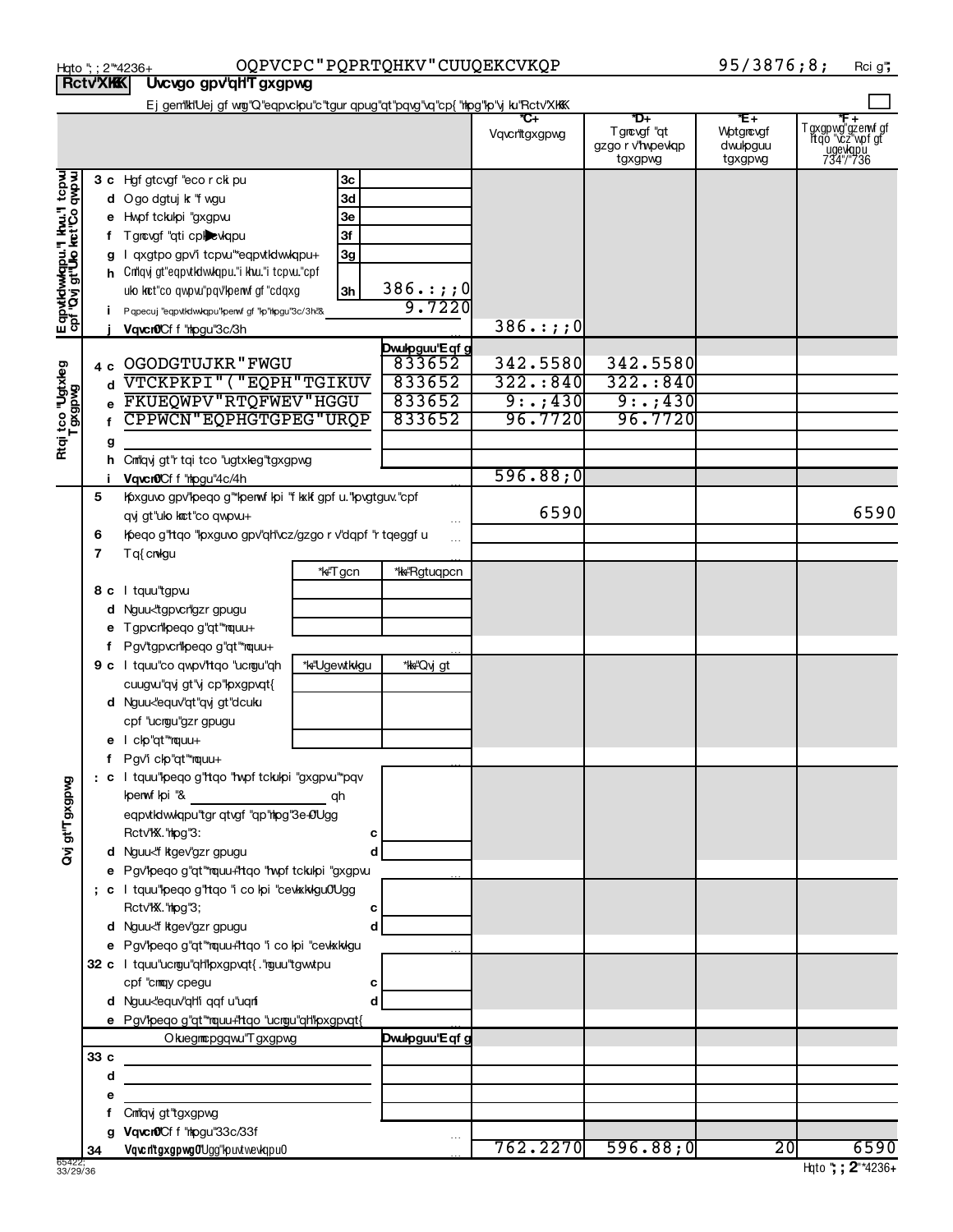Hqto "; ; 2"\*4236+ OQPVCPC " PQPRTQHKV " CUUQEKCVKQP 95 / 3876 **;** 8 **;** <sub>Rci g''</sub> Part IX **Part IX CONCEC** POPRTY<br> **Part IX CONCEPT CONCEPT OF FUNCTION**<br> **Part IX CONCEPT OF FUNCTION** 

|                                                                                  | Ykizout & 67.i /.9/&gtj& 67.i /.: /&uxngt&gzouty&{yz&usvrkzk&gm&ur{sty4&n&uxngt&gzouty&{yz&usvrkzk&ur{st&G/4                                                                                                      |                       |                                       |                                               |                                  |  |  |  |  |  |
|----------------------------------------------------------------------------------|-------------------------------------------------------------------------------------------------------------------------------------------------------------------------------------------------------------------|-----------------------|---------------------------------------|-----------------------------------------------|----------------------------------|--|--|--|--|--|
| Ej gemiktiUej gf wmg"Q"eqpvckpu"c"tgur qpug"qt"pqvg"vq"cp{"thpg"kp"vj ku"Rctv"kZ |                                                                                                                                                                                                                   |                       |                                       |                                               |                                  |  |  |  |  |  |
|                                                                                  | Fq"pqv"hem fg"co qupw"tgr qtvgf "qp"nlpgu"8d.<br>9d.": d."; d."cpf "32d"qH'Rctv"XHKO                                                                                                                              | C+<br>Vqvcrigzr gpugu | *D+<br>Rtqi tco "ugtxleg<br>gzr gpugu | *E+<br>Ocpci go gpv'cpf<br>i gpgtcrigzr gpugu | *F+<br>Hypf tckulpi<br>gzr gpugu |  |  |  |  |  |
| 3                                                                                | I tcpw"cpf "qvj gt"cuukucpeg"vq"f qo guve"qti cplovalgpu                                                                                                                                                          |                       |                                       |                                               |                                  |  |  |  |  |  |
|                                                                                  | cpf"f qo guve"i qxgtpo gpvu0Ugg"Rctv"KX."nlpg"43                                                                                                                                                                  |                       |                                       |                                               |                                  |  |  |  |  |  |
| 4                                                                                | I tcpw"cpf "qvj gt"cuukivcpeg"vq"f qo guvle                                                                                                                                                                       |                       |                                       |                                               |                                  |  |  |  |  |  |
|                                                                                  | Ipf kxlf wcru0Ugg"Rctv"K. "hpg"44                                                                                                                                                                                 |                       |                                       |                                               |                                  |  |  |  |  |  |
|                                                                                  | 5 I tcpw"cpf "qvj gt"cuukivcpeg"vq"rqtgk p                                                                                                                                                                        |                       |                                       |                                               |                                  |  |  |  |  |  |
|                                                                                  | qti cplevkqpu."hqtgk p"i qxgtpo gpvu."cpf "hqtgk p                                                                                                                                                                |                       |                                       |                                               |                                  |  |  |  |  |  |
|                                                                                  | lpf kxlf wcru0'Ugg"Rctv"KX."hpgu"37"cpf "38                                                                                                                                                                       |                       |                                       |                                               |                                  |  |  |  |  |  |
| 6                                                                                | Dgpghku'r clf "vq"qt"rqt"o go dgtu                                                                                                                                                                                |                       |                                       |                                               |                                  |  |  |  |  |  |
| 7                                                                                | Eqo r gpucvkqp"qh"ewttgpv"qhhegtu."f ktgevqtu.                                                                                                                                                                    |                       |                                       |                                               |                                  |  |  |  |  |  |
|                                                                                  | vtw.vggu."cpf "mg{ "go r mq{ ggu                                                                                                                                                                                  | 96.33;0               | 82.7980                               | 7.7370                                        | : .24:0                          |  |  |  |  |  |
| 8                                                                                | Eqo r gpucyqp"pqv"kperwf gf "cdqxg."vq"f kuswcrktkgf"                                                                                                                                                             |                       |                                       |                                               |                                  |  |  |  |  |  |
|                                                                                  | r gtuqpu"*cu"f gltpgf "wpf gt"ugevkqp"6; 7: *h**3++"cpf"                                                                                                                                                          |                       |                                       |                                               |                                  |  |  |  |  |  |
|                                                                                  | r gtuqpu"f guetkdgf "kp"ugevkqp"6; 7: *e+*5+*D+                                                                                                                                                                   |                       |                                       |                                               |                                  |  |  |  |  |  |
| 9                                                                                | Qvj gt"ucrctlgu"cpf "y ci gu                                                                                                                                                                                      | 39; .; 4:0            | 369.2740                              | 35.5:90                                       | 3; .6: ; 0                       |  |  |  |  |  |
|                                                                                  | Rgpukqp"r rcp"ceetwcru"cpf "eqpvtkdwkqpu"*kperwf g                                                                                                                                                                |                       |                                       |                                               |                                  |  |  |  |  |  |
|                                                                                  | ugevkqp"623*m+"cpf "625*d+"go r m{ gt"eqpvtkdwkqpu+                                                                                                                                                               | 34.2450               | $\frac{\cdot}{2}$ : 480               | : ; 7이                                        | 3.5240                           |  |  |  |  |  |
| ÷                                                                                | Qvj gt"go r mq{gg"dgpghku                                                                                                                                                                                         | 44.72:0               | 3: .9; 90                             | 3.8;70                                        | 4.6380<br>4.42:0                 |  |  |  |  |  |
| 32                                                                               | Rc{tqmtczgu                                                                                                                                                                                                       | 42.5:70               | 38.8820                               | 3.7390                                        |                                  |  |  |  |  |  |
| 33                                                                               | Hggu"rqt"ugtxlegu" pqp/go r rq{ggu k                                                                                                                                                                              |                       |                                       |                                               |                                  |  |  |  |  |  |
| с                                                                                | Ocpci go gpv                                                                                                                                                                                                      |                       |                                       |                                               |                                  |  |  |  |  |  |
|                                                                                  | Ngi cn                                                                                                                                                                                                            | : 950<br>37.79:0      | :8:0<br>35.;340                       | 6;0<br>99;0                                   | 770<br>$\overline{.}$ :90        |  |  |  |  |  |
|                                                                                  | Ceeqwpwpi                                                                                                                                                                                                         |                       |                                       |                                               |                                  |  |  |  |  |  |
|                                                                                  | Ngdd{ kpi                                                                                                                                                                                                         |                       |                                       |                                               |                                  |  |  |  |  |  |
|                                                                                  | Rtqlguulqpcriltwpftckulpi "ugtxlegu0Ugg"Rctv"KX."nlpg"39                                                                                                                                                          |                       |                                       |                                               |                                  |  |  |  |  |  |
|                                                                                  | h Koxguvo gpv'o cpci go gpv'rggu                                                                                                                                                                                  |                       |                                       |                                               |                                  |  |  |  |  |  |
|                                                                                  | Qvj gt0"Kfintpg"33i "co qwpv"gzeggf u"32' "qlfintpg"47.                                                                                                                                                           |                       |                                       |                                               |                                  |  |  |  |  |  |
|                                                                                  | eqnwo p"*C+"co qwpv."nkuv'nlpg"33i "gzrgpugu"qp"Uej "QQ-                                                                                                                                                          | 3.5:40                | 3.4:50                                | <u>;</u> ; 0                                  |                                  |  |  |  |  |  |
| 34                                                                               | Cf xgtvkulpi "cpf "r tqo qvkqp                                                                                                                                                                                    | 5; .2670              | 58.4770                               | 4.9;20                                        |                                  |  |  |  |  |  |
| 35<br>36                                                                         | Qheg"gzr gpugu<br>Kohato cvkap"vgej parai {                                                                                                                                                                       |                       |                                       |                                               |                                  |  |  |  |  |  |
| 37                                                                               | Tq{cnwigu                                                                                                                                                                                                         |                       |                                       |                                               |                                  |  |  |  |  |  |
| 38                                                                               | Qeew cpe{                                                                                                                                                                                                         | 52.3250               | 47.3730                               | 4.2:60                                        | 4. : 8:0                         |  |  |  |  |  |
| 39                                                                               | Vtcxgn                                                                                                                                                                                                            | 52.3;:0               | 47.8990                               | 4.4280                                        | 4.5370                           |  |  |  |  |  |
| З.                                                                               | Rc{ o gpw"qh'vtcxgr'lqt"gpvgtvckpo gpv"gzr gpugu                                                                                                                                                                  |                       |                                       |                                               |                                  |  |  |  |  |  |
|                                                                                  | hqt"cp{"hgfgtcn"uvcvg."qt"maecn"r wdnle"qhhlekcnu                                                                                                                                                                 |                       |                                       |                                               |                                  |  |  |  |  |  |
| 3,                                                                               | E aphatapegu. "eapxapylapu. "cpf "o gaylpi u                                                                                                                                                                      | : .6, 90              | $9 \cdot : 20$                        | 8290                                          |                                  |  |  |  |  |  |
| 42                                                                               | Kovgtguv                                                                                                                                                                                                          |                       |                                       |                                               |                                  |  |  |  |  |  |
| 43                                                                               | Rc{ o gpw"vq"chikkcvgu                                                                                                                                                                                            |                       |                                       |                                               |                                  |  |  |  |  |  |
| 44                                                                               | Fgr tgelcvlqp." fgr rigvlqp." cpf "co qtvl                                                                                                                                                                        | 6.7220                | 5.8490                                | 8330                                          | 4840                             |  |  |  |  |  |
| 45                                                                               | Kpuwtcpeg                                                                                                                                                                                                         | 3.9770                | 3.8520                                | 3470                                          |                                  |  |  |  |  |  |
| 46                                                                               | Qvj gt"gzr gpugu0Kgo lef'gzr gpugu"pqveqxgtgf "<br>cdqxg0*Nkuvo kuegncpgqvu"gzr gpugu"lp"hipg"46g0Kfinlpg<br>46g"co qwpv"gzeggf u"32' "ql'thpg"47."eqnvo p"*C+<br>co qwpv"nku/'nog"46g"gzrgpugu"qp"Uej gf wng"QQ+ |                       |                                       |                                               |                                  |  |  |  |  |  |
| C                                                                                | EQPVTCEVGF "UGTXKEGU                                                                                                                                                                                              | 366. : 240            | 34; .4340                             | 9.3960                                        | : .6380                          |  |  |  |  |  |
|                                                                                  | RTQRGTV["("GSWKROGPV                                                                                                                                                                                              | 42.7220               | 38.7430                               | 4.9:60                                        | 3.3;70                           |  |  |  |  |  |
|                                                                                  | OKUEGNNCPGQWU "GZRGPUG                                                                                                                                                                                            | 35. : 3; 0            | 34. : 530                             | ; : : 이                                       |                                  |  |  |  |  |  |
| f                                                                                |                                                                                                                                                                                                                   |                       |                                       |                                               |                                  |  |  |  |  |  |
| g                                                                                | Crm"qvj gt"gzr gpugu                                                                                                                                                                                              |                       |                                       |                                               |                                  |  |  |  |  |  |
| 47                                                                               | Vq c n'hypews pc n'gzr gpuguO'Cf f "nb gu"3" yj t q wi j "46g                                                                                                                                                     | 842.7370              | 749.98;0                              | 65.5270                                       | 6; .6630                         |  |  |  |  |  |
| 48                                                                               | Lqkpv"equvu0'Eqormgvg"vjku"nhog"qpn{"kt"vjg"qticpheevkqp                                                                                                                                                          |                       |                                       |                                               |                                  |  |  |  |  |  |
|                                                                                  | tgr qtvgf "kp"eqnvo p"*D+"lqkpv"equvu"ltqo "c"eqo dkpgf                                                                                                                                                           |                       |                                       |                                               |                                  |  |  |  |  |  |
|                                                                                  | gf weckqpcrieco r cki p"cpf "hwpf tckulpi "uqnlekcvlqp0                                                                                                                                                           |                       |                                       |                                               |                                  |  |  |  |  |  |
|                                                                                  | E j gem"j gtg<br>Kingmay kpi "UQR"; : /4""CUE"; 7: /942+                                                                                                                                                          |                       |                                       |                                               |                                  |  |  |  |  |  |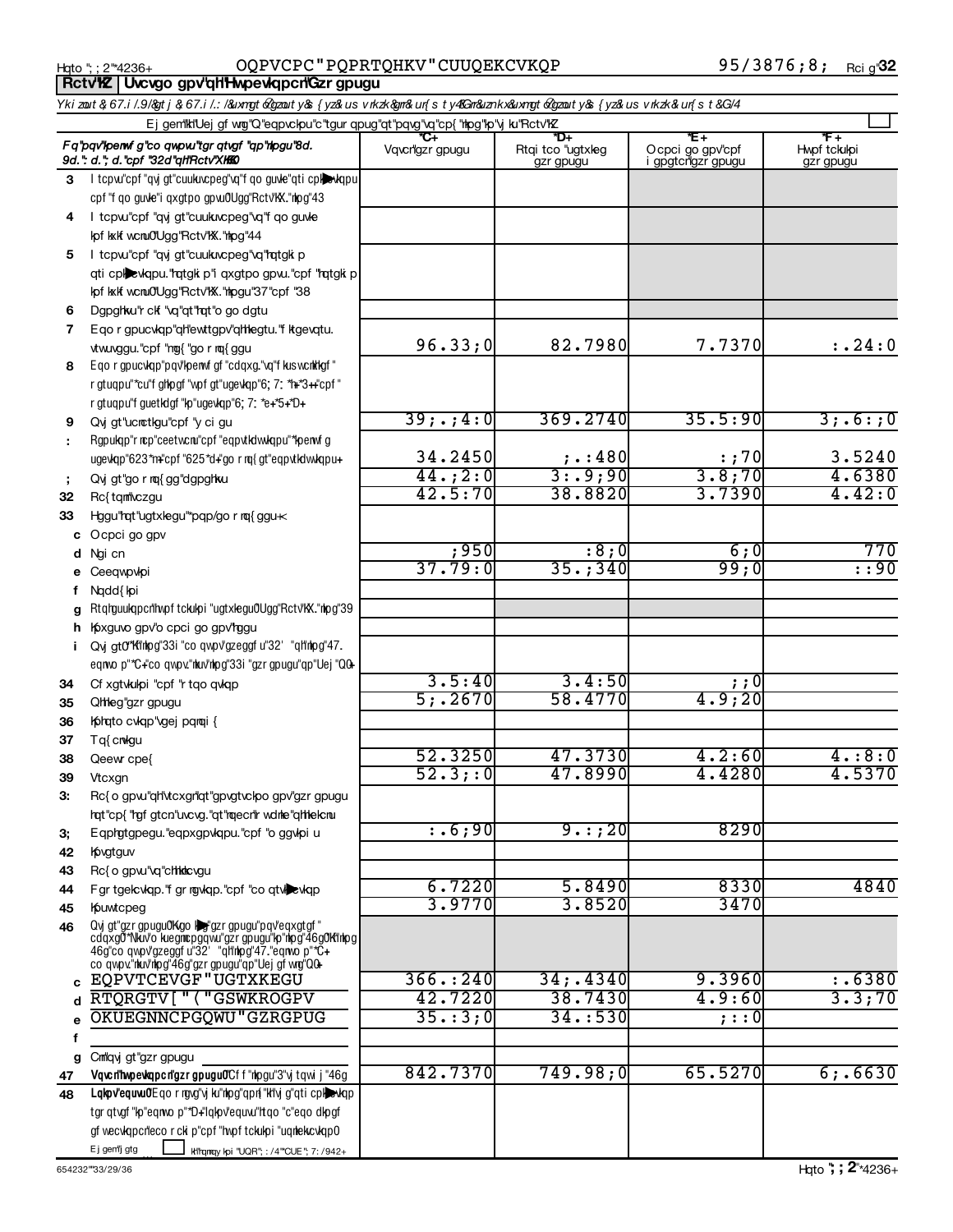## Hqto "; ; 2"\*4236+ OQPVCPC " PQPRTQHKV " CUUQEKCVKQP 95 / 3876 **;** 8 **;** <sub>Rci g''</sub>

95/3876;8; Rci g'33

|                             |    | Ej gemiktiUej gf wig"Q"eqpvckpu"c"tgur qpug"qt"pqvg"vq"cp{"hipg"kp"vj ku"Rctv'Z         |            |                 |                                      |            |                      |
|-----------------------------|----|-----------------------------------------------------------------------------------------|------------|-----------------|--------------------------------------|------------|----------------------|
|                             |    |                                                                                         |            |                 | $^{\star}$ C+<br>Dgi Ipplpi "qh"{gct |            | *D+<br>Gpf "qH'{ gct |
|                             | 3  | Ecuj "/"pqp/kpvgtguv/dgctkpi                                                            |            |                 | $,4.$ ;660                           | 3          | $87.$ ; ; 50         |
|                             | 4  | Ucxlpi u"cpf "vgo r qtct{ "ecuj "lpxguvo gpvu                                           | 7. : 3 : 0 | $\overline{4}$  | 7. : 6; 0                            |            |                      |
|                             | 5  | Rigf i gu"cpf "i tcpw"tgegl scdrg."pgv                                                  |            |                 | 4:7.8:20                             | 5          | 446.8440             |
|                             | 6  | Ceeqwpwitgegkxcdrg. "pgv                                                                |            |                 | 38.9:80                              | 6          | 47.9270              |
|                             | 7  | Nacpu"cpf "ay gt"tgegl scdrou" tao "ewttgpv" cpf "rato gt" althegtu. "f kgevatu.        |            |                 |                                      |            |                      |
|                             |    | vtw.vggu."ng{ "go r rq{ ggu."cpf "j k j guv'eqo r gpucvgf "go r rq{ ggu0'E qo r rgvg    |            |                 |                                      |            |                      |
|                             |    | Rctv'Krqh'Uej gf wg'N                                                                   |            |                 |                                      | 7          |                      |
|                             | 8  | Nacpu"cpf "ay gt"tgegkscdrogu"htao "ay gt"f kus worktigf "r gtuapu"*cu"f ghipgf "wpf gt |            |                 |                                      |            |                      |
|                             |    | ugevkqp'6; 7: **3+" gtuqpu'f guetklgf "lp"ugevkqp'6; 7: *e#5#D+"cpf "eqpvtklww.pi       |            |                 |                                      |            |                      |
|                             |    | go r ma{gtu"cpf "ur qpuqtkpi "qti cplexkqpu"qh'ugevkqp"723*e#; #xqmypvct{               |            |                 |                                      |            |                      |
|                             |    | go r ma{ggu)"dgpghelct{ "qti cplexlqpu"*ugg"lpuvt+0Eqo r mgvg"Rctv'hk"qh"Uej "N         |            |                 |                                      | 8          |                      |
| Cuugwu                      | 9  | Pqvgu"cpf "racpu"tgegl scdrag."pgv                                                      |            |                 |                                      | 9          |                      |
|                             |    | Koxgpvqtkgu'rqt'ucrg'qt'wug                                                             |            |                 |                                      | ÷.         |                      |
|                             |    | Rtgr ck "gzr gpugu"cpf "f grgttgf "ej cti gu                                            |            |                 | 9.45:0                               | $\ddot{ }$ | 8.8720               |
|                             |    | 32c Ncpf. "dwki kpi u."cpf "gswk o gpv "equv"qt"qvj gt                                  |            |                 |                                      |            |                      |
|                             |    | dcuku0'Eqo r rgvg"Rctv'XK'qH'Uej gf wrg"F                                               | 32c        | 74.9:70         |                                      |            |                      |
|                             |    | d Nguu-ceewo wrougf "f gr tgelcvkqp                                                     | 32d        | 5; .35:0        | 35.2:60                              | 32e        | 35.8690              |
|                             | 33 | Kpxguvo gpvu"/"r wdrken{ "vtcf gf "ugewtkkgu                                            |            |                 |                                      | 33         |                      |
|                             | 34 | Koxguvo gpvu"/"qvj gt"ugevtkkgu0Ugg"Rctv"K. "hpg"33                                     |            |                 | 6640                                 | 34         | 8280                 |
|                             | 35 | Koxguvo gpvu"/"r tqi tco /tgrovgf 0'Ugg"Rctv'l X. "hpg"33                               |            |                 |                                      | 35         |                      |
|                             | 36 | Kovcpi kdrg"cuugvu                                                                      |            |                 | 36                                   |            |                      |
|                             | 37 | Qvj gt"cuugvu0'Ugg"Rctv'l K. "hipg"33                                                   |            |                 | 20                                   | 37         | $4 \cdot : 80$       |
|                             | 38 | Vqvcrlcuugvu0Cf f "hpgu"3"y tqwi j "37" o wuv'gs wcrlthpg"56+                           |            |                 | 647.; ; 40                           | 38         | 567.77:0             |
|                             | 39 | Ceeqwpw" c{cdrg"cpf "ceetwgf "gzr gpugu                                                 |            |                 | 6: .5660                             | 39         | 64.8::0              |
|                             | З. | I tcpw"r c{cdmg                                                                         |            | 3:              |                                      |            |                      |
|                             | З, | F glgttgf "tgxgpwg                                                                      |            | 75.75:0         | 3;                                   | 72.4590    |                      |
|                             | 42 | Vcz/gzgo r v'dqpf "ticdktikigu                                                          |            |                 |                                      | 42         |                      |
|                             | 43 | Guetqy "qt"ewuxqf kcriceeqwpv'hicdkin(OEqo r rogy"Rctv'h "qh'Uej gf wrog"F              |            |                 |                                      | 43         |                      |
| Nedkivigu                   | 44 | Nacpu"cpf "ay gt"r c{cdrgu"va"ewttgpv"cpf "rato gt"altlegtu."f kgevatu."vtw.vggu.       |            |                 |                                      |            |                      |
|                             |    | ng{ "go r nq{ ggu."] k j guv'eqo r gpucvgf "go r nq{ ggu."cpf "f kuswcrkkgf "r gtuqpu0  |            |                 |                                      |            |                      |
|                             |    | Eqo r rgyg"Rctv"Krqh"Uej gf wrg"N                                                       |            |                 |                                      | 44         |                      |
|                             | 45 | Ugewtgf "o qtvi ci gu"cpf "pqvgu"r c{cdrg"vq"vptgrcvgf "y ktf "r ctvkgu                 |            |                 |                                      | 45         |                      |
|                             | 46 | Wougewtgf "pqvgu"cpf "racpu"r c{cdra"vq"wptgravgf "y ktf "r ctvkgu                      |            |                 |                                      | 46         |                      |
|                             | 47 | Qvj gt'hlcdkhkkgu'"penwf kpi ''rgf gtcrllpeqo g'\cz.'r c{cdrgu'\q''tgrcvgf '\j ktf      |            |                 |                                      |            |                      |
|                             |    | r ctvigu."cpf "qvj gt"hicdkinkigu"pqv"penvf gf "qp"hipgu"39/46+DE qo r rgvg"Rctv'Z"qh   |            |                 |                                      |            |                      |
|                             | 48 | Uej gf wng"F<br>Vqvcriticdkikigu0Cf f "hpgu"39"yj tqwi j "47                            |            | 323140          | 47<br>48                             | ,4.;470    |                      |
|                             |    | Qti cplexkqpu'vj cv'rqmqy 'UHCU'339" CUE", 7: +'ej gen'j gtg                            |            | $\boxed{Z}$ cpf |                                      |            |                      |
|                             |    | eqo r rgvg'hlpgu'49'vj tqwi j '4; . 'cpf 'hlpgu'55'cpf '560                             |            |                 |                                      |            |                      |
|                             | 49 | Wptguvtlevgf "pgv"cuugvu                                                                |            |                 | 5; ; 0                               | 49         | 55.8550              |
|                             | 4: | Vgo r qtctką "tguvtlevgf "pgv"cuugvu                                                    |            |                 | 4:6.4430                             | 4:         | 43; .6220            |
|                             | 4, | Rgto cpgpvf "tguvtlevgf "pgv"cuugvu                                                     |            |                 | 4;                                   |            |                      |
|                             |    | Qti cplexiqpu'vj cv'f q'pqv'rqmqy 'UHCU'339"CUE"; 7: +'ej gentj gtg                     |            |                 |                                      |            |                      |
|                             |    | cpf "eqo r rgvg"hipgu"52"vj tqwi j "560                                                 |            |                 |                                      |            |                      |
| PgyCuugwi'nt' Hypf Dcrepegu | 52 | Ecr kcriuvgenigt 'vtwuv'r tipek cn'gt 'ewttgpv'hypf u                                   |            |                 |                                      | 52         |                      |
|                             | 53 | Rckf /kp"qt"ecr kvcrituwtr mw."qt"repf."dwkfi kpi ."qt"gswk o gpv'hwpf                  |            |                 |                                      | 53         |                      |
|                             | 54 | Tgvckpgf "gctpkpi u."gpf qy o gpv."ceewo wrcvgf "kpeqo g."qt"qvj gt"hwpf u              |            |                 |                                      | 54         |                      |
|                             | 55 | Vqvcripgv'cuugvu"qt"hypf "dcrcpegu                                                      |            |                 | 546.3320                             | 55         | 475.2550             |
|                             | 56 | Vqvcriticdkiwigu"cpf "pgv"cuugvu'lhvpf "dcrcpegu                                        |            |                 | 647.; 40                             | 56         | 567.;7:0             |
|                             |    |                                                                                         |            |                 |                                      |            | Hqto "; ; 2"*4236+   |

**RctvZ Dcrcpeg'Uj ggv** 

 $\Box$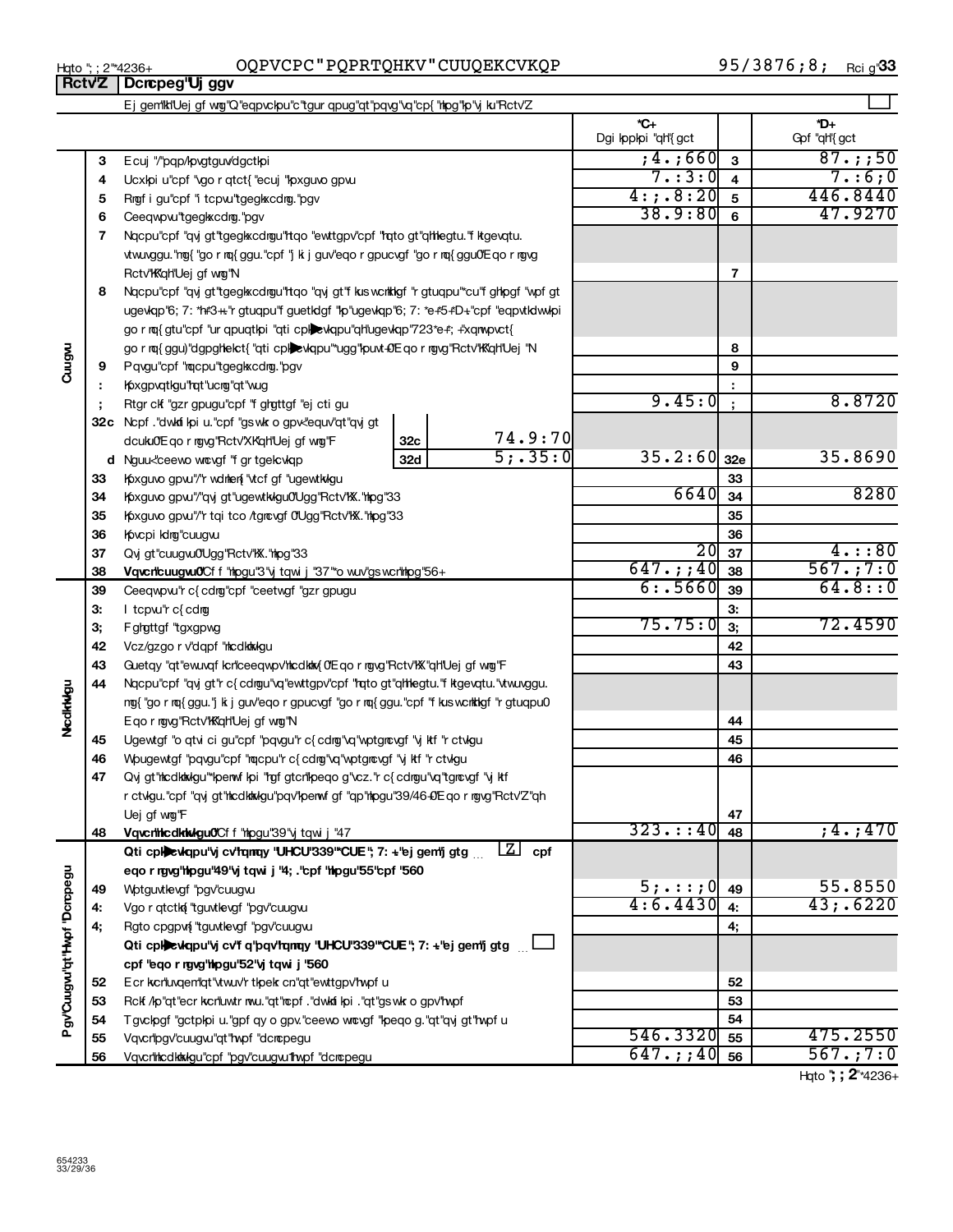|    | OQPVCPC"PQPRTQHKV"CUUQEKCVKQP<br>Hgto "; ; 2"*4236+                                                                                         | 95/3876;8;     |                          |     | Rci g'34        |
|----|---------------------------------------------------------------------------------------------------------------------------------------------|----------------|--------------------------|-----|-----------------|
|    | Rctv'ZK T geqpekicvkqp"qHP gv'Cuugw                                                                                                         |                |                          |     |                 |
|    | Ej gen'ikiUej gf wg"Q"eqpvckpu"c"tgur qpug"qt"pqvg"vq"cp{"hpg"kp"vj ku"Rctv'ZK                                                              |                |                          |     |                 |
|    |                                                                                                                                             |                |                          |     |                 |
| 3  | Vqvcrittgxgpwg" to wuv'gswcrifRctv'XKKK'eqmop" "C+'hpg"34+                                                                                  | 3              |                          |     | 762.2270        |
| 4  | Vqvcrilgzr gpugu" o wuv'gs wcrilRctv'l E. "eqnwo p" "C+" hpg" 47+                                                                           | 4              |                          |     | 842.7370        |
| 5  | Tgxgpwg"rguu"gzr gpugu0Uwdvtcev'rhpg"4"rtqo "rhpg"3                                                                                         | 5              |                          |     | 7:2.7320        |
| 6  | Pgv'cuugw"qt"twpf "dcrcpegu"cv'dgi lpplpi "qh'{gct"*o wuv'gswcn'Rctv'Z.'htpg'55."eqnwo p'*C++                                               | 6              |                          |     | 546.3320        |
| 7  | Pgv'wptgcriber "i clpu" rquugu+"qp" lpxguvo gpvu                                                                                            | $\overline{7}$ |                          |     |                 |
| 8  | Fqpcvgf "ugtxlegu"cpf "wug"qh"rcektkolgu                                                                                                    | 8              |                          |     |                 |
| 9  | Kpxguvo gpv'gzr gpugu                                                                                                                       | 9              |                          |     |                 |
|    | Rtlqt"r gtlqf "cf Iwuvo gpw.                                                                                                                | ÷              |                          |     | ; .6550         |
|    | Qvj gt"ej cpi gu"lp"pgv"cuugvu"qt"hypf "dcrcpegu"*gzr rclp"lp"Uej gf wrg"Q+                                                                 | ţ,             |                          |     | $\overline{20}$ |
| 32 | Pgv'cuugw"qt"hypf "dcrcpegu"cv'gpf "qh'{ gct0'E qo dlpg"hpgu"5"y tqwi j "; "o wuv'gs wcrlRctv'Z."hpg"55.                                    |                |                          |     |                 |
|    | eqnwo p <sup>"*</sup> D++                                                                                                                   | 32             |                          |     | 475.2550        |
|    | RctvZKKH pcpelcnUvcvgo gpw"cpf "Tgrqtvlpi                                                                                                   |                |                          |     |                 |
|    | Ej gemiktiUej gf wig"Q"eqpvckpu"c"tgur qpug"qt"pqvg"vq"cp{"thpg"kp"vj ku"Rctv'ZKK                                                           |                |                          |     | 口               |
|    |                                                                                                                                             |                |                          | [gu | Pq              |
| 3. | $\boxed{Z}$ Ceetwon $\boxed{\phantom{Z}}$ Qvj gt<br>Ceeqwpwhpi "o gvj qf "wugf "vq"r tgr ctg"vj g"Hqto "; ; 2< [1] Ecuj                     |                |                          |     |                 |
|    | Kily g"qti cpk)evkqp"ej cpi gf "ku"o gy qf "qHceeqwpvkpi "ttqo "c"rtkqt"{gct"qt"ej gengf "\$Qvj gt.\$"gzr nckp"kp"Uej gf wng"Q0             |                |                          |     |                 |
|    | 4c Y gtg"y g"qti cplexkqp)u"hocpelcriuvcvgo gpvu"eqor kogf "qt"tgxkgy gf "d{ "cp"lof gr gpf gpv"ceeqwovcpvA                                 |                | 4с                       |     | z               |
|    | kti\$ gu.\$"ej gen"c"dqz"dgray "vq"kpf lecvg"y j gvj gt"vj g"hlpcpelcriuvcvgo gpvu"hqt"vj g"{gct"y gtg"eqo r kogf "qt"tgxlgy gf "qp"c       |                |                          |     |                 |
|    | ugr ctcvg"dcuku."eqpuqrkf cvgf "dcuku."qt"dqvj <                                                                                            |                |                          |     |                 |
|    | Ugr ctcvg"dcuku<br>LJ Eqpuqnt cvgf "dcuku<br>Dqvj "eqpuqrit cvgf "cpf "ugr ctcvg"dcuku                                                      |                |                          |     |                 |
|    | d Y gtg"vj g"qti cplewqp)u"hpcpelcrluvcvgo gpvu"cwf kgf "d{"cp"lpf gr gpf gpv"ceeqwpvcpvA                                                   |                | 4d                       | Ζ   |                 |
|    | Kfi\$ gu.\$"ej gen'ic"dqz"dgmy "vq"lpf lecvg"y j gvj gt"vj g"hpcpelcrluvcvgo gpvu"hqt"vj g"{gct"y gtg"cwf kgf "qp"c"ugr ctcvg"dcuku.        |                |                          |     |                 |
|    | eqpuqrk cvgf "dcuku."qt"dqy <                                                                                                               |                |                          |     |                 |
|    | [Z] Ugr ctcvg"dcuku<br>LJ Dqvj "eqpuqrkt cvgf "cpf "ugr ctcvg"dcuku<br>Eqpuqnt cvgf "dculu                                                  |                |                          |     |                 |
| е  | kki\$ gu\$'vq'hipg"4c"qt"4d."f qgu"y g"qti cpl;>vlqp"j cxg"c"eqo o kwgg"y cv"cuuwo gu"tgur qpukdkiw{ "rqt"qxgtuk j v"qh'y g"cwf kv.         |                |                          |     |                 |
|    | tgxlgy ."qt"eqork toxlqp"qHku"Hpcpelcrluvcvgo gpvu"cpf "ugrgevlqp"qHcp"lpf gr gpf gpv'ceeqwpvcpvA                                           |                | 4e                       | z   |                 |
|    | ktivj g"qti cpkevkqp"ej cpi gf "gkj gt"ku"qxgtuk j v'r tqeguu"qt"ugngevkqp"r tqeguu"f wtkpi "vj g"vcz"{gct."gzr nckp"kp"Uej gf wng"Q0       |                |                          |     |                 |
|    | 5c Cu"c"tguww"qh"c"rgf gtcn"cy ctf ."y cu"vj g"qti cplexkqp"tgswkgf "vq"wpf gti q"cp"cwf k/qt"cwf ku"cu"ugv'rqtvj "lp"vj g"Ulpi rg"Cwf k/"  |                |                          |     |                 |
|    | Cev'cpf "QOD"Ekewnct"C/355A                                                                                                                 |                | 5с                       |     | Ζ               |
|    | d Ki\$ gu.\$"fkf 'vj g"qti cplievkqp"wpf gti q"vj g"tgswkgf "cwf k/'qt"cwf kuA"Kilvj g"qti cplievkqp"fkf "pqv'wpf gti q"vj g"tgswkgf "cwf k |                |                          |     |                 |
|    | qt"cwf ku."gzr rckp"y j { "kp"Uej gf wrg"Q"cpf "f guetkdg"cp{ "uvgr u"vcngp"vq"wpf gti q"uwej "cwf ku                                       |                | 5d<br>$Hnto " : 2*4236+$ |     |                 |
|    |                                                                                                                                             |                |                          |     |                 |

**H**qto **'; ; 2**"\*4236-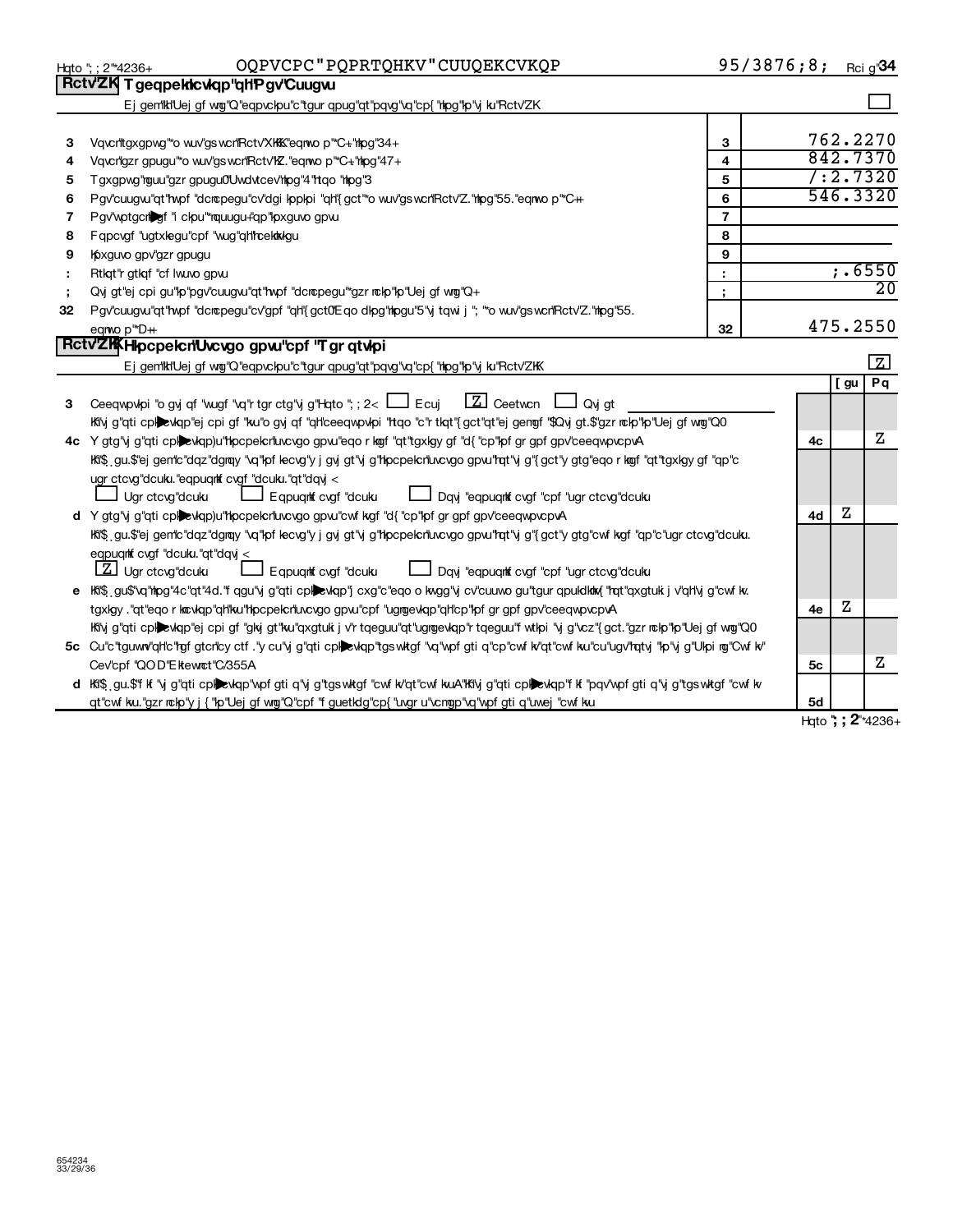|  | UE J GF WNG'C |
|--|---------------|
|--|---------------|

| *Hqto "; ; 2"qt"; ; 2/G\ |  |  |  |  |  |
|--------------------------|--|--|--|--|--|
|--------------------------|--|--|--|--|--|

# UEJ OF VING C<br>
Thato "; 2"at"; 2/G\ +<br>
Public Charity State of the organization of the organization of the organization of the status of the status of the status of the state of the status of the status of the state of the

| QOD'Pq0'3767/2269 |
|-------------------|
|                   |
|                   |

**Or gp'vq'Rwdne Ifpur gevicip** 

|  | F gr ctvo gpv'qHvj g'Vtgcuwt{ |
|--|-------------------------------|
|  | KovgtpcnTgxgpwg"Ugtxleg       |

6; 69\*c+3+pqpgzgo r v<sup>e</sup>j ctlucdrg www0 **| Cwcej 'vq'Hqto '; ; 2'qt'Hqto '; ; 2/G\0'** 

|                | mpvgtpcni gxgpwg ogtxreg                                                                                                                                      |                                                                                                     |                                                        | " kpiqto cvkqp"cdqwrUej gf wg"C"*Hqto "; ; 2"qt"; ; 2/G\ +"cpf "ku"kpuvtwevkqpu"ku"cv" <i>y y y 0tu0 qx1lrqto ; ; 20</i>                                               |                                                     |                                            |  | mpur gewap                           |  |  |  |  |
|----------------|---------------------------------------------------------------------------------------------------------------------------------------------------------------|-----------------------------------------------------------------------------------------------------|--------------------------------------------------------|------------------------------------------------------------------------------------------------------------------------------------------------------------------------|-----------------------------------------------------|--------------------------------------------|--|--------------------------------------|--|--|--|--|
|                | Pco g'ghly g'gti cplewgp                                                                                                                                      |                                                                                                     |                                                        |                                                                                                                                                                        |                                                     |                                            |  | Go r rq{ gt'lf gpvlitecviqp'pwo dgt  |  |  |  |  |
|                |                                                                                                                                                               |                                                                                                     | OQPVCPC"PQPRTQHKV"CUUQEKCVKQP                          |                                                                                                                                                                        | 95/3876;8;                                          |                                            |  |                                      |  |  |  |  |
| <b>RctvK</b>   |                                                                                                                                                               |                                                                                                     |                                                        | T gcuqp <sup>1</sup> rqt <sup>1</sup> Rwdrie <sup>1</sup> Ej ctk{ <sup>1</sup> Uwcww <sup>11</sup> Cnilqti cplevkqpu'o wuv'eqor rgvg'vj ku'r ctvGiUgg'lpuvtwevkqpu0    |                                                     |                                            |  |                                      |  |  |  |  |
|                |                                                                                                                                                               |                                                                                                     |                                                        | Vj g"qti cplickiqp"ku"pqv'c"r tikcvg"rqwpf cvkqp"dgecwug"k/ku-"Hqt"ripgu"3"vj tqwi j "33."ej gen"lqpr{ "qpg"dqz0+                                                      |                                                     |                                            |  |                                      |  |  |  |  |
| 3              |                                                                                                                                                               |                                                                                                     |                                                        | C"ej wtej . "eqpxgpvkqp"qh"ej wtej gu. "qt"cuuqekcvkqp"qh"ej wtej gu"f guetkdgf "kp"ugevkqp"392*d+3+C+1k0                                                              |                                                     |                                            |  |                                      |  |  |  |  |
| 4              |                                                                                                                                                               | C"uej qqrtf guetklgf "lp"ugevkqp"392*d#3#C+"kk0"Cwcej "Uej gf wmg"G0+                               |                                                        |                                                                                                                                                                        |                                                     |                                            |  |                                      |  |  |  |  |
| 5              |                                                                                                                                                               | C"j qur kcri'qt"c"eqqr gtcvkxg"j qur kcri'ugtxleg"qti cplexkqp"f guetklgf "lp"ugewiqp"392*d#3#C#WeO |                                                        |                                                                                                                                                                        |                                                     |                                            |  |                                      |  |  |  |  |
| 6              | C"o gf lecritgugctej "qti cplievkqp"qr gtcvgf "kp"eqplwpevkqp"y kj "c"j qur kcriff guetkdgf "kp" <b>ugevkqp"392*d+3+*C+*kka0</b> Gpvgt"y g"j qur kcnju"pco g. |                                                                                                     |                                                        |                                                                                                                                                                        |                                                     |                                            |  |                                      |  |  |  |  |
|                | ek {. "cpf "uvcvg<                                                                                                                                            |                                                                                                     |                                                        |                                                                                                                                                                        |                                                     |                                            |  |                                      |  |  |  |  |
| $\overline{7}$ |                                                                                                                                                               |                                                                                                     |                                                        | Cp"qti cpliewap"qr gtcvgf "rat"y g"dgpghw"qh"c"eqmgi g"qt"wplxgtulw{ "qy pgf "qt"qr gtcvgf "d{ "c"i qxgtpo gpvcr"wplw"f guetldgf "lp                                   |                                                     |                                            |  |                                      |  |  |  |  |
|                |                                                                                                                                                               |                                                                                                     | " <b>ugevkqp"392*d+*3+*C+*kx+0*</b> Eqorngvg"Rctv"KK0+ |                                                                                                                                                                        |                                                     |                                            |  |                                      |  |  |  |  |
| 8              |                                                                                                                                                               |                                                                                                     |                                                        | C'tgf gtcn'uvcvg."qt'tqecrli qxgtpo gpv'qt'i qxgtpo gpvcrlwpk/f guetIdgf "lp"ugevlap"392*d#3#C#x+0                                                                     |                                                     |                                            |  |                                      |  |  |  |  |
| 9              |                                                                                                                                                               |                                                                                                     |                                                        | Cp"qti cplictions wip of godo cm "tgegl sgu"c"uwduvcpvicn" ctv"qh"ku"uw r qtv"ttqo "c"i qxgtpo gpvcn"wpk/qt"rtqo "y g"i gpgtcn"r wdne"f guetklgf "lp"                  |                                                     |                                            |  |                                      |  |  |  |  |
|                |                                                                                                                                                               |                                                                                                     | ugewkap"392*d+*3+*C+*xk+0*Eqormgvg"Rctv"KQ+            |                                                                                                                                                                        |                                                     |                                            |  |                                      |  |  |  |  |
|                |                                                                                                                                                               |                                                                                                     |                                                        | C"eqo o wpk{ "vtw.w"f guetkdgf "lp"ugewkqp"392*d+*3+*C+*xk+0*Eqo r rgvg"Rctv"hKo+                                                                                      |                                                     |                                            |  |                                      |  |  |  |  |
|                | $\mathbf{Z}$                                                                                                                                                  |                                                                                                     |                                                        | Cp"qti cplexkqp"y cv'pqto cm "tgegkxgu <"3+"o qtg"y cp"55"315' "qh'ku'uwr qtv'hqo "eqpxtklwkqpu."o go dgtuj k "rggu."cpf "i tquu"tgegk w"hqo '                         |                                                     |                                            |  |                                      |  |  |  |  |
|                |                                                                                                                                                               |                                                                                                     |                                                        | cevkkkgu"tgrevgf "vq"ku"gzgorv'hwevkqpu"/"uwdlgev'vq"egtvckp"gzegrvkqpu."cpf "*4+"pq"oqtg"vjcp"55"315' "qh'ku"uwrrqtv'htqo "itquu"kpxguvogpv                           |                                                     |                                            |  |                                      |  |  |  |  |
|                |                                                                                                                                                               |                                                                                                     |                                                        | peqo g"cpf "wptgrowgf "dwulpguu"vczcdrg"lpeqo g"mguu"ugevkqp"733"vcz#tqo "dwulpguugu"ceswkgf "d{ "y g"qti cplievkqp"chgt"Lwpg"52."3; 970                               |                                                     |                                            |  |                                      |  |  |  |  |
|                |                                                                                                                                                               |                                                                                                     | Ugg"ugewkqp"72; *c+*4+0*Eqormgvg"Rctv"KKQ+             |                                                                                                                                                                        |                                                     |                                            |  |                                      |  |  |  |  |
| 32             |                                                                                                                                                               |                                                                                                     |                                                        | Cp"qti cplexkqp"qti cplegf "cpf "qr gtcxgf "gzerwulxgrf "vq"vguv'rqt"r wdrle"ucrgy 0Ugg"ugewkqp"72; *c#640                                                             |                                                     |                                            |  |                                      |  |  |  |  |
| 33             |                                                                                                                                                               |                                                                                                     |                                                        | Cp"qti cpl;exkqp"qti cpl;egf "cpf "qr gtcvgf "gzenwuksgn{"rqt"vj g"dgpghk"qh"vq"r gthqto "vj g"hvpevkqpu"qh"qt"vq"ectt{ "qwv'vj g"r wtr qugu"qh"qpg"qt"                |                                                     |                                            |  |                                      |  |  |  |  |
|                |                                                                                                                                                               |                                                                                                     |                                                        | o qtg"r wdnlen{ "uwr r qtvgf "qti cpl}evkqpu"f guetklgf "kp" <b>ugevkqp"72; *c+3+</b> qt" <b>ugevkqp"72; *c+4+0</b> Ugg" <b>ugevkqp"72; *c+5+0</b> Ej gen'iyj g"dqz"kp |                                                     |                                            |  |                                      |  |  |  |  |
|                |                                                                                                                                                               |                                                                                                     |                                                        | nlogu"33c"vi tqwi j "33f "vi cv"f guetldgu"vi g"v{r g"qh"uwrr qtvloi "qti cplidevlap"cpf "eqo rngvg"nlogu"33g."33h "cpf "33i 0                                         |                                                     |                                            |  |                                      |  |  |  |  |
| с              |                                                                                                                                                               |                                                                                                     |                                                        | V{rg'lOC'uwr qtvlpi "qti cpliexulap"qr gtcvgf ."uwr gtxkugf ."qt"eqpvtqmgf "d{ "ku"uwr r qtvgf "qti cpliexulap"u+"v{r lecm{"d{ "i kklpi                                |                                                     |                                            |  |                                      |  |  |  |  |
|                |                                                                                                                                                               |                                                                                                     |                                                        | y g"uwr r qtvgf "qti cplic vlqp"u+"y g"r qy gt"vq"tgi wrctn{ "cr r qlpv"qt"grgev"c"o clqtkn{ "qh'vj g"f ktgevqtu"qt"vtw.vggu"qh'vj g"uwr r qtvlpi                      |                                                     |                                            |  |                                      |  |  |  |  |
|                |                                                                                                                                                               |                                                                                                     |                                                        | qti cplexiqp0[ qwb wuveqo r rgvg'Rctvlox."Ugeviqpu"C"cpf 'D0                                                                                                           |                                                     |                                            |  |                                      |  |  |  |  |
| d              |                                                                                                                                                               |                                                                                                     |                                                        | V{rg'KOC'uwrrqtvlpi "qti cplexlqp"uwrgtxkugf "qt"eqpvtqmgf "lp"eqppgevlqp"ykj "ku"uwrrqtvgf "qti cplexlqp*u+"d{"jcxlpi                                                 |                                                     |                                            |  |                                      |  |  |  |  |
|                |                                                                                                                                                               |                                                                                                     |                                                        | eqpvtqrlqt"o cpci go gpv"qhly g"uwr r qtvlpi "qti cplievlap"xguvgf "lp"y g"uco g"r gtuqpu"y cv"eqpvtqrlqt"o cpci g"y g"uwr r qtvgf                                     |                                                     |                                            |  |                                      |  |  |  |  |
|                |                                                                                                                                                               |                                                                                                     |                                                        | qti cplexkqp*u+D[qwb wuv'eqo r rgvg'Rctv'KX."Ugevkqpu"C"cpf 'E0                                                                                                        |                                                     |                                            |  |                                      |  |  |  |  |
| е              |                                                                                                                                                               |                                                                                                     |                                                        | V{rg'hikthopeologpcn{'lipogi tcogf 0°Cuwrcqtolpi "qti cplpeologp"qrgtcogf"lip"eqppgeologp"y kj . "cpf "hopeologpcn{"lipogi tcogf"y kj .                                |                                                     |                                            |  |                                      |  |  |  |  |
|                |                                                                                                                                                               |                                                                                                     |                                                        | ku"uw r qtvgf "qti cpliexkqp"u+""ugg"lpuvtwevkqpu+9[ qw'b wuv'eqo r rgvg'Rctv'hX.''Ugevkqpu''C.'F.''cpf "G0                                                            |                                                     |                                            |  |                                      |  |  |  |  |
| f              |                                                                                                                                                               |                                                                                                     |                                                        | V{r g'hikbqp/hwpewlapcn{'hpvgi tcvgf 0°Cuwr r qtvlpi "qti cploevlap"qr gtcvgf "lp"eqppgevlap"y kij "ku"uwr r qtvgf "qti cploevlap*u+                                   |                                                     |                                            |  |                                      |  |  |  |  |
|                |                                                                                                                                                               |                                                                                                     |                                                        | y cv'kı pay'two evlapcını "lovgi tcvgf OVj g"ati cplevlap" gpgtcmi" o wuv'ucvkılf "c"f kwtkiwkip"tgswkgo gpv'cpf "cp"cwgpvksgpguu                                      |                                                     |                                            |  |                                      |  |  |  |  |
|                |                                                                                                                                                               |                                                                                                     |                                                        | tgs witgo gpv"ugg"lpuvtwevkqpu+0[qw'b wuv'eqo r rgvg'Rctv'KX.'Ugewkqpu'C'cpf 'F.'cpf 'Rctv'X0                                                                          |                                                     |                                            |  |                                      |  |  |  |  |
| g              |                                                                                                                                                               |                                                                                                     |                                                        | Ej gen'ij ku''dqz''klij g''qti cplewqp''tgeglxgf ''c''y tkwgp''f gygto lpcwqp''ttqo 'ij g''ki U'ij cv'kv'ku''c''V{r g''k''V{r g''kK''V{r g''kK''V{r g''kK'             |                                                     |                                            |  |                                      |  |  |  |  |
|                |                                                                                                                                                               |                                                                                                     |                                                        | hypevlapcm("lovgi tcvgf ."qt"V{r g"KKXpqp/hypevlapcm("lovgi tcvgf "uwr r qtvlpi "qti cplicxlap0                                                                        |                                                     |                                            |  |                                      |  |  |  |  |
|                | h Govgt"vj g"pwo dgt"qh'uwr r qtvgf "qti cplexkqpu                                                                                                            |                                                                                                     |                                                        |                                                                                                                                                                        |                                                     |                                            |  |                                      |  |  |  |  |
|                |                                                                                                                                                               |                                                                                                     |                                                        | Rtqxk g"y g"ramay loi "lorato cvlap"cdaw"y g"uw r atvgf "ati cplexiap"u+0                                                                                              |                                                     |                                            |  |                                      |  |  |  |  |
|                | *k+Pco g"gh'uwr r gtvgf                                                                                                                                       |                                                                                                     | <b>"KG"GKP</b>                                         | *f guetIdgf "ap"hipgu"3/; "                                                                                                                                            | <b>*kx+Ki'vi g"gti cplecvigp</b><br>rkuygf "kp"{qwt | *x+Co qwpv'qho qpgvct{                     |  | <b>*xk+Co qwpv"qh</b>                |  |  |  |  |
|                | qti cplewqp                                                                                                                                                   |                                                                                                     |                                                        | cdqxg"qt"KTE"ugevkqp                                                                                                                                                   | qxgtplpi "f qewo gpvA                               | uwr r qtv <sup>w</sup> ugg<br>Kputwevkqpu+ |  | qy gt"uwr r qtv"ugg<br>Kpuxtwevkqpu+ |  |  |  |  |
|                |                                                                                                                                                               |                                                                                                     |                                                        | *ugg" puvtwevkqpu++                                                                                                                                                    | Pq<br>[ gu                                          |                                            |  |                                      |  |  |  |  |
|                |                                                                                                                                                               |                                                                                                     |                                                        |                                                                                                                                                                        |                                                     |                                            |  |                                      |  |  |  |  |
|                |                                                                                                                                                               |                                                                                                     |                                                        |                                                                                                                                                                        |                                                     |                                            |  |                                      |  |  |  |  |
|                |                                                                                                                                                               |                                                                                                     |                                                        |                                                                                                                                                                        |                                                     |                                            |  |                                      |  |  |  |  |

| المتحاص والمستحدث والمستحدث والمستحدث والمستحدث والمستحدث والمستحدث والمستحدث والمتحاص والمستحدث والمستحدث المتحدث<br>*k+Pco g"qh'uw r qtvgf<br>qti cplewqp | <b><i>Ne</i></b> <sup>C</sup> HP | *f guetIdgf "qp" hpgu"3/; "<br>cdqxg"qt"KTE"ugevkqp<br>*ugg" puvtwevkqpu++ | , gu | rkungf "kp"{qwt<br>qxgtplpi "f qewo gpvA<br>Pq | *x+Co qwpv'qh'o qpgvct{<br>uwr r qtv <sup>w</sup> ugg<br>Kpuxtwevkqpu+ | *xk+Co qwpv"qh<br>qyj gt"uwr r qtv"*ugg<br>Koutwevkqpu+ |
|-------------------------------------------------------------------------------------------------------------------------------------------------------------|----------------------------------|----------------------------------------------------------------------------|------|------------------------------------------------|------------------------------------------------------------------------|---------------------------------------------------------|
|                                                                                                                                                             |                                  |                                                                            |      |                                                |                                                                        |                                                         |
|                                                                                                                                                             |                                  |                                                                            |      |                                                |                                                                        |                                                         |
|                                                                                                                                                             |                                  |                                                                            |      |                                                |                                                                        |                                                         |
|                                                                                                                                                             |                                  |                                                                            |      |                                                |                                                                        |                                                         |
|                                                                                                                                                             |                                  |                                                                            |      |                                                |                                                                        |                                                         |
| Vqvcn                                                                                                                                                       |                                  |                                                                            |      |                                                |                                                                        |                                                         |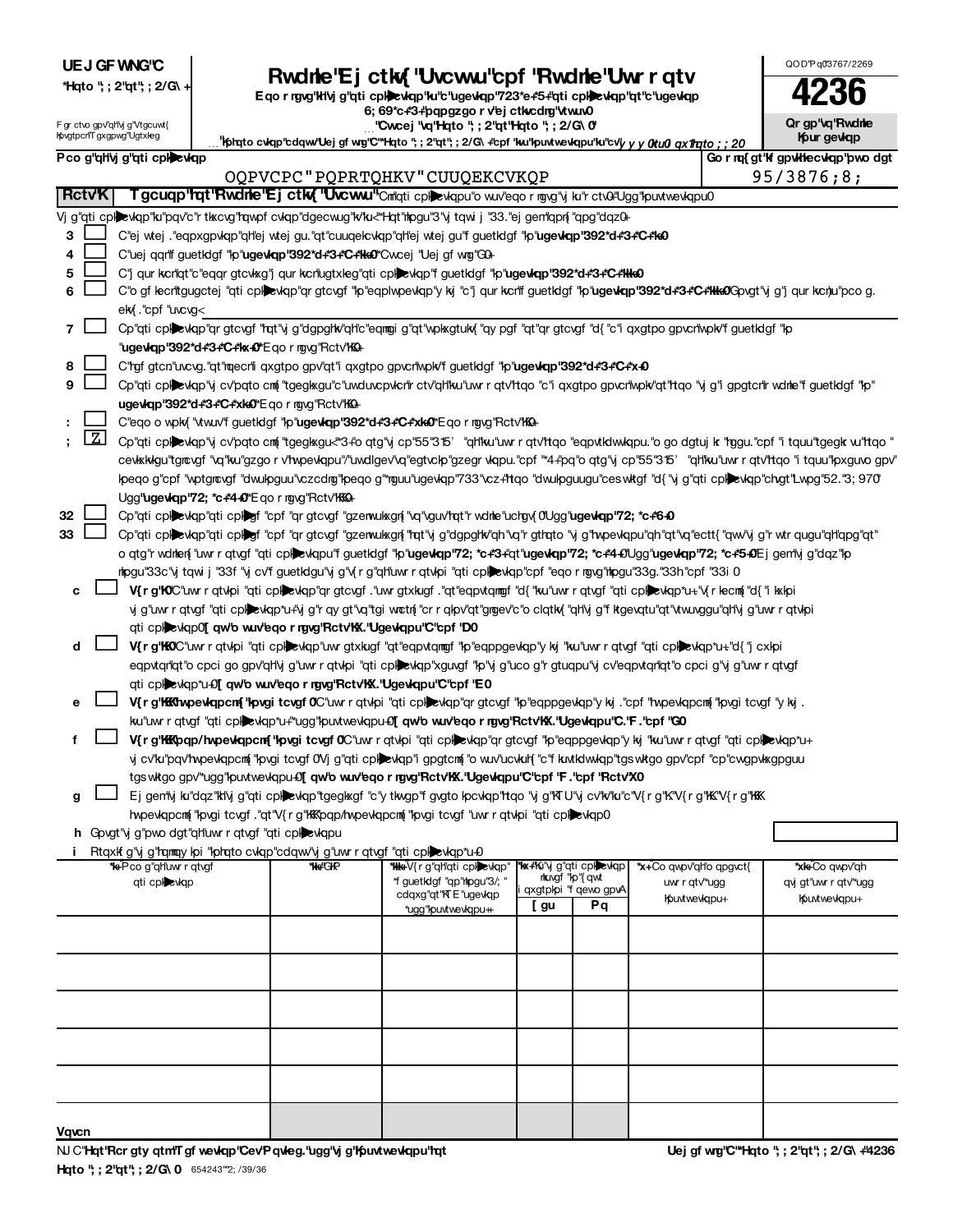| Uw r qtv'Uej gf wy'l'qt'iQti cpk cvkqpu'F guetkigf "lp"Ugevkqpu'392*d#3#C#1x+'cpf '392*d#3#C#xk+<br><b>RctvK</b>                                                                                                                       |                 |                     |         |         |                                       |                        |
|----------------------------------------------------------------------------------------------------------------------------------------------------------------------------------------------------------------------------------------|-----------------|---------------------|---------|---------|---------------------------------------|------------------------|
| *Eqormyg"qpn{ "kt"{qw"ej genngf "vj g"dqz"qp"hpg"7."9."qt": "qHRctv"Kqt"klvj g"qti cplewqp"rckngf "vq"swcrkf{ "wpf gt"Rctv"hKKOKKlvj g"qti cpllewqp<br>hckai"vq"swcrkt{ "wpf gt"vj g"vguvu"hkuvgf "dgray."r rgcug"eqo r rgvg"Rctv"kkQ+ |                 |                     |         |         |                                       |                        |
| Ugevkqp'C0Rwdnle'Uwrrqtv                                                                                                                                                                                                               |                 |                     |         |         |                                       |                        |
| Ecropf ct"{gct"*qt"huecrl{gct"dgi kppkpi "kp+"                                                                                                                                                                                         | <b>*c+</b> 4232 | *d <sub>+4233</sub> | *e+4234 | * +4235 | <b>*g#</b> 4236                       | *hi <del>"</del> Vq∨cn |
| 3 I kw." tcpw."eqpvtktwkqpu."cpf                                                                                                                                                                                                       |                 |                     |         |         |                                       |                        |
| o go dgtuj k "rggu"tgegl sgf 0*Fq"pqv                                                                                                                                                                                                  |                 |                     |         |         |                                       |                        |
| Iperwf g"cp{ "\$wpw.uwcrlii tcpwu"\$+                                                                                                                                                                                                  |                 |                     |         |         |                                       |                        |
| 4 Vcz"tgxgpwgu"rgxkgf "rqt"y g"qti cp/                                                                                                                                                                                                 |                 |                     |         |         |                                       |                        |
| Deviqp)u"dgpghv"cpf "gkj gt"r ckf "vq"                                                                                                                                                                                                 |                 |                     |         |         |                                       |                        |
| qt"gzr gpf gf "qp"ku"dgj cm                                                                                                                                                                                                            |                 |                     |         |         |                                       |                        |
| 5 Vj g"xcmg"qh"ugtxlegu"qt"rcektklgu                                                                                                                                                                                                   |                 |                     |         |         |                                       |                        |
| hwtpkuj gf "d{ "c"i qxgtpo gpvcr\wpkv'vq"                                                                                                                                                                                              |                 |                     |         |         |                                       |                        |
| vj g"qti cplictylop"y kj qw"ej cti g                                                                                                                                                                                                   |                 |                     |         |         |                                       |                        |
| 6 Vqvcr0Cf f "hpgu"3"y tqwi j "5                                                                                                                                                                                                       |                 |                     |         |         |                                       |                        |
| 7 Vj g'r qtvkqp"qHvqvcrleqpvtkdwwkqpu                                                                                                                                                                                                  |                 |                     |         |         |                                       |                        |
| d{ "gcej "r gtuqp"*qvj gt"vj cp"c                                                                                                                                                                                                      |                 |                     |         |         |                                       |                        |
| i qxgtpo gpvcrwpk/'qt''r wdrlen                                                                                                                                                                                                        |                 |                     |         |         |                                       |                        |
| uwr r qtvgf "qti cplexkqp+"perwf gf                                                                                                                                                                                                    |                 |                     |         |         |                                       |                        |
| qp"mpg"3"y cv"gzeggf u"4' "qHy g                                                                                                                                                                                                       |                 |                     |         |         |                                       |                        |
| co qwpv'uj qy p"qp"mpg"33.                                                                                                                                                                                                             |                 |                     |         |         |                                       |                        |
| eqnop <sup>"**</sup> h"                                                                                                                                                                                                                |                 |                     |         |         |                                       |                        |
| 8 Rwdne'uwr r qtwUwdvtceVthpg"7'ttqo 'thpg'60<br>Ugewgp'D0VqvcnUwrrqtv                                                                                                                                                                 |                 |                     |         |         |                                       |                        |
| Ecropf ct"{gct"*qt"huecrl{gct"dgi kppkpi "kp+"                                                                                                                                                                                         | <b>*c+</b> 4232 | <b>*d+</b> 4233     | *e+4234 | * +4235 | *g#4236                               | *hi <del>"</del> Vq∨cn |
| 9 Co qwpw'rtqo "mpg"6                                                                                                                                                                                                                  |                 |                     |         |         |                                       |                        |
| : I tquu"peqo g"rtqo "pvgtguv."                                                                                                                                                                                                        |                 |                     |         |         |                                       |                        |
| f kxlf gpf u."r c{o gpw"tgeglxgf "qp"                                                                                                                                                                                                  |                 |                     |         |         |                                       |                        |
| ugewtkkgu"rqcpu."tgpw."tq{crwgu"                                                                                                                                                                                                       |                 |                     |         |         |                                       |                        |
| cpf "lpeqo g"rtqo "ulo ket"uqwtegu                                                                                                                                                                                                     |                 |                     |         |         |                                       |                        |
| Pgv'lpeqo g'ltqo 'wptgrcvgf 'dwulpguu                                                                                                                                                                                                  |                 |                     |         |         |                                       |                        |
| cevkxkwgu.'y j gvj gt''qt''pqv'vj g                                                                                                                                                                                                    |                 |                     |         |         |                                       |                        |
| dwulpguu"ku"tgi wrtn{ "ecttlgf "qp                                                                                                                                                                                                     |                 |                     |         |         |                                       |                        |
| 32 Qvj gt"peqo g0'Fq"pqv"perwf g"i clp                                                                                                                                                                                                 |                 |                     |         |         |                                       |                        |
| qt"mquu"rtqo "y g"ucmg"qh"ecr kcn                                                                                                                                                                                                      |                 |                     |         |         |                                       |                        |
| cuugwith Gzr nchp"hp"Rctv"XKH-                                                                                                                                                                                                         |                 |                     |         |         |                                       |                        |
| 33 Vgvcriuw r gtvOCf f "ripgu"9"yj tqwi j "32                                                                                                                                                                                          |                 |                     |         |         |                                       |                        |
| 34 I tquu"tgegk w"ttqo "tgrcvgf "cevkkkgu."gve0"ugg"kpuvtwevkqpu+                                                                                                                                                                      |                 |                     |         |         | 34                                    |                        |
| 35 Hkuvhkxg"{gctu0klivjg" Hqto "; ; 2"ku"rqt"vjg"qti cplevkqp)u"hkuv."ugeqpf ."vj kf ."rqwtvj ."qt"hkiy "vcz"{gct"cu"c"ugevkqp"723*e#5+                                                                                                |                 |                     |         |         |                                       |                        |
| qti cplevkqp."ej gen'ly ku"dqz"cpf "uvqr "j gtg<br>Ugewiqp'E0Eqo r w.cwiqp"qh'Rwdnle'Uwrrqtv'Rgtegpvcig                                                                                                                                |                 |                     |         |         |                                       |                        |
| 36 Rwdnhe uw r qtv'r gtegpyci g 'rqt'4236 "mipg'8. "eqnwo p "th" kxkf gf "d{ "nipg"33. "eqnwo p ""th+                                                                                                                                  |                 |                     |         |         | 36                                    |                        |
| 37 Rwdne "uwr r qtv'r gtegpvci g"rtqo "4235" Uej gf wrg "C. "Rctv" K "rhpg" 36                                                                                                                                                         |                 |                     |         |         | 37                                    |                        |
| 38c 55"315" "uwr r qtv'vguv'/"42360"Kivj g"qti cpljevkqp"f k "pqv'ej gen'lyj g"dqz"qp"rhpg"35."cpf "hpg"36"ku"55"315' "qt"o qtg."ej gen'lyj ku"dqz"cpf                                                                                 |                 |                     |         |         |                                       |                        |
| uvqr "j gtg0Vj g"qti cplexkqp"swcrktgu"cu"c"r wdnen "uwr r qtvgf "qti cplexkqp                                                                                                                                                         |                 |                     |         |         |                                       |                        |
| d 55"315" "uwr r qtv'vguv'/"42350"Kivj g"qti cplexkqp"f kf "pqv'ej gentc"dqz"qp"nog"35"qt"38c."cpf "hog"37"ku"55"315" "qt"o qtg."ej gentiy ku"dqz                                                                                      |                 |                     |         |         |                                       |                        |
| cpf "uvqr" ji gtg0Vj g"qti cplexkqp"swcrktigu"cu"c"r wdnen "uw r qtvgf "qti cplexkqp"                                                                                                                                                  |                 |                     |         |         |                                       |                        |
| 39c 32" "Yhcew/cpf/ektewo uvcpegu"vguv"/"42360"Kivj g"qti cpibevkqp"fkt "pqv"ej gen"c"dqz"qp"hpg"38. "38c. "qt"38d. "cpf "hpg"36"ku"32' "qt"o qtg.                                                                                     |                 |                     |         |         |                                       |                        |
| cpf "ktvj g"qti cplietyqp"o ggw!'vj g"\$rcew/cpf /eltewo uvcpegu\$"vguv."ej gen'iy ku"dqz"cpf " <b>uvqr "j gtg0</b> Gzr nclp"p("Rctv'XKj qy "vj g"qti cplietylap                                                                       |                 |                     |         |         |                                       |                        |
| o ggw"vj g"\$hcevu/cpf/eltewo uvcpegu\$"vguv0Vj g"qti cplexkqp"swcrltigu"cu"c"r wdnien{ "uwr r qtvgf "qti cplexkqp                                                                                                                     |                 |                     |         |         |                                       |                        |
| d 32" "/hcew/cpf/eltewo uvcpegu"vguv"/"42350%fly g"qti cplexkqp"f kf "pqv'ej gentc"dqz"qp"hpg"35."38c."38d."qt"39c."cpf "hpg"37"ku"32' "qt                                                                                             |                 |                     |         |         |                                       |                        |
| o qtg."cpf "kl\j g"qti cpl}evkqp"o ggvu'\j g"\$rcevu/cpf /eltewo uvcpegu\$'\guv."ej gen'\j ku"dqz"cpf " <b>uvqr "j gtg0</b> 'Gzr rckp"kp"Rctv'Xkj qy "vj g                                                                             |                 |                     |         |         |                                       |                        |
| qti cplevkqp"o ggvu"vj g"\$hcevu/cpf/eltewo uvcpegu\$"vguv0Vj g"qti cplevkqp"swcrktlgu"cu"c"r wdnen{"uwr r qtvgf "qti cplevkqp"                                                                                                        |                 |                     |         |         |                                       |                        |
| Rtkxcvg"rqwpf cwqp0lKl\j g"qti cplexkqp"f k "pqv"ej gentc"dqz"qp"nog"35."38c."38d."39c."qt"39d."ej gent\j ku"dqz"cpf "ugg"louvtwevkqpu                                                                                                 |                 |                     |         |         | I lei of wm"C"Hoto " 2"nt" 2/G\ 44236 |                        |

 $\frac{1}{2}$  Schedule A (Schedule A (Schedule A (Schedule A (Schedule A (Schedule A (Schedule A (Schedule A (Schedule A (Schedule A (Schedule A (Schedule A (Schedule A (Schedule A (Schedule A (Schedule A (Schedule A (Schedul

**Uej gr wig"C" Higto"; ; 2"qt"; ; 2/G\ +42** 

**Rci** g<sup>1</sup>4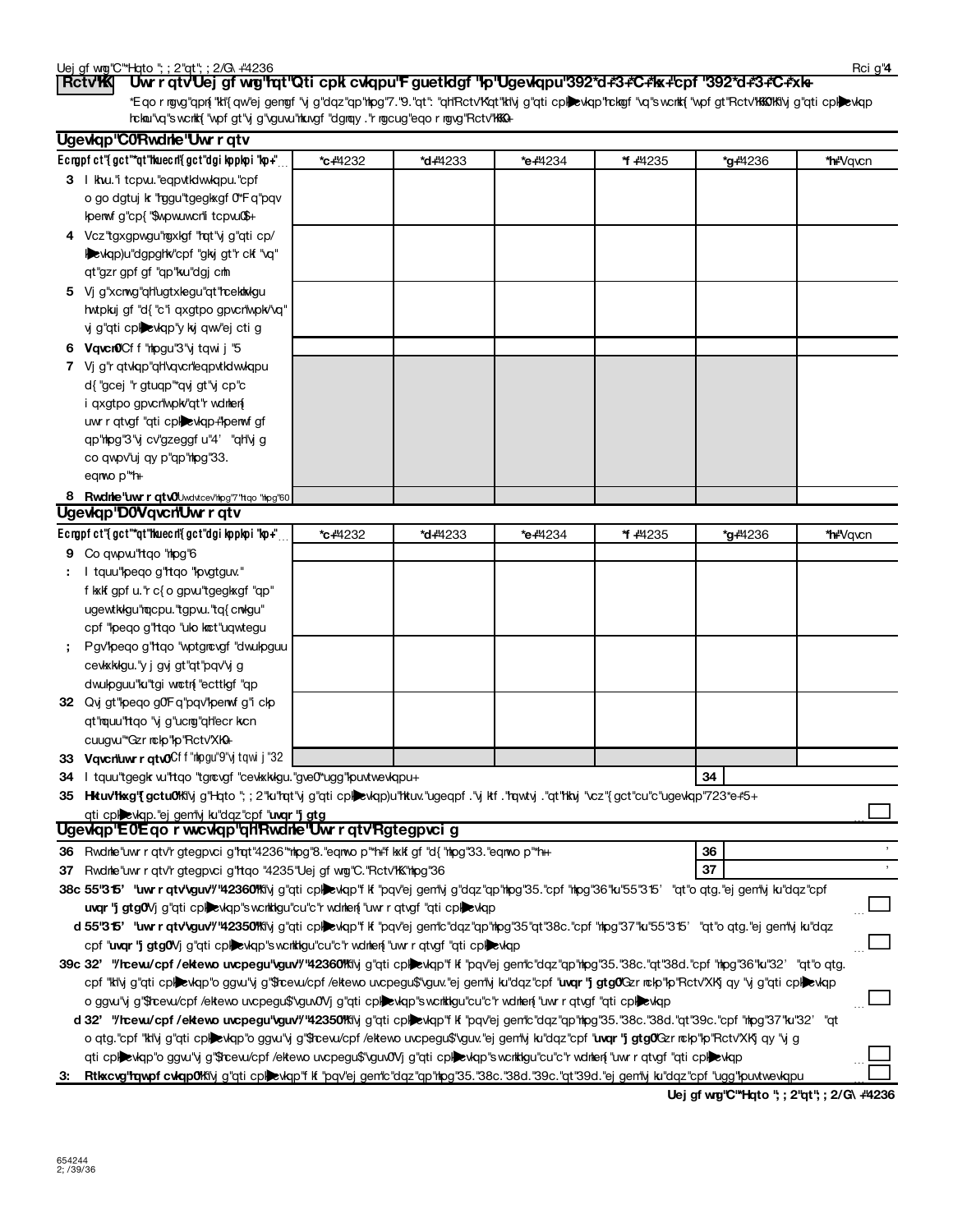#### Uejgfwng"C"\*Hqto ";;2"qt";;2/G\+'4236\_UQPVCPC PQPRTQHKV CUUQEKCVKQP\_\_\_\_\_\_\_\_\_\_\_\_\_\_9573876;8; Rcig' **Rctv'KK| Uwr r qtv'Uej gf wig'tat'Qti cpk cwqpu'F guetIdgf ''Ip''Ugewlap'72; \*c#4+** MONTANA NONPROFIT ASSOCIATION 73-1654969

## \*Eqormgvg"qpn{"kh"{qw"ej gengf"yjg"dqz"qp"hipg"; "qh"Rctv"Kqt"kh'yjg"qti cplied yop"hckaf "vq"swchkt{"vypfgt"Rctv"KQKh'yjg"qti cplied yop"hckau"vq sworkt{ "wpf gt"y g"vguvu"hkuvgf "dgrqy ."r rgcug"eqo r rgvg"Rctv"h@#

|    | Ugevkqp'C0Rwdnle'Uwrrqtv                                                                                                                                                                              |             |                      |          |                      |                                                                                                                  |                       |
|----|-------------------------------------------------------------------------------------------------------------------------------------------------------------------------------------------------------|-------------|----------------------|----------|----------------------|------------------------------------------------------------------------------------------------------------------|-----------------------|
|    | Ecropf ct"{gct"*qt"huecrl{gct"dgi kppkpi "kp+"                                                                                                                                                        | *c+4232     | *d+4233              | *e+4234  | * +4235              | *g#4236                                                                                                          | *h <sup>u</sup> Vqvcn |
|    | 3 I kw." tcpw."eqpvtklwkqpu."cpf                                                                                                                                                                      |             |                      |          |                      |                                                                                                                  |                       |
|    | o go dgtuj k "rggu"tgegkgf 0"F q"pqv"                                                                                                                                                                 |             |                      |          |                      |                                                                                                                  |                       |
|    | Iperwf g"cp{ "\$wpw.uwcrli tcpwu"\$+                                                                                                                                                                  |             |                      |          |                      | 54; 2760 382.7860 3; 3.; 250 497.: 990 4: 2.; 680                                                                | 345:5660              |
|    | 4   tquu"tgegk w"rtgo "cf o kulgpu.<br>o gtej cpf kig"uqrfi "qt"ugtxlegu"r gt/<br>hato gf ."at"hcekkkgu"hwtpkuj gf "kp<br>cp{"cevkkk{"y cv'lu"tgrcvgf"vq"yjg<br>qti cplevkqp)u'vcz/gzgo r v'r wtr qug |             | $55;$ : 690 577.5;90 |          | 566.6290 572.7540    | 476.5550                                                                                                         | 38667380              |
|    | 5 I tquu"tgegk wi"tqo "cevkkkgu"y cv<br>ctg"pgv"cp"wptgrougf "vtcf g"gt"dwu/                                                                                                                          |             |                      |          |                      |                                                                                                                  |                       |
|    | lpguu"wpf gt"ugevkqp"735                                                                                                                                                                              |             |                      |          |                      |                                                                                                                  |                       |
|    | 6 Vcz "tgxgpwgu" rgxkgf "rgt" y g" qti cp/<br>levkqp)u"dgpghv"cpf "gkj gt"r ckf "vq"<br>qt"gzr gpf gf "qp"ku"dgj cm                                                                                   |             |                      |          |                      |                                                                                                                  |                       |
|    | 7 Vi g'xcmg'ghlugtxlegu'gt'rcekkkgu                                                                                                                                                                   |             |                      |          |                      |                                                                                                                  |                       |
|    | hwtpkij gf "d{ "c"i qxgtpo gpvcr'wpk/'vq                                                                                                                                                              |             |                      |          |                      |                                                                                                                  |                       |
|    | yj g"qti cplexkqp"y kj qw"ej cti g                                                                                                                                                                    |             |                      |          |                      |                                                                                                                  |                       |
|    | 8 Vqvcr0Cf f "hpgu"3"y tqwi j "7                                                                                                                                                                      | 88: . ; 230 |                      |          |                      | $737.;830$ $758.5320$ $848.62;0$ $757.49;0$ $4:1320$                                                             |                       |
|    | 9c Co qwpw "perwf gf "qp" hpgu"3."4."cpf                                                                                                                                                              |             |                      |          |                      |                                                                                                                  |                       |
|    | 5"tgeglxgf "htgo "f kus workligf" r gtugpu                                                                                                                                                            |             |                      |          |                      |                                                                                                                  | 20                    |
|    | d Co qwpw."lperwf gf "qp"hlpgu"4"cpf "5"tgeglwgf<br>Itgo "qvj gt"vj cp"f kus wcrkligf "r gtuqpu"vj cv<br>gzeggf "vj g'i tgcvgt"qH'&7.222"qt"3' "qH'vj g<br>co qwpv'qp'thpg'35'tqt'\j g'{ gct          |             |                      |          |                      |                                                                                                                  |                       |
|    | e Cf f "hipgu"9c" cpf "9d                                                                                                                                                                             |             |                      |          |                      | $4;3.7580$ 373.9560 345.5830 473.;:80 342.57:0 ;5:.;970<br>4;3.7580 373.9560 345.5830 473.;:80 342.57:0 ;5:.;970 |                       |
|    | : Rwdne'uwr r qtv" Uwdutceviloo "9e" Itgo "nlpg" 80-                                                                                                                                                  |             |                      |          |                      |                                                                                                                  | 3;65::70              |
|    | Ugewgp'D0VqvcrlUwr r gtv                                                                                                                                                                              |             |                      |          |                      |                                                                                                                  |                       |
|    | Ecropf ct"{gct"*qt"huecrl{gct"dgi kppkpi "kp+"                                                                                                                                                        | *c+4232     | *d <sub>+4233</sub>  | *e+4234  | * +4235              | *g#4236                                                                                                          | *hi-"Vqvcn            |
|    | Co qwpwirtqo "mpg"8                                                                                                                                                                                   | 88: . ; 230 | 737.;830             | 758.5320 | 848.62;0             | 757.49:0                                                                                                         | 4:3:20                |
|    | 32c I tquu"peqo g"rtqo "pvgtguv."<br>f kxlf gpf u.''r c{o gpw'tgegkxgf "qp"<br>ugewtkkgu"racpu."tgpw."tq{crvkgu"<br>cpf "pego g"ttgo "ulo ket"ugwtegu                                                 | 3.2480      | 78;0                 | 79:0     | 7290                 | 6590                                                                                                             | 5.3390                |
|    | d Wotgrowy "dwuloguu" czcdry" loegog<br>*rguu"ugevkqp"733"vczgu+"ltqo "dwukpguugu<br>ceswktgf "chgt"Lwpg"52."3; 97                                                                                    |             |                      |          |                      |                                                                                                                  |                       |
|    | e Cf f "hipgu"32c"cpf "32d                                                                                                                                                                            | 3.2480      | 78;0                 | 79:0     | 7290                 | 6590                                                                                                             | 5.3390                |
|    | 33 Pgv'lpeqo g'ltqo 'wptgrovgf 'dwulpguu<br>cevkkkgu"pqv"perwf gf "lp"rlpg"32d."<br>y i gvi gt"qt"pqv"vi g"dwulpguu"ku"<br>tgi wictn "ecttligf" qp                                                    |             |                      |          |                      |                                                                                                                  |                       |
|    | 34 Qvi gt "loego g0" F q "pqv" loenwi g "i c lo                                                                                                                                                       |             |                      |          |                      |                                                                                                                  |                       |
|    | qt"mquu"rtqo "vi g"ucmg"qh"ecr kcn<br>cuugwith Gzr nchp"kp"Rctv"XKH-                                                                                                                                  |             |                      | 7350     |                      |                                                                                                                  | 7350                  |
|    | 35 Vqvc n'uw r qtv0" cf f "hpgu", ."32e."33." cpf "340+                                                                                                                                               | 88; .; 490  | 738.7520             |          | 759.6230   848.; 380 | 757.9380                                                                                                         | 4:86:20               |
|    | 36 Hkuvhkg'{gctu0kily g'l-lqto "; ; 2"ku'lqt'ly g"qti cplexkqp)u'hkuv.'ugeqpf .'y kf .'rqwty .'qt'hky "cz"{gct"cu"c"ugevkqp'723*e+5+'qti cplexkqp.                                                    |             |                      |          |                      |                                                                                                                  |                       |
|    | ej gemy kiddz cpf "uvqr "j gtg                                                                                                                                                                        |             |                      |          |                      |                                                                                                                  |                       |
|    | Ugewigp'E0Eqo r wucwigp"qhtRwdnle"Uwr r qtv'Rgtegpvci g                                                                                                                                               |             |                      |          |                      |                                                                                                                  |                       |
|    | 37 Rwdne"uwr r qtv'r gtegpvci g"rqt"4236"*npg": . "eqnwo p"*n+" kxkf gf "d{ "npg"35. "eqnwo p"*n++                                                                                                    |             |                      |          |                      | 37                                                                                                               | 89056                 |
|    | 38 Rwdne uw r gtv'r gtegp voi g 'Hoo "4235 "Uej gf wig "C. "Rctv'hikk" hipg "37                                                                                                                       |             |                      |          |                      | 38                                                                                                               | 86065                 |
|    | Ugewlap'F0Eqorwcwlap'ahthoxguvogpv'h paqog'Rgtegpvcig                                                                                                                                                 |             |                      |          |                      |                                                                                                                  |                       |
| 39 | Koxguvo gpv'lpeqo g'r gtegpvci g'hqt'4236" hpg'32e. "eqnvo p" h+f kxk gf "d{ "hpg"35. "eqnvo p" h+                                                                                                    |             |                      |          |                      | 39                                                                                                               | 033                   |
| З: | Koxguvo gpv'lpeqo g'r gtegpvci g'ltqo "4235"Uej gf wig "C. "Rctv'lKK" hipg "39"                                                                                                                       |             |                      |          |                      | 3:                                                                                                               | 037                   |
|    | 3; c 55"315' Liwr r qtv\guw!"/"42360"Ki\j g"qti cplexkqp"fkt "pqv"ej gen'\j g"dqz"qp"hpg"36."cpf "hpg"37"ku"o qtg"y cp"55"315' ."cpf "hpg"39"ku"pqv                                                   |             |                      |          |                      |                                                                                                                  |                       |
|    | o qtg"y cp"55"315' . "ej gen'iy ku"dqz"cpf " <b>twqr "j gtg0</b> Vj g"qti cplexkqp"swcrkkgu"cu"c"r wdnen w r qtvgf "qti cplexkqp"                                                                     |             |                      |          |                      |                                                                                                                  | $\boxed{Z}$           |
|    | d 55"315" twr r qtv'vguw!"/"42350%" vj g"qti cplevkqp"f kf "pqv"ej gentc"dqz"qp"hpg"36"qt"hpg"3; c."cpf "hpg"38"ku"o qtg'vj cp"55"315" . "cpf                                                         |             |                      |          |                      |                                                                                                                  |                       |
|    | nipg"3: "lu"pqv"o qtg"vj cp"55"315' . "ej gently ku"dqz"cpf " <b>"uvqr"j gtg0</b> Vj g"qti cpl <b>e</b> evlqp"swcrikigu"cu"c"r wdnien{"uwr r qtvgf "qti cpl <b>e</b> evlqp"                           |             |                      |          |                      |                                                                                                                  |                       |
|    | 42 Rtkxcvg'rqwpf cwqp0lKly g"qti cplexkqp"f k "pqv"ej gentc"dqz"qp"rhog"36."3; c."qt"3; d."ej genty ku"dqz"cpf "ugg"puvtwevkqpu                                                                       |             |                      |          |                      |                                                                                                                  |                       |
|    | 654245"2; /39/36                                                                                                                                                                                      |             |                      |          |                      | Uej gf wrg "C"*Hqto "; ; 2"qt"; ; 2/G\ +4236                                                                     |                       |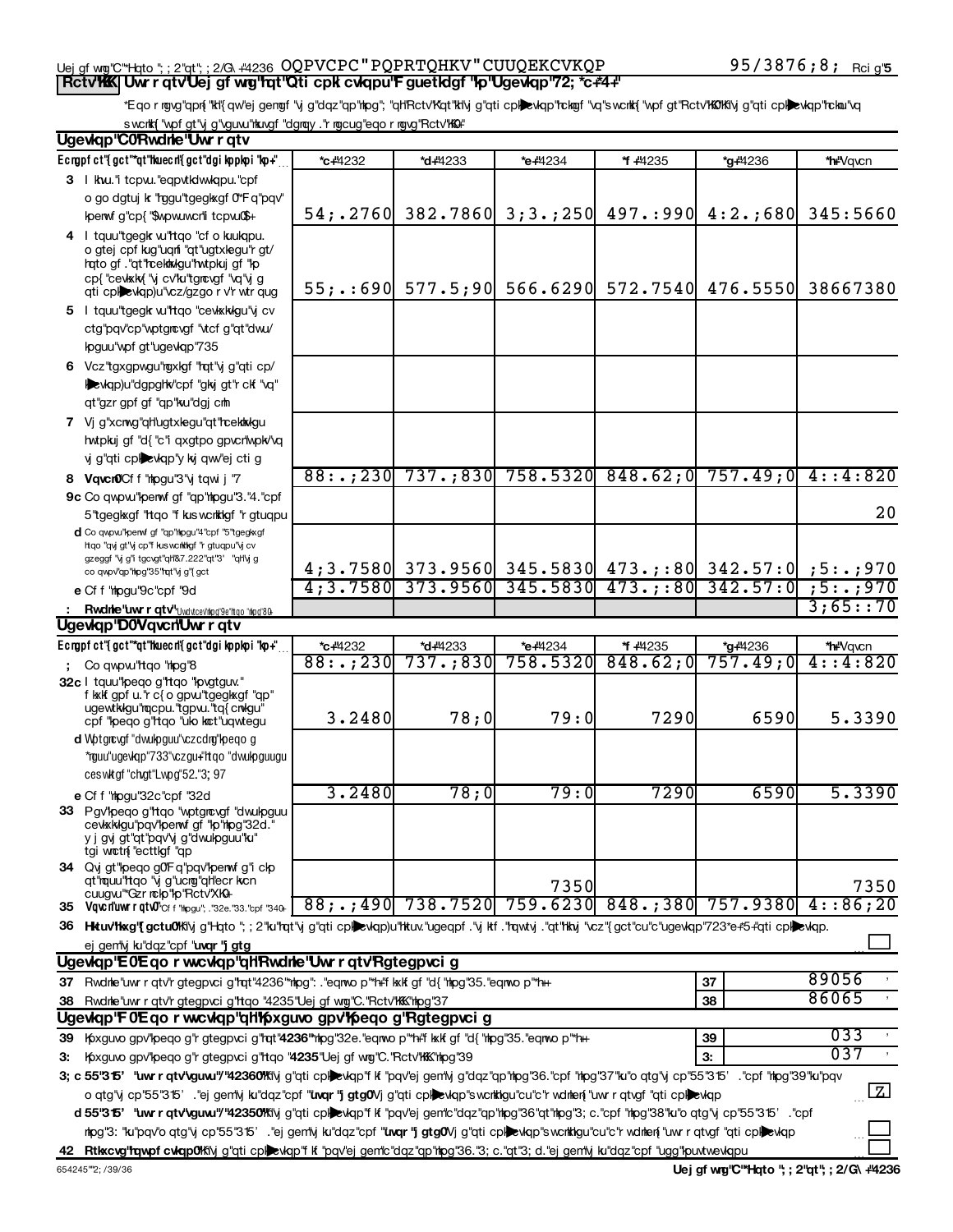## Uej gf w@''C''\*Hqto ''; ; 2''qt''; ; 2/G\ #4236 OQPVCPC " PQPRTQHKV " CUUQEKCVKQP 95 / 3876 **;** 8 **;** Rci g'

## 95/3876;8; Rcig<sup>r</sup>6

*I* gu | Pq

## **Rctv% Uwrrqtvipi 'Qti cpk cvkqpu**

Eqormgyg"qpn "ktl{qw'ej gengn "c"dqz"qp"hipg"33"qtlRctv"k0'ktl{qw'ej gengn "33c"qtlRctv"k"eqormgyg"Ugevkqpu"C\* cpf "DOKK'{ qw'ej gengf "33d"qH'Rctv'K'eqo r rgyg"Ugevkgpu"C"cpf "EOKK'{ qw'ej gengf "33e"qH'Rctv'K'eqo r rgyg Ugevkqpu"C."F."cpf "GOKK"{qw"ej gengf "33f "qH'Rctv'K"eqo r rgvg"Ugevkqpu"C"cpf "F."cpf "eqo r rgvg"Rctv'X0+

## Ugewap COCmUwr r gtwpi "Qti cpk cwapu

- **3** Ctg"cm"lqh'ly g"qti cpl $\blacktriangleright$ vkqp)u"uwr r qtvgf "qti cpl $\blacktriangleright$ vkqpu"nkuvgf "d{"pco g"lp"y g"qti cpl $\blacktriangleright$ vkqp)u"i qxgtplpi f qevvo gpvuA"OQKTu(&jkyixdnk&di&<sub>Pictv"XK</sub>nu}&nk&y{vvuxzkj&uxmgt&gzauty&pxk&jkyontgzkj&BD&jkyontgzkj&n. ingyy&ux& { xv uyk2& kyi xdnk&ank& kyont gzout 48D&noyzuxoi&pt j & ut zdn { dim&krgzout ynov2&. v.rgdn 4
- **4** Fit "vj g"qti cpliexiqp"j cxg"cp{ "uw r qtvgf "qti cpliexiqp"vj cv"f qgu"pqv"j cxg"cp"iK U"f gvgto lpcviqp"qh'uvcwu wpf gt"ugewlqp"72; \*c+3+"qt"\*4+A"QQ4\_ky2{&.*v.rgdi &*di "**Acty"xk**&nu} &nk&uxmgt&Qgzout&,kzkxs otkj &angz&ank&y{vvuxzkj uxngt 60gzout & gy& kyi xohkj & &yki zout & 6?.g/.7/&ux&8/4
- **5c** Fit "y g"qti cpliexlqp"j cxg"c"uw r qtvgf "qti cpliexlqp"f guetldgf "lp"ugevlqp"723\*e#6+"\*7+"qt"\*8+A"0&f*\_ky2(&ty} kx (b) and (c) below.*
- **d** Fit "y g"qti cplic viqp"eqphto "y cv"gcej "uwrrqtvgf"qti cplic viqp"s wantigf "wpf gt"ugeviqp"723\*e+6+"\*7+"qt"\*8+"cpf ucvkuhlgf "vjg"r wdnle"uwr r qtv"vguvu"wpfgt"ugevkqp"72; \*c#4+A"QQ{*\_ky2{\$kyi xo*b*k&b&*p<sub>lictv"Xk{\$ nkt&gtj&nu}&ank</sub> *uxngt @gzout & gj k&nk& kzkxs of gzout 4*
- e FK "y g"qti cpl**le**vkqp"gpuwtg"y cv'cmluwrrqtv'vq"uwej "qti cpllevkqpu"y cu"wugf "gzerwukxgn{ "rqt"ugevkqp"392\*e#4-*If "Yes," explain in what controls the organization put in place to ensure such use.* (B) purposes? *Part VI*
- **6c** Y cu"cp{"uwrrqtvgf"qti cpl**le**vkqp"pqv"qti cpl**le**rf"kp"vj g"Wpkgf "Uvcvgu""\$hqtgk p"uwrrqtvgf "qti cpllevkqp\$A"0 *"Yes" and if you checked 11a or 11b in Part I, answer (b) and (c) below.*
- **d** FK "y g"qti cpline wap"j cxg"wwko cvg"eqpvtqricpf "f kuetgvkqp"lp"f gekil kpi "y j gyj gt"vq"o cnng"i tcpvu"vq"yj g"hqtgki p uw r qtvgf "qti cpl**le**vkqpA"00{*\_ky2{\$ kyi xohk&a &*Rctv"XKm*u} &nk&uxngt &gzaut &ngj &{ i n& ut zxur&gt j & oyi xkzaut despite being controlled or supervised by or in connection with its supported organizations.*
- **e** FK "y g"qti cpl**le**vkqp"uwr r qtv'cp{ "rqtgk p"uwr r qtvgf "qti cpl**le**vkqp"y cv'f qgu"pqv'j cxg"cp"kTU"f gvgto kpcvkqp wpf gt"ugevkqpu"723\*e#5#cpf "72; \*c#3#qt"\*4*+AB0*4/\_k*y2{&.v.rgd &b \$*A<sub>CtV</sub>xy*k}. ngz&ut zuny&nk&uxngt &gzout &{ykj to ensure that all support to the foreign supported organization was used exclusively for section 170(c)(2)(B)*  $v$ { xv uyky4
- **7c** Fit "y g"qti cpliewkqp"cf f ."uwduvkwwg."qt"tgo qxg"cp{ "uwr r qtvgf "qti cpliewkqpu"f wtipi "y g"vcz"{gctA"00{\_*ky2*( gty} kx&h/&gtj&i/&nkru}&d&gvvroighrk/4&Gryu2&vxulojk&jkzgox&olAp<sub>ctv</sub>ry**x**xrotin{jotn&d&ank&tgsky&gtj&KOT *numbers of the supported organizations added, substituted, or removed, (ii) the reasons for each such action, (iii) the authority under the organization's organizing document authorizing such action, and (iv) how the action was accomplished (such as by amendment to the organizing document).*
- **d V{r g'Kqt'V{r g'KKqpn{0Y** cu'cp{"cf f gf "qt"uwduvkwygf "uwr r qtvgf "qti cpl**le**vkqp"r ctv'qHc"encuu"cntgcf { f gult pcvgf "lp"vi g"qti cplicylopu"qti cplicing if qewo gpvA
- e **Uwduvkwwkqpu''qpn{0Y** cu''vj g''uwduvkwwkqp''vj g''tguww''qh'lcp''gxgpv'dg{qpf 'vj g''qti cpl**le**vkqp)u''eqpvtqrA
- 8 Fik "y g"qti cpl**le**vkqp"r tqxif g"uwr r qtv"y j gy gt"lp"y g"lato "qh"i tcpw"qt"y g"r tqxkukqp"qh"ugtxlegu"qt"hcekkkgu+"vq uw r qtv'qt"dgpgHv"qpg"qt"o qtg"qh'vj g"**hki**pi "qti cpl**le**evlqp)u"uwr r qtvgf "qti cplleevlqpuA"0&*\_ky2&xul oj k& kzgo*&r cp{qpg"qvj gt"vj cp"\*c+"ku"uwr r qtvgf "qti cpliex\qpu="d+"lpf kxk wcru"vj cv"ctg"r ctv"qHvj g"ej ctkcdrg"ercuu dgpgltkgf "d{ "qpg"qt"o qtg"qltlku uw r qtvgf "qti cpllevkqpu="qt" e+"qvj gt"uw r qtvkpi "qti cpllevkqpu"vj cv"cnuq *Part VI.*
- 9 FK "vj g"qti cpl**le**vkqp"r tqxK g"c"i tcpv."mqcp."eqo r gpucvkqp."qt"qvj gt"uko kot"r c{ o gpv'vq"c"uwduvcpvkcı eqpvtqmgf "gpvkq"y kij "tgi ctf "vq"c"uwduvcpvkcrleqpvtkdwvqtA"0&*Lky2{&us v rkzk&/gxz&&ul&Yi nkj { rk&R&Luxs &??6/4* eqpvtkdwqt" if ghogf "lo"KTE '6; 7: \*e+5+E ++"c"rco ki "o go dgt"qh"c"uwduvcpvkcrleqpvtkdwqt."qt"c"57/r gtegpv
- **8** 0% ky 2 & us v rk zk & gx 2 & 1 & i nkj { rk & R& Lux & ? 6/4 Fif "y g"qti cplexiqp"o cng"c"mqcp"vq"c"fikisworktigf "r gtuqp" cu"f ghipgf "lp"ugeviqp"6; 7: "pqv"f guetidgf "lp"hipg"9A
- **; c** Y cu"vj g"qti cpline vkap"eqpvtqmgf "fktgevi{"qt"lpfktgevi{"cv"cp{"vko g"fwtkpi "vj g"vcz"{gct"d{"qpg"qt"o qtg lip"ugevlop"72; \*c#3+"qt"\*4++A"00*4\_ky2{&xu\ oj k& kzgor&b&*p<sub>ictv</sub>"x**k** f kusworkkigf "r gtuapu"ou"f ghipgf "kp"ugevkap"6; 68" "qvj gt"vj cp"rqwpf cvkap"o cpci gtu"opf "qti cplicklopt" guetkigf
- **d** FK "qpg"qt"o qtg"f kıs warktigf "r gtuqpu"\*cu"f ghlpgf "lp"nlpg"; \*c++"j qnf "c"eqpvtqmlipi "lpydtguv"lp"cp{"gpvk{"lp"y j lej vj g'uwr r qtvlipi "qti cpl**le**ewiqp"j cf "cp"lipvgtguvA&Q&*\_ky2{&xu| oj k& kzgo&b &*Ac*tv"XK*
- e Fit "c"fikiswcitkigf "rigtuqp"\*cu"fighlogf "lp"hipg"; \*c++j cxg"cp"qy pgtuj kr "lpvgtguv"lp."qt"figtikg"cp{"rigtuqpcrldgpghk ltqo ."cuugw"kp"y j lej "vj g"uwr r qtvkpi "qti cpl**ee**vkqp"cnuq"j cf "cp"kpvgtguvA"02{*\_ky2{&xu| ġ k& kzgo&b&*Actv"XK
- **32c** Y cu'\j g"qti cplevkqp"uwdlgev'\q'\j g"gzeguu"dwukpguu"j qni kpi u"twngu"qh"kTE "6; 65"dgecwug"qh"kTE "6; 65\*h qti cpl**eevkqpu+A&D&**\_*ky2(&gty} kx&h/&akru} 4* \*tgi ctf lpi "egtvclp"V{rg"KKuwrrqtvlpi "qti cplinevlqpu."cpf "cm"V{rg"KKKpqp/hvpevlqpcm("lpvgi tcvgf "uwrrqtvlpi
	- **d** Fkf "vjg"qti cpl**le**vkqp"jcxg"cp{ "gzeguu"dwukpguu"jqnfikpi u"kp"vjg"vcz"{gctA"*[yk&Yinkj{rk& 2&ux*s *& =862&u determine whether the organization had excess business holdings.)*

| 3               |  |
|-----------------|--|
|                 |  |
| 4               |  |
|                 |  |
| 5c              |  |
|                 |  |
| 5d              |  |
|                 |  |
| 5e              |  |
| 6c              |  |
|                 |  |
| 6d              |  |
|                 |  |
| 6e              |  |
|                 |  |
| 7c              |  |
|                 |  |
| <u>7d</u>       |  |
| <u>7e</u>       |  |
|                 |  |
| 8               |  |
|                 |  |
| 9               |  |
|                 |  |
| ÷               |  |
|                 |  |
| <u>; c</u>      |  |
|                 |  |
| d<br><u>;</u>   |  |
|                 |  |
| <u>;</u><br>e   |  |
|                 |  |
| 32 <sub>c</sub> |  |
|                 |  |

32d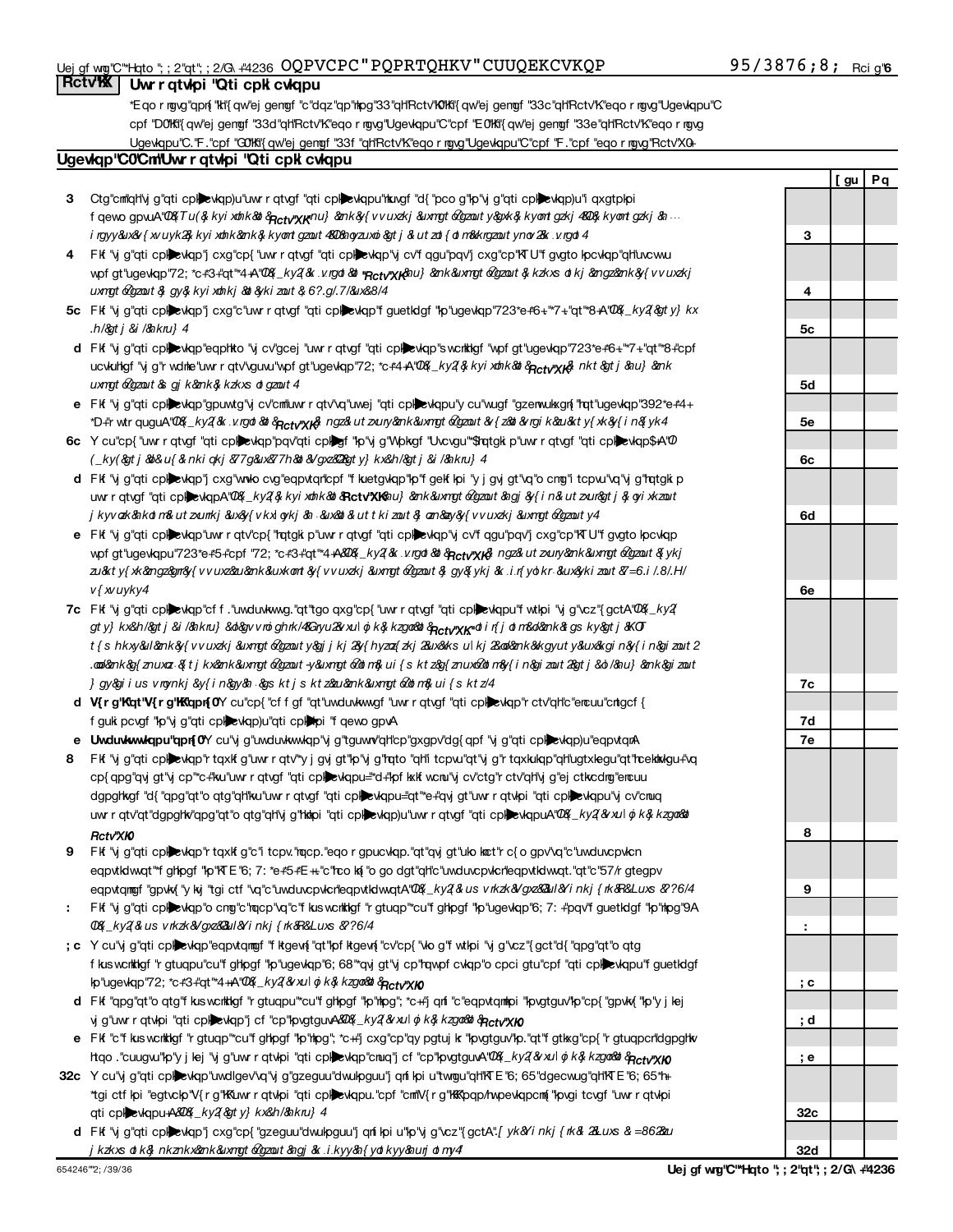#### Uejgfwng"C"\*Hqto ";;2"qt";;2/G\#4236\_UQPVCPC PQPRTQHKV CUUQEKCVKQP\_\_\_\_\_\_\_\_\_\_\_\_\_\_957\_3876;8; Rcig' MONTANA NONPROFIT ASSOCIATION 73-1654969

|    | <b>RctvK</b><br>Uwrrqtwpi "Qticpk cwqpu"; ut zt {kj /                                                                                             |                 |      |    |
|----|---------------------------------------------------------------------------------------------------------------------------------------------------|-----------------|------|----|
|    |                                                                                                                                                   |                 | [gu  | Pq |
| 33 | J cu'\j g"qti cplexkqp"ceegr \gf "c'i kv'qt"eqpvtklwkqp"tqo "cp{"qt\j g"rqmqy kpi "r gtuqpuA                                                      |                 |      |    |
|    | c C'r gtuqp'y j q'f kgew{ "qt" pf kgew{ "eqpvtqnu."gky gt" cnapg" qt" vqi gy gt" y ky "r gtuqpu" f guetklgf "p" d+"cpf " "e+                      |                 |      |    |
|    | dgray. "Vj g"i qxgtplpi "dqf { "qh"c"uwr r qtvgf "qti cplexiqpA                                                                                   | 33 <sub>c</sub> |      |    |
|    | d C'rco ką "o go dgt"qh"c"r gtuqp"f guetkigf "kp"*c+"cdqxgA                                                                                       | 33d             |      |    |
|    | e C'57' "eqpvtqmgf"gpvki("qh'c"r gtuqp"f guetklgf "lp"*c+"qt"*d+"cdqxgAQQ{_ky(&u&2&axaxal oj k& kzgoood AnctyXko                                  | 33 <sub>e</sub> |      |    |
|    | Ugevkap DOV{rg KUwrrqtwhoi "Qticpk cwlapu"                                                                                                        |                 |      |    |
|    |                                                                                                                                                   |                 | [ gu | Pq |
| 3  | FK "y g"f kgevqtu."vtw.vggu."qt"o go dgtuj k "qh"qpg"qt"o qtg"uwr qtvgf "qti cplevkqpu"j cxg"y g"r qy gt"vq                                       |                 |      |    |
|    | tgi wetn{ "cr r qkpv"qt"grgev'cv'rgcuv'c"o clqtk{ "qh'vj g"qti cpkevkqp)u"f ktgevqtu"qt"vtvuvggu"cv'cntivlo gu'f wtkpi "vj g                      |                 |      |    |
|    | vcz"{gctA"00{Tu2{\$kyixohk&ot& <sub>Rctv</sub> yxy&au}&ank&y{vvuxzkj&uxngt&gzout.y/&kllkizolkr&uvkxgzkj2%y{vkxloykj2&ux                           |                 |      |    |
|    | i ut zvunkj &ank&uxmgt & gzout -y&gi zo adxy4QQ&ank&uxmgt & gzout &agj & uxk&angt &ut k&y{vvuxzkj &uxmgt & gzout 2                                |                 |      |    |
|    | j kyi xohkν} &ank&ru} kxy&au&gvvuotz&gtj 5ux&ks ulk&j.oxki zuxy&ux&z{yzkky&j kxk&gmuigzkj &gs utm&ank&y{vvuxzkj                                   |                 |      |    |
|    | uxmgt o2gzout y> j & ngz&ut j azout y&ux&kyzxoizout y2&b> .2&gvvrokj &au&y{i n&u} kxy& {xotm&ank&g & kgx4                                         | 3               |      |    |
|    | 4 FK "y g"qti cplexkqp"qr gtcvg"rqt"y g"dgpghk"qh'cp{ "uwr r qtvgf "qti cplexkqp"qyj gt"y cp"yj g"uwr r qtvgf                                     |                 |      |    |
|    | qti cplexkqp*u+'vj cv'qr gtcvgf . "uwr gtxkugf . "qt"eqpvtqmgf 'vj g"uwr r qtvkpi "qti cplexkqpA"00%_ky2(% . v.rgd &d                             |                 |      |    |
|    |                                                                                                                                                   |                 |      |    |
|    | Rctv"XKν}&vulojotm&fin&nktkloz&gxookj&u{z&nk&fxvuyky&ul&enk&fvvuxzkj&uxmgt&gzout.y/&engz&uvkxgzkj2                                                |                 |      |    |
|    | y{vkxl gykj 2&ux& utzxurrkj & nk&y{vvuxzatın&uxngt & gzaut 4                                                                                      | 4               |      |    |
|    | Ugevkap E0V{rg"KKUwrrqtvkpi "Qticpkicvkapu                                                                                                        |                 |      |    |
|    |                                                                                                                                                   |                 | [ gu | Pq |
| 3  | Y gtg"c"o clqtk("qH\j g"qti cpl=xkqp)u"f kgevqtu"qt"\twuyggu"f wtlpi "yj g"\cz"{gct"cnuq"c"o clqtk("qH\j g"f kgevqtu                              |                 |      |    |
|    | qt" twu vggu"qh"gcej "qh"y g"qti cplexkqp)u"uwr r qtvgf "qti cplexkqp"u A"02 Tu2 & kyi xthk & "Rcty"xK" nu} & ut zur                              |                 |      |    |
|    | ux&s gtgmks ktz&ul&ank&y{vvuxzotm&uxmgt&gzout&jgy&kyzkj&al&ank&ygsk&vkxyuty&angz&utzxurrkj&ux&sgtgmkj                                             |                 |      |    |
|    | znk&{vvuxzkj &uxngt &gzout.y/4                                                                                                                    | З               |      |    |
|    | Ugewigp'F0V{rg'MKNUwrrqtwhoi "Qticpk cwlqpu                                                                                                       |                 |      |    |
|    |                                                                                                                                                   |                 | [ gu | Pq |
| 3  | FK "y g"qti cplexkqp"r tqxk g"vq"gcej "qh'ku"uw r qtvgf "qti cplexkqpu."d{ "y g'touv"f c{ "qh'y g"hky "o qpy "qh'y g                              |                 |      |    |
|    | qti cplevkqp)u"vcz"{gct."*3+"c"y tkvgp"pqvleg"f guetklkpi "vjg"v{rg"cpf "co qwpv"qh'uwr rqtv'rtqxlfgf "fwtkpi "vjg"rtkqt"vcz                      |                 |      |    |
|    | {gct."*4+"c"eqr {"qH\j g"Hqto "; ; 2"vj cv'y cu"o quv'tgegpvn{"hligf "cu"qH\j g"f cvg"qH pqvlitlecvlqp."cpf "*5+"eqr lgu"qH\j g                   |                 |      |    |
|    | qti cplexkqp)u'i qxgtplpi 'f qewo gpw'lp'ghgev'qp'y g'f cvg'qh'pqvklecvkqp.'vq'y g'gzvgpv'pqv'r tgxkqwun{ 'r tqxkf gf A                           | З               |      |    |
|    | 4 Y gtg"cp{ "qH'vj g"qti cplexkqp)u"qltlegtu."f ktgevqtu."qt"vtw.vggu"gkj gt"*k"cr r qkpvgf "qt"grgevgf "d{ "yj g"uwr r qtvgf                     |                 |      |    |
|    | qti cpillevkqp*u+"qt"*kk+"ugtxkpi "qp"vj g'i qxgtpkpi "dqf { "qtl'c"uwr r qtvgf "qti cpillevkqpA&U\$Tu2(& .v.rgd & & & qctv*xkν}                  |                 |      |    |
|    | znk&uxmgt & gazaut & gatzgat kj & g& ruyk> j & utzat{u{y& uxqatm&krgzautynor& am&mk&y{vvuxzkj &uxmgt & gzaut                                      | 4               |      |    |
| 5  | D{"tgcuqp"qH\j g"tgrcvkqpuj k "f guetklgf "kp"*4+"f kf '\j g"qti cplevkqp)u"uwr r qtvgf "qti cplevkqpu"j cxg"c                                    |                 |      |    |
|    | uk pklecpv'xqleg"lp"y g"qti cplexkqp)u"lpxguvo gpv'r qrlelgu"cpf "lp"f kgevlpi "y g"wug"qh'y g"qti cplexkqp)u                                     |                 |      |    |
|    | kpeqo g"qt"cuugvu"cv"cm"Mo gu"f wtkpi "vj g"vcz"{gctA"Q&_ky2{& kyi xohk&a & qcty"xy&ank&unk&ank&uxmgt & graut y                                   |                 |      |    |
|    | y{vvuxzkj&uxmgt&gzouty&vrg⋅kj&b&anoy&kmgxj4                                                                                                       | 5               |      |    |
|    | Ugevkqp'GOV{rg'hKKHwpevkqpcn{/h(vgitcvgf 'Uwrrqtvkpi'Qticpklcvkqpu                                                                                |                 |      |    |
|    | 3 Inki q&nk&u.&k.z&u&nk&kznuj&ngz&nk&uxngt&gzout&jykj&u&gzoyl&nk&bzkmgr&/gyz&Zkyz&{xdm&nk&kgx@gg"puwtwewkqpu+<                                    |                 |      |    |
| c  | Vj g"qti cplexkqp"ucvkuhlgf "vj g"Cevkkkkgu"VguvOl us v rkzk Stog "4 &hkru} 4                                                                     |                 |      |    |
| d  | Vj g"qti cplexkqp"ku"vj g"r ctgpv"qh"gcej "qh"ku"uwr r qtvgf "qti cplexkqpu0" us v rkzk"nog "5"hkru} 4                                            |                 |      |    |
| e  | Vj g"qti cpilevkqp"uwr r qtvgf "c"i qxgtpo gpvcrigpvk(CU kyi xthk&t & /gxz& @hu} & u{ & { v v uxzkj & @mu kxt s kt z&t za- &ykk&t yz { i zout y/4 |                 |      |    |
| 4  | Ceviskkigu"VguvO'Cpuy gt "c+"cpf "d+"dgray 0                                                                                                      |                 | [gu  | Pq |
|    | c FK "uwduvcpvkm" "cm"qrlvj g"qti cplexkqp)u"cevkkkgu"f wtkpi "y g"vcz"{gct"f ktgevi{ "twty gt"y g"gzgo r v'r wtr qugu"qh                         |                 |      |    |
|    | y g"uw r qtvgf "qti cplexuqp"u+"vq"y j lej "y g"qti cplexkqp"y cu"tgur qpulxgA"02%_ky2 &nkt & & cty"XKWf qpwlf                                    |                 |      |    |
|    | yiqug"uwurrqtvgf"qticplkcwlqpu"cpf"gzrnckp & ankyk&gizoloadxy&oxkizr&{xznkxkj&nkox&ksvz&v{xvuyky2                                                 |                 |      |    |
|    | nu} &ank&uxmgt &Qgzout & gy&kyvut yolk&u&anuyk&{vvuxzkj &uxmgt &Qgzout y2> j &au} &ank&uxmgt &Qgzout & kzkxs otkj                                 |                 |      |    |
|    | zngz&mkyk&gi zolozoky& utyzoz{zkj & {hyzgtzogr&gr&ul&ay&gi zolozoky4                                                                              | 4c              |      |    |
|    | d FK "vj g"cevkkidgu"f guetidgf "lp" c+"eqpuvkwug"cevkkidgu"vj cv."dw/hqt"vj g"qti cplevidp)u"lpxqnxgo gpv."qpg"qt"o qtg                          |                 |      |    |
|    | qhvj g"qti cplexkqp)u"uwr r qtvgf "qti cplexkqp"u+"y qwnf "j cxg"dggp"gpi ci gf "kpA&Q&_ky2 & .v.rgd & & apcty"xk                                 |                 |      |    |
|    | xkgyut y&ux&nk&uxngt &gzout y&uyaout &ngz&ay&{vvuxdkj &uxngt &gzout y/& u{ ij &igl k&t mgmkj & &nkyk                                              |                 |      |    |
|    | gizolozoky&n{z&ux&znk&uxmgto2gzout-y&ollun!ksktz4                                                                                                 | 4d              |      |    |
| 5  | Rctgpv'qh'Uw r qtvgf "Qti cplevkqpu0'Cpuy gt"c+"cpf "d+"dgray 0                                                                                   |                 |      |    |
|    | c FK "y g"qti cplewqp"j cxg"y g"r qy gt"vq"tgi wotn{ "cr r qlpv"qt"gmev"c"o clqtk( "qH'y g"qhtegtu."f ktgevqtu."qt                                |                 |      |    |
|    | vtw.vggu"qh'gcej "qh'y g"uwr r qtvgf "qti cplevkqpuA"Rtqxkf g"f gvcka"hp"Rctv"XKO                                                                 | 5с              |      |    |
|    | d FK "y g"qti cplevkqp"gzgtekug"c"uwduvcpvkcrlf gi tgg"qh'f ktgevkqp"qxgt"y g"r qrkekgu."r tqi tco u."cpf "cevkxkkgu"qh'gcej                      |                 |      |    |
|    | olthku'uwrrottogf "qti cphexkqpuA"Kh"S gu.\$"fguetkdg"kp" <sub>Rctv"XK</sub> "znk&urk&rrg kj & &nk&uxmgt @gzout&ar&mgxj 4                         | 5d              |      |    |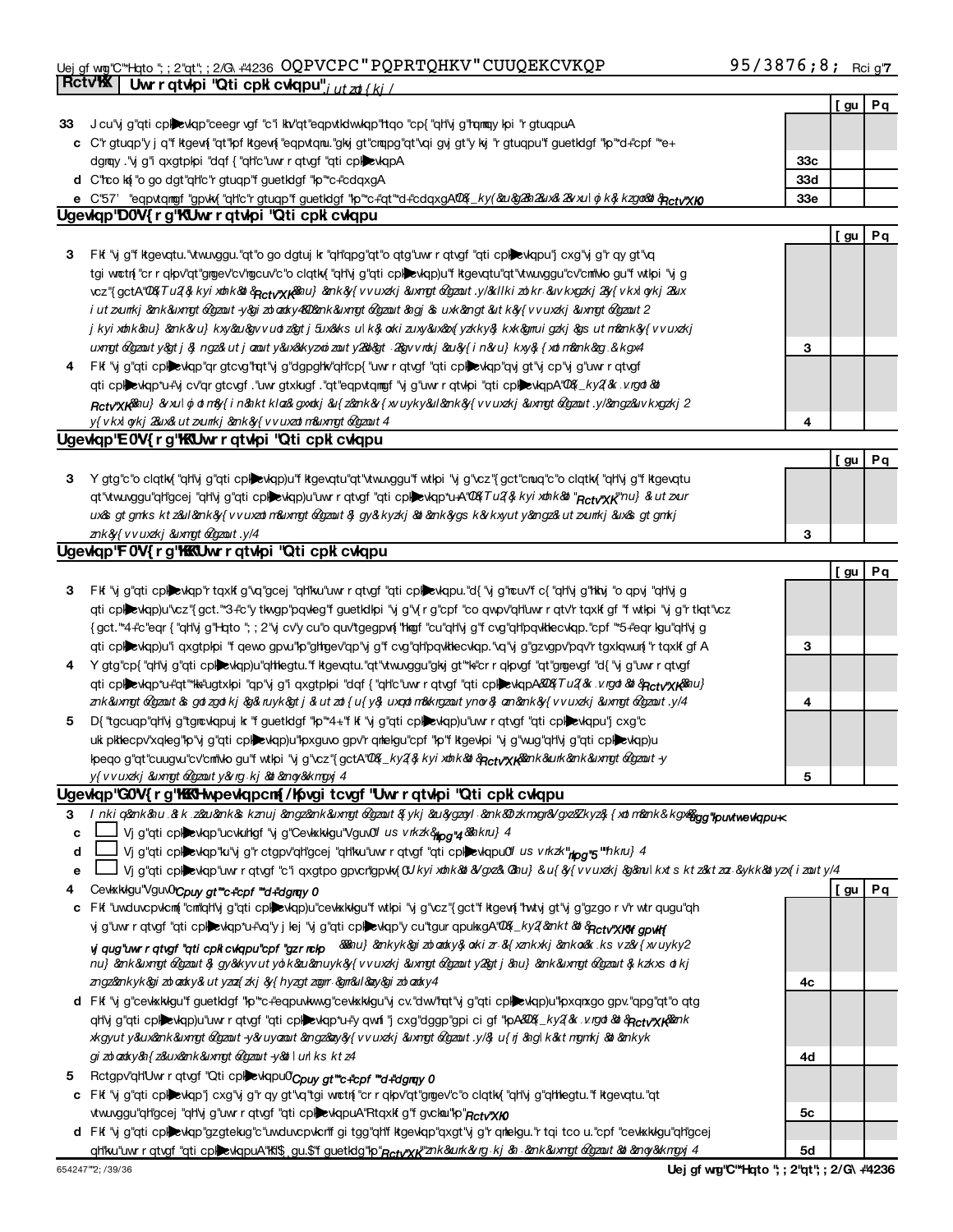## Uej gf w@''C''\*Hqto ''; ; 2''qt''; ; 2/G\ #4236 OQPVCPC " PQPRTQHKV " CUUQEKCVKQP 95 / 3876 **;** 8 **;** <sub>Rcig'</sub>

Ej gentj gtg"ktivj g"qti cpl**ille**vkap"ucvkuhgf "vj g"kpvgi tcrlRctv"Vguv"cu"c"swcrikt[kpi "vtwuv"qp"Pqx042."3; 920**Ugg"kpuvtwevkqpu0**Cri qvj gt"V{r g"KKKpqp/hvpevkqpcm("kpvgi tcvgf "uwr r qtvkpi "qti cplibevkqpu"o wuv'eqo r ngvg"Ugevkqpu"C"vj tqvi j "GD **Part VX | V{rg"KKKPqp/Hwpewlqpcn{"Kpvgitcvgf"72; \*c#5#Uwrrqtwhpi "Qticpk cwlqpu"** 

|             | Ugevigp "C"/"Cf Iwuygf "P gy'lipego g                                                    | *C+"Rtkqt" gct | *D+"E wttgpv", gct<br>*qr vkqpcn+ |                                  |
|-------------|------------------------------------------------------------------------------------------|----------------|-----------------------------------|----------------------------------|
| 3           | Pgy'uj qtv/gto "ecr kcrli clp                                                            | 3              |                                   |                                  |
| 4           | Tgeqxgtlgu"qh'r tlqt/{gct"f kutldwliqpu                                                  | 4              |                                   |                                  |
| 5           | Qvj gt"i tquu"peqo g" ugg" puvtwe viqpu+                                                 | 5              |                                   |                                  |
| 6           | Cf f "mipgu"3" y tqwi j "5                                                               | 6              |                                   |                                  |
| 7           | Fgr tgelcvkqp"cpf "fgr rgvkqp                                                            | $\overline{7}$ |                                   |                                  |
| 8           | Rqtvkqp"qh"qr gtcvkpi "gzr gpugu"r ckf "qt"kpewttgf "rqt"r tqf wevkqp"qt                 |                |                                   |                                  |
|             | eqmgevkqp"qh'i tquu"peqo g"qt"rqt"o cpci go gpv."eqpugtxcvkqp."qt                        |                |                                   |                                  |
|             | o clpvgpcpeg"qh'r tqr gtv{ "j gri "rqt"r tqf wevlqp"qh'lpeqo g"*ugg"lpuvtwevlqpu+        | 8              |                                   |                                  |
|             | 9 Qvj gt"gzr gpugu"*ugg" puvtwevkqpu+                                                    | 9              |                                   |                                  |
|             | Cf Iwuvgf 'P gv'lpeqo g"*uwdvtcev'rlpgu"7."8"cpf "9"rtqo "rlpg"6+                        |                |                                   |                                  |
|             | Ugevkqp'D'/''Okplo wo ''Cuugv'Co qwpv                                                    |                | *C+"Rtkqt" gct                    | *D+"E wttgpv" gct<br>*qr vkqpcn+ |
| 3           | Ci i tgi cvg'rck"o ctngv'xcnwg"qh'cm"pqp/gzgo r v/wug"cuugwi"ugg                         |                |                                   |                                  |
|             | kpuvtwevkqpu"rqt"uj qtv'vcz"{gct"qt"cuugvu"j gri "rqt"r ctv"qh"{gct +<                   |                |                                   |                                  |
|             | c Cxgtci g'o qpy n 'xcnwg'qh'ugewtkkgu                                                   | Зc             |                                   |                                  |
|             | d Cxgtci g"o qpy n "ecuj "dcrcpegu                                                       | 3d             |                                   |                                  |
|             | e Hck"o ctngv'xcnwg"qh'qyi gt"pqp/gzgo r v/wug"cuugw.                                    | Зе             |                                   |                                  |
|             | f Vqvcn <sup>+</sup> cf f "hpgu"3c."3d."cpf "3e+                                         | 3f             |                                   |                                  |
|             | g Fluequov'enclo gf "hqt"draenci g"qt"qvj gt                                             |                |                                   |                                  |
|             | hcevqtu"*gzr rchp"hp"f gvckilip"Rctv"XK<                                                 |                |                                   |                                  |
| 4           | Ces wkukkqp"kpf gdvgf pguu"cr r necdng"vq"pqp/gzgo r v/wug"cuugvu                        | 4              |                                   |                                  |
| 5           | Uwdvtcey'hipg"4"htqo "hipg"3f                                                            | 5              |                                   |                                  |
| 6           | Ecuj "f ggo gf "j gri "rat"gzgo r v'wug0'Govgt"3/314' "qh'hipg"5" "rat"i tgcvgt"co qwpv. |                |                                   |                                  |
|             | ugg" puvtvevkqpu-0                                                                       | 6              |                                   |                                  |
| $7^{\circ}$ | Pgv'xcmg"qHpqp/gzgo r v/wug"cuugvu"*uwdvtcev'npg"6"ttqo "npg"5+                          | $\overline{7}$ |                                   |                                  |
| 8           | O whak n'import d{ "0257"                                                                | 8              |                                   |                                  |
| 9           | Tgeqxgtlgu"qh'r tlqt/{gct"f kutklwlqpu                                                   | 9              |                                   |                                  |
| - 11        | Olplo wo "Cuugv'Co qwpv"cf f "hpg"9"vq"hpg"8+                                            |                |                                   |                                  |
|             | Ugevkqp'E'/'F kuvtkdwcdrg'Co qwpv                                                        |                |                                   | Ewttgpv" <sub></sub> gct         |
| 3           | Cf Iwuygf "pgv"lpeqo g"rqt"r tlqt"{gct"*ttqo "Ugevlqp"C."nlpg": ."Eqnwo p"C+             | 3              |                                   |                                  |
| 4           | Govgt": 7' "qHitipg"3                                                                    | 4              |                                   |                                  |
| 5           | Olplo wo "cuugv"co qwpv'rqt"r tlqt"{gct"*ttqo "Ugevlqp"D."rlpg": ."Eqnwo p"C+            | 5              |                                   |                                  |
| 6           | Govgt"i tgcvgt"qH'rhpg"4"qt"rhpg"5                                                       | 6              |                                   |                                  |
| 7           | Ipeqo g"vcz"lo r qugf "lp"r tlqt"{gct                                                    | $\overline{7}$ |                                   |                                  |
| 8           | Fluvildwcdrg'Co qwpwOUwdvtcev'hpg"7"ttqo "hpg"6."wprguu"uwdlgev'vq                       |                |                                   |                                  |
|             | go gti gpe{ "vgo r qtct{ "tgf wevkqp" ugg" puvtwevkqpu+                                  | 8              |                                   |                                  |
|             |                                                                                          |                |                                   |                                  |

**7** Ej gentj gtg'htivj g'ewttgpv'{gct'hu'vj g''qti cplexkqp)u'l'tkuv'cu'c''pqp/twpevkqpcm{/pvgi tcvgf 'V{r g'hkktuwr r qtvlpi ''qti cplexkqp''ugg ipuxtwevkqpu-0

Uej gf wg'C'\*Hqto '; ; 2'qt'; ; 2/G\ +4236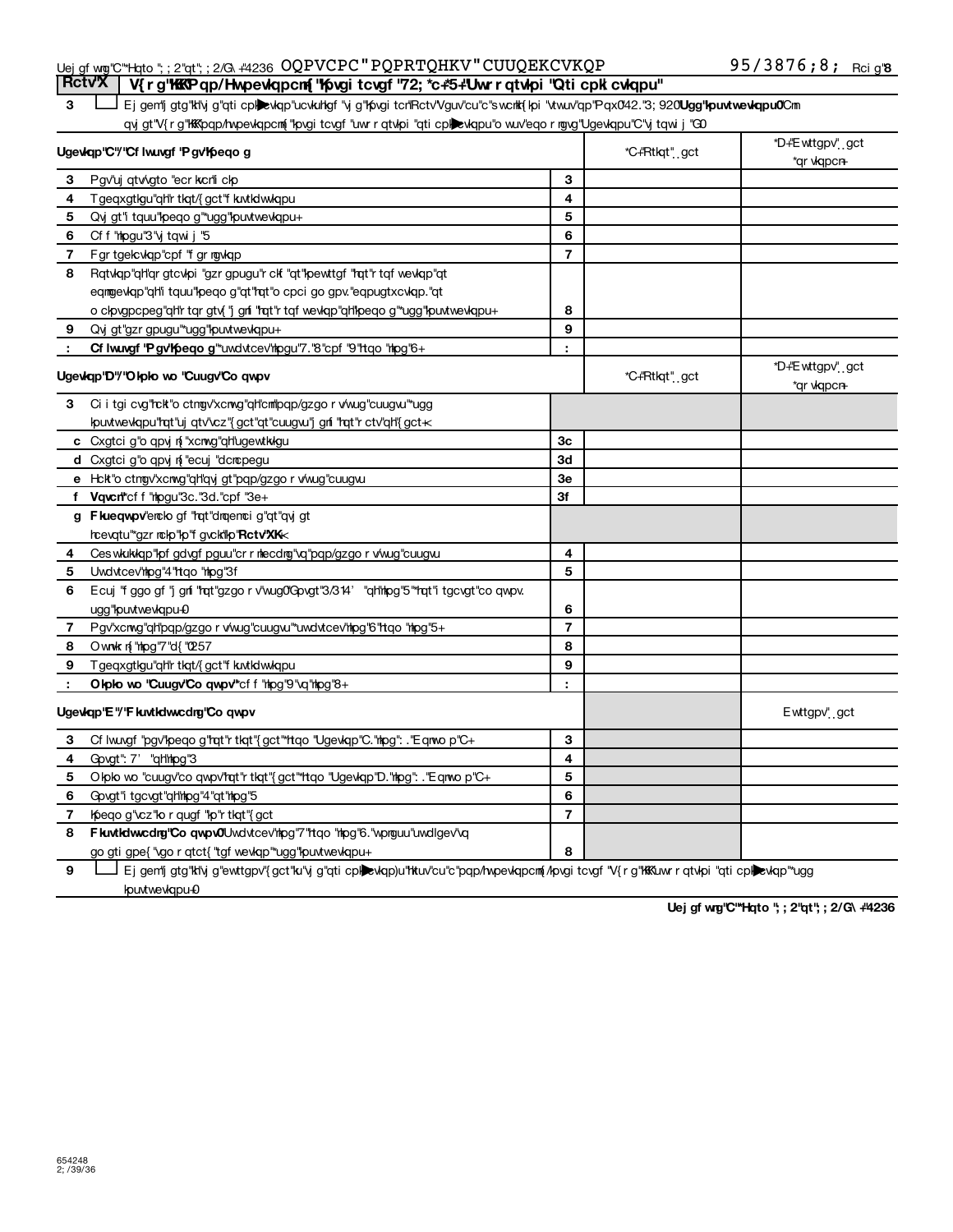## Uej gf wig"C"\*Hqto "; ; 2"qt"; ; 2/G\ #4236 OQPVCPC " PQPRTQHKV " CUUQEKCVKQP 95 / 3876 **;** 8 **;** rci g'

|        | <b>Rctv</b> <sub>X</sub><br>V{rg'hkkPqp/Hwpewlqpcm{'h/pwgitcwgf'72;*c#5#Uwrrqtwlpi'Qticpklcwlqpu"; utzafki/& |                     |                    |                   |  |  |  |  |
|--------|--------------------------------------------------------------------------------------------------------------|---------------------|--------------------|-------------------|--|--|--|--|
|        | Ugevigp'F "/'F kutkdwikgpu                                                                                   |                     |                    | Ewttgpv[gct       |  |  |  |  |
| 3      | Co qwpw" ck "vq"uwr r qtvgf "qti cplexkqpu"vq"ceeqo r rkuj "gzgo r v'r wtr qugu                              |                     |                    |                   |  |  |  |  |
| 4      | Co qwpw "r clf "vq"r gthqto "cevksky" vj cv"f ktgevi "hwty gtu"gzgo r v'r wtr qugu"qh'uwr r qtvgf            |                     |                    |                   |  |  |  |  |
|        | qti cplevkqpu."lp"gzeguu"qh"peqo g"rtqo "cevkkk{                                                             |                     |                    |                   |  |  |  |  |
| 5      | Cf o lpkwtcvkxg"gzr gpugu"r clf "vq"ceeqo r rkuj "gzgo r v'r wtr qugu"qh'uwr r qtvgf "qti cplexkqpu          |                     |                    |                   |  |  |  |  |
| 6      | Co qwpwi'r clf "vq"ces witg"gzgo r v/wug"cuugwu                                                              |                     |                    |                   |  |  |  |  |
| 7      | Sworldagf "ugv/culf g"co qwpw"*r tlqt"KT U"cr r tqxcr'ttgs witgf +                                           |                     |                    |                   |  |  |  |  |
| 8      | Qvj gt"f kutklwkqpu"*f guetklg"lp"Rctv"XK0Ugg"lpuvtwevkqpu0                                                  |                     |                    |                   |  |  |  |  |
| 9      | Vqvcricppwcrif kuvtkdwukqpuOCf f "hpgu"3"yj tqwi j "80                                                       |                     |                    |                   |  |  |  |  |
| ÷.     | Fkutklwkqpu"vq"cwgpvkxg"uwr r qtvgf "qti cplexkqpu"vq"y j lej "vj g"qti cplexkqp"ku"tgur qpukxg              |                     |                    |                   |  |  |  |  |
|        | *r tqxlf g'f gvckar'lp''Rctv'XKe/Ugg''lpuvtwevkqpu0                                                          |                     |                    |                   |  |  |  |  |
| - 5    | Fluvtklwcdrg"co qwpv'rqt"4236'ttqo "Ugevkqp"E. "htpg"8                                                       |                     |                    |                   |  |  |  |  |
| 32     | Nog": "co qwpv'f kxlf gf "d{ "Nog"; "co qwpv                                                                 |                     |                    |                   |  |  |  |  |
|        |                                                                                                              | *k+                 | *k+                | *kke⊦             |  |  |  |  |
|        | Ugevigp"G"/'F kuvtidwidp"Cmgecvigpu"*ugg"lpuvtwevigpu+                                                       | Gzeguu'F kutkdwkqpu | Wof gtf kutkdwkqpu | F kutkdwcdrg      |  |  |  |  |
|        |                                                                                                              |                     | Rtg/4236           | Co qwpv'rgt '4236 |  |  |  |  |
| 3      | F kutki wcdrg" co qwpv'rat" 4236" rtqo "Ugevkap" E. "hipg" 8                                                 |                     |                    |                   |  |  |  |  |
| 4      | Wof gtf kwtkdwkqpu."klcp{ ."hqt"{gctu"r tkqt"\q"4236                                                         |                     |                    |                   |  |  |  |  |
|        | *tgcuqpcdrg"ecwug"tgswkgf /ugg"kpuvtwevkqpu+                                                                 |                     |                    |                   |  |  |  |  |
| 5      | Gzeguu''f kutkdwkqpu'ectt{ qxgt."kl'cp{.'\q"4236<                                                            |                     |                    |                   |  |  |  |  |
| c      |                                                                                                              |                     |                    |                   |  |  |  |  |
| d      |                                                                                                              |                     |                    |                   |  |  |  |  |
| е      |                                                                                                              |                     |                    |                   |  |  |  |  |
| f      |                                                                                                              |                     |                    |                   |  |  |  |  |
|        | g Htgo "4235                                                                                                 |                     |                    |                   |  |  |  |  |
|        | h Vqvcrighthogu'5c'vj tqwi j "g                                                                              |                     |                    |                   |  |  |  |  |
|        | i Cr r mlgf "vq"wpf gtf kuvtkdwwkqpu"qh"r tkqt"{gctu                                                         |                     |                    |                   |  |  |  |  |
|        | Cr r rigf "vq"4236"f kutkdwcdrg"co qwpv                                                                      |                     |                    |                   |  |  |  |  |
|        | k Ectt{ qxgt"rtqo "422; "pqv"cr r rlgf "*ugg"lpuvtwevkqpu+                                                   |                     |                    |                   |  |  |  |  |
| I.     | Tgo clpf gt0'Uwdvtcev'hpgu''5i . "5j . "cpf "5lk'ttqo "5l0                                                   |                     |                    |                   |  |  |  |  |
| 6      | Fkutklwkqpu"hqt"4236"htqo "Ugevkqp"F.                                                                        |                     |                    |                   |  |  |  |  |
|        | $\leq 9$ 'pan                                                                                                |                     |                    |                   |  |  |  |  |
|        | c Crrmgf "vq"wpf gtf kutkdwwkqpu"qh"rtkqt"{gctu                                                              |                     |                    |                   |  |  |  |  |
|        | d Crrmlgf "vq"4236"f kutkdwcdrg"co qwpv                                                                      |                     |                    |                   |  |  |  |  |
|        | e Tgo clpf gt0Uwdvtcev'hpgu'6c"cpf "6d"rtgo "60                                                              |                     |                    |                   |  |  |  |  |
|        | 7 Tgo clplpi "wpf gtf kutkdwkqpu"rqt"{gctu"r tlqt"vq"4236."kh                                                |                     |                    |                   |  |  |  |  |
|        | cp{0Uwdvtcev'rhogu"5i "cpf "6c'rtqo "rhog"4"*kl'co qwpv                                                      |                     |                    |                   |  |  |  |  |
|        | i tgcvgt"y cp" gtq."ugg" puvtwevkqpu-0                                                                       |                     |                    |                   |  |  |  |  |
|        | 8 Tgo clplpi "wpf gtf kutkdwuldpu"rqt"42360Uwdvtcev'hpgu"5j                                                  |                     |                    |                   |  |  |  |  |
|        | cpf "6d"ttqo "tipg"3"*ki'co qwpv'i tgcvgt"y cp"stq."ugg                                                      |                     |                    |                   |  |  |  |  |
|        | kpuvtwevkqpu-0                                                                                               |                     |                    |                   |  |  |  |  |
| 9      | Gzeguu'f kutkdwkqpu'ectt{ qxgt'vq'42370Cf f "hpgu"51                                                         |                     |                    |                   |  |  |  |  |
|        | cpf '6e0                                                                                                     |                     |                    |                   |  |  |  |  |
|        | Dtgcnf qy p"qHttpg"9<                                                                                        |                     |                    |                   |  |  |  |  |
| c<br>d |                                                                                                              |                     |                    |                   |  |  |  |  |
|        |                                                                                                              |                     |                    |                   |  |  |  |  |
| е      | f Gzeguu'ttqo "4235                                                                                          |                     |                    |                   |  |  |  |  |
|        | g Gzeguu'ltqo "4236                                                                                          |                     |                    |                   |  |  |  |  |
|        |                                                                                                              |                     |                    |                   |  |  |  |  |

Uej gf wg'C<sup>"</sup>Hqto "; ; 2"qt"; ; 2/G\ +4236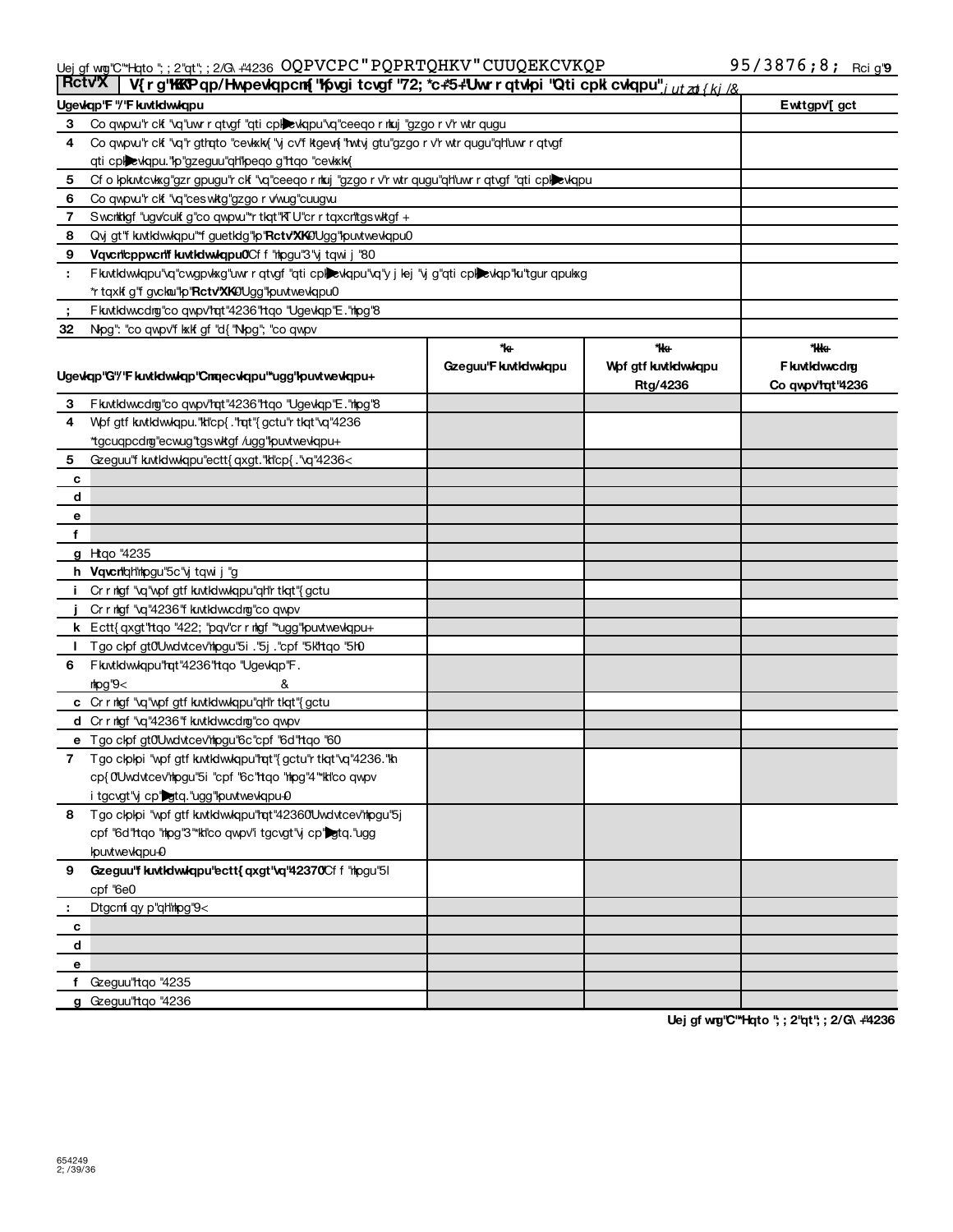Rctv<sup>i</sup>XK Uwr r ngo gpvcnikphqto cwqp0ktqxk g"y g"gzr ncpcwqpu"tgswkgf "d{"Rctv'KK"hpg"32=Rctv'KK"hpg"39c"qt"39d=cpf "Rctv'KK"hpg"340 Cnuq"eqo r rgvg"vj ku"r ctv"rqt"cp{"cf f kkqpcr"lphqto cvkqp0"Ugg"kpuvtwevkqpu+0

|                                               | ۰ |
|-----------------------------------------------|---|
| <u> 1989 - Andrea Andrew Maria (h. 1989).</u> | - |
|                                               |   |
|                                               |   |
|                                               |   |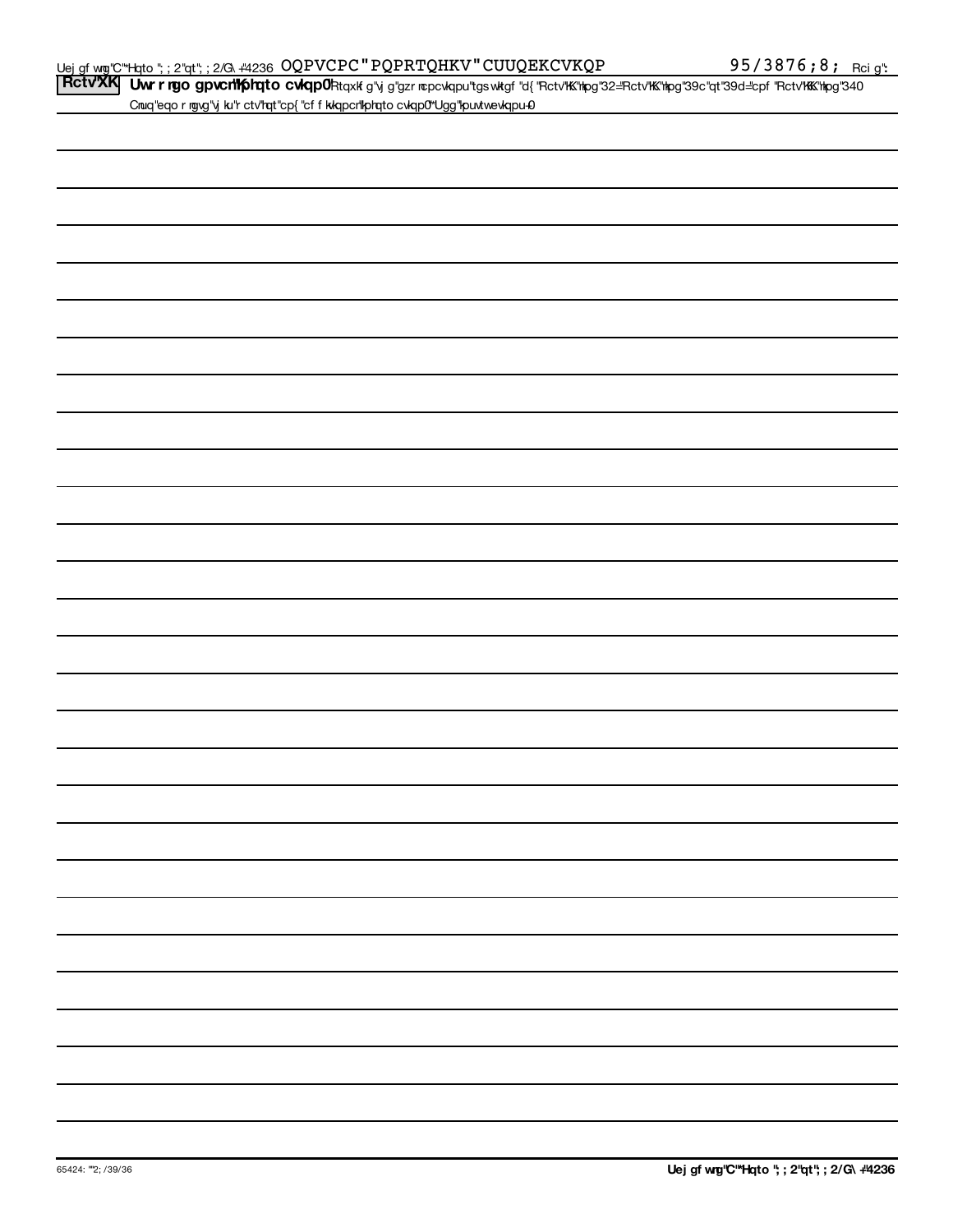# **UEJ GF WNG'E**

# **Prophenomic Campaign and Political Campaign Act of Campaign Act and Copy and Copy and Cappaign and Copy and Cappaign and Cappaign and Cappaign and Cappaign and Cappaign and Cappaign and Cappaign and Cappaign and Cappaign**

whip to cwap"cdow"Uejgfwng"E"\*Hoto";;2"qt";;2/G\+"cpf"kw"kpuvtwewkapu"ku"cv"<sub>yyy</sub>ortuoloyx*1lroto;;20. [* **(Form 990 or 990-EZ) For Organizations Exempt From Income Tax Under section 501(c) and section 527**  $\circlearrowright$  Eqo r rgvg'ltlivj g''qti cpl**ie**vliqp'lu'f guetldgf ''dgrqy 0''' $\circlearrowright$ ''Cwcej ''vq'lHqto ''; ; 2''qt'Hqto ''; ; 2/G\ 0



F gr ctvo gpv'qHvj g'Vtgcuwt{ Internal Reversion Reversion

| Kily g"qti cpliedap"cpuy gtgf "\$1 gu.\$"vq"Hqto "; ; 2."RctvKX."hipg"5."qt"Hqto "; ; 2/G\ ."RctvX."hipg"68"*RqnivlecnEcorcki p"Cevkxluigu+"vjgp                |                                        |
|-----------------------------------------------------------------------------------------------------------------------------------------------------------------|----------------------------------------|
| 1⁄4'Ugevkqp'723*e#5+'qti cplizevkqpu<'Eqormgvg''Rctw."KC''cpf "D0'Fq"pqv'eqormgvg"Rctv'lKE0                                                                     |                                        |
| 1⁄4"Ugevkqp"723*e+"*qvj gt"vj cp"ugevkqp"723*e+*5++"qti cpliedvkqpu<"Eqormgvg"Rctvu"KC"cpf "E"dgmqy 0"Fq"pqv'eqormgvg"Rctv"KD0                                  |                                        |
| 1/4"Ugevkap"749"qti cplictiq budgu "Eqo r ngvg" Rctv" KC" qpn{0                                                                                                 |                                        |
| Kivj g"qti cpl)evkqp"cpuy gtgf "\$1 gu.\$"vq"Hqto "; ; 2."RctvYK."hipg"6."qt"Hqto "; ; 2/G\ ."Rctv'XK'hipg'69"*Nqdd{lpi "Cevkxlwgu+"vj gp                       |                                        |
| 1/4"Ugevkqp"723*e+5+"qti cplizvkqpu"vj cv"j cxg"hlogf "Hqto "798: "*grgevkqp"wpf gt"ugevkqp"723*j ++"Eqo r rgvg"Rctv"hKlCOlFq"pqv"eqo r rgvg"Rctv"hKDO          |                                        |
| 1/4"Ugevkqp"723*e#5#qti cplillexkqpu"vj cv"j cxg"PQV"hkogf "Hqto "798: "*grojevkqp"wpf gt"ugevkqp"723*j +k"Eqo r rojvg"Rctv"kKD0Fq"pqv"eqo r rojvg"Rctv"kKC0    |                                        |
| Kilvj g"qti cpl)evkqp"cpuy gtgf "\$[ gu.\$'vq'Hqto "; ; 2.'Rctv'KX.'hlpg'7'*Rtqz{ 'Vcz+"ugg"ugr ctcvg'lpuvtwevkqpu+"qt'Hqto "; ; 2/G\ .'Rctv'X.'hlpg'57e'*Rtqz{ |                                        |
| Vcz+"ugg"ugr ctcvg" kpuvtwe vkqpu+" vjgp                                                                                                                        |                                        |
| 1/4"Ugevkqp"723*e+"6+"*7+"qt"*8+"qti cplexkqpu<"Eqormgvg"Rctv"KKQ                                                                                               |                                        |
| Pco g"qh"qti cpl <b>e</b> xkqp                                                                                                                                  | Go r nq{ gt'l f gp wHe cwl qp'p wo dgt |
| OQPVCPC"PQPRTQHKV"CUUQEKCVKQP                                                                                                                                   | 95/3876;8;                             |
| Eqo r rgvg"klivj g"qti cpk cvkqp"ku"gzgo r v'wpf gt"ugevkqp"723*e+"qt"ku"c"ugevkqp"749"qti cpk cvkqp0<br><b>RctvKC</b>                                          |                                        |
|                                                                                                                                                                 |                                        |
| 3 Rtqxlf g'c''f guetk vlap qh'vi g'ati cplexlap)u''f ktgev'cpf ''lpf ktgev'r qrklecr'ecor ck p'cevkklagu''lp''Rctv''KXO                                         |                                        |
| Rqrixlecrigzr gpf kwtgu<br>4                                                                                                                                    | ⊙ &                                    |
| 5 Xqmpvggt" qwtu                                                                                                                                                |                                        |
|                                                                                                                                                                 |                                        |
| <b>RetvKD</b><br>E an r mun'ildia a hti chk culan'ikuhazan r viunt at juga kan'i 723*e. Ch                                                                      |                                        |

| <b>RCLV RD</b><br>Eqo rigvg kivj g qu cpk cwqp ki gzgo r v wpr grugewqp 725 e+5+0                                                                      |     |      |    |
|--------------------------------------------------------------------------------------------------------------------------------------------------------|-----|------|----|
| 3 Govgt"y g"co qwpv'qh'cp{"gzekug"vcz"kpewttgf "d{"y g"qti cplexkqp"wpf gt"ugewqp"6; 77                                                                | ୍ୟ  |      |    |
| 4 Govgt"y g"co qwpv"qh"cp{"gzekug"vcz" pewttgf "d{"qti cplexiqp"o cpci gtu"wpf gt"ugev qp"6; 77                                                        | ∪&  |      |    |
| 5 Kivj g"qti cplewkqp"pewttgf "c"ugevkqp"6; 77"vcz."f kf "k/hkg"Hqto "6942"rqt"yj ku"{gctA                                                             |     | gu   | Po |
| 6c Y cu"c"eqttgevkqp"o cf gA                                                                                                                           |     | l au | Pα |
| d KIS gu. S'f guet kig "lo "Rctv" KKO                                                                                                                  |     |      |    |
| Eqo r rgvg"klivj g"qti cpk cvkqp"ku"gzgo r v'wpf gt"ugevkqp"723*e+"gzegr v'ugevkqp"723*e+5+0<br><b>RctvKE</b>                                          |     |      |    |
| 3 Govgt"vj g"co qwpv"f ktgevnigzr gpf gf "d{"vj g"hkipi "qti cplicxkqp"rqt"ugevkqp"749"gzgor v'hwpevkqp"cevkxkkgu                                      | 9 & |      |    |
| A . On which is also a greater the black that is a subject one of the second and the first and best as a bound three or the distribution of $\sim$ AO. |     |      |    |

| 4 Govgt''y g''co qwpv''qh'vj g''httpi "qti cplexkqp)u'hwpf u''eqpvtkdwwgf ''vq''qvj gt''qti cplexkqpu''hqt''ugevkqp''749 |       |  |
|--------------------------------------------------------------------------------------------------------------------------|-------|--|
| gzgo r v'hypevkap″cevkxkvkgu                                                                                             | ′) ຂ  |  |
| 5 Vavcrigzgo r v'hypeviap "gzr apf kwtgu0"Cf f "hipgu"3"cpf "40"Govat" i gta "cpf "gp"Hato "3342/RQN                     |       |  |
| mloq"39d                                                                                                                 | ′ ) ຂ |  |

**6** Fkf 'vjg"hkopi"qticpl¥evkqp"hkog"Hqto "3342/RQN"hqt"vjku"{gctA internet for the form of this year. Let a po

| Govgt"vi g"pco gu "cf f tguugu"cpf "go r mg{gt"ki gpvkklecvkgp"pvo dgt"*GKP+"qlt/cm"lugevkgp"749"r qnkvlecr"qti cplievkgpu"vq"y i lei "vi g"hkmpi "qti cplievkgp |
|------------------------------------------------------------------------------------------------------------------------------------------------------------------|
| o cf q"r c{ o qpvuO'Hat"gcej "gti cplexigp"htrvgf ."gpvat"y q"co qwpv'r ck "ttgo "y q"hitpi "gti cplexigp)u"hwpf uOCnuq"gpvat"y q"co qwpv"gh'r gritecn           |
| eqpvtkdwwqpu"tgegl*agf "vj cv'y gtg"r tqo r vi "cpf "f ktgevi "f grixgtgf "vq"c"ugr ctcvg"r qrixlecriqti cplexkqp."uwej "cu"c"ugr ctcvg"ugi tgi cvgf "mypf "qt"c |
| r qrkkecricevkqp"eqo o kwgg"*RCE-DKicf f kkqpcriur ceg"ku"pggf gf ."r tqxkf g"kptqto cvkqp"kp"Rctv"KX0                                                           |

| *c+Pcog | *d+Cf f tguu | *e+GKP | *f +'Co qwpv'r clf "htqo"<br>httpi "qti cplexkqp)u<br>hypf u0Kipqpg."gpvgt"/2/0 | *g+Co qwpv'qh'r qrklecn<br>eqpvtkdwkqpu"tgegkxgf "cpf<br>rtqorw["cpf" fktgew[<br>f grixgtgf "vq"c"ugr ctcvg<br>r qrivlecriqti cpleviqp0<br>Kipqpg."gpvgt"/2/0 |
|---------|--------------|--------|---------------------------------------------------------------------------------|---------------------------------------------------------------------------------------------------------------------------------------------------------------|
|         |              |        |                                                                                 |                                                                                                                                                               |
|         |              |        |                                                                                 |                                                                                                                                                               |
|         |              |        |                                                                                 |                                                                                                                                                               |
|         |              |        |                                                                                 |                                                                                                                                                               |
|         |              |        |                                                                                 |                                                                                                                                                               |
|         |              |        |                                                                                 |                                                                                                                                                               |

 $\Box$  [ gu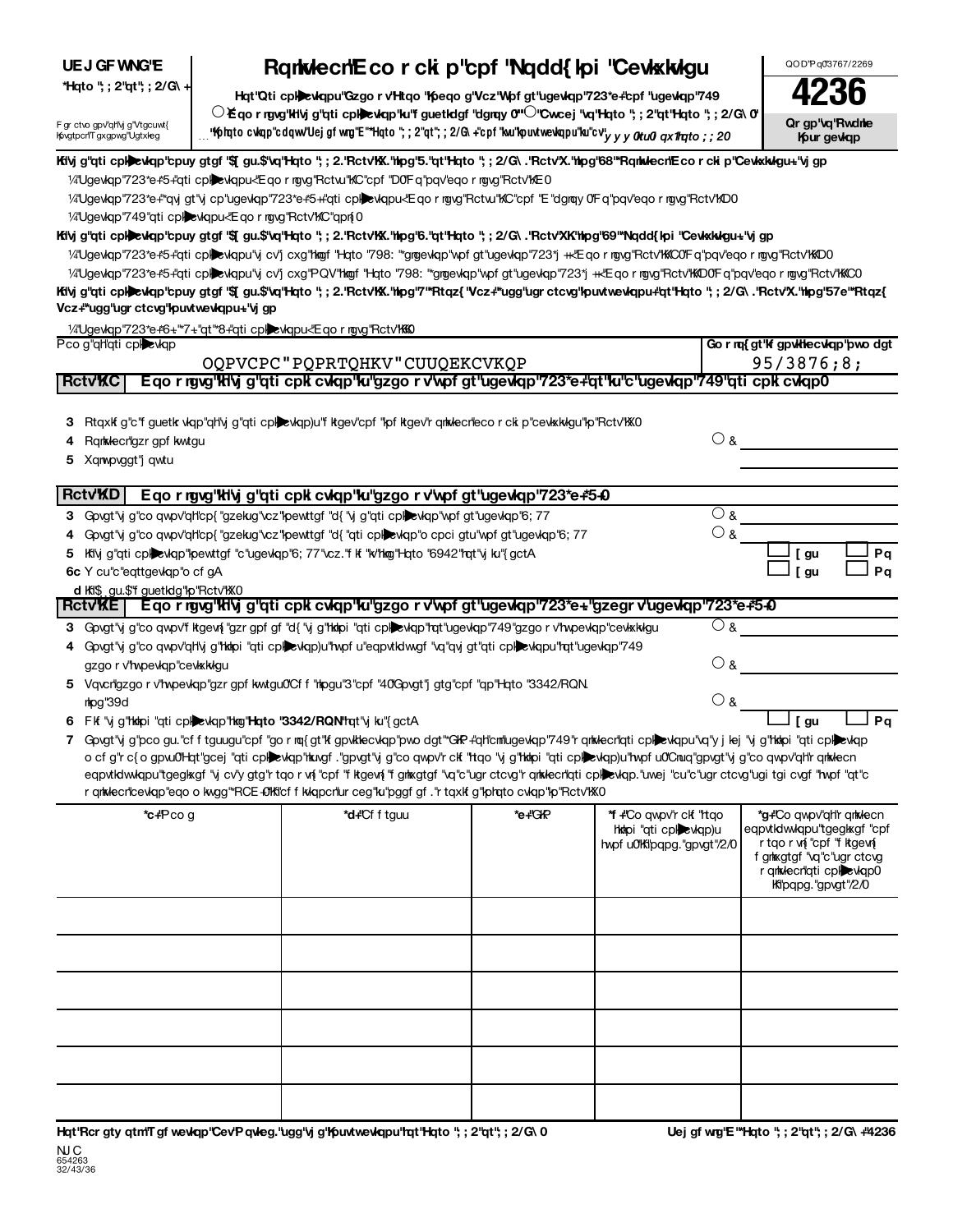| Eqo r rgvg'hlvj g'ati cpk cvkap'hu'gzgo r v'wpf gt'ugevkap'723*e#5+cpf 'hkref 'Hato '798: "*grgevkap'wpf gt<br><b>RctvWC</b><br>ugewkqp'723*j +0<br><b>C</b> Ejgem $\circlearrowright$ L<br>ktiy g'hkipi "qti cplewqp"dgmpi u"vq"cp"chhkicvgf "i tqwr ""cpf "hkuv"p"Rctv"kX"gcej "chhkicvgf "i tqwr "o go dgt)u"pco g."cf f tguu."GR.<br>gzr gpugu."cpf "uj ctg"qh'gzeguu"mqdd{kpi "gzr gpf kwtgu-0<br>$D$ Ej gem $O$<br>ktiy g'tkilpi "qti cplexkqp"ej gengf "dqz"C"cpf "\$to kgf "eqpvtqr\$"r tqxkukqpu"cr r n{0<br>*c+Hkhpi<br>*d+"Chhkkcvgf" tqwr<br>No ku"qp"Nqdd{kpi "Gzr gpf kwtgu<br>qti cplevkqp)u<br>yqvcnu<br>*Vj g'vgto '\$gzr gpf kwtgu\$'o gcpu'co qwpw'r ckf ''qt'kpewttgf 0+<br>vqvcruu<br>3c Vqvcrltmdd{kpi "gzr gpf kwtgu"vq"kphwgpeg"r wdne"qr kpkqp"*i tcuu"tqqvu"mqdd{kpi +<br>d Vqvcntmqdd{kpi "gzr gpf kwtgu"vq"kphwgpeg"c"mgi kuncwkxg"dqf{"*f ktgev'mqdd{kpi +<br>e Vqvcrltmqdd{kpi "gzr gpf kwtgu"*cf f "htpgu"3c"cpf "3d+<br>f Qvj gt"gzgo r v'r wtr qug"gzr gpf kwtgu<br>g Vqvcrilgzgo r v'r wtr qug"gzr gpf kwtgu"*cf f "hipgu"3e"cpf "3f +<br>h Ngdd{lpi "pqpvczcdmg"co qwpv0Gpvgt"y g"co qwpv'ttqo "y g"rqmqy lpi "vcdmg"lp"dqyj "eqmvo pu0<br>Kivj g"co qwpv"qp"rkpg"3g."eqnwo p"*c+"qt"*d+"ku<<br>Vj g'hodd{kpi 'popvczcdng'co qwpv'ku<<br>Pqv'qxgt "&722.222<br>42' "qh'y g"co qwpv"qp" hpg"3g0<br>Qxgt"&722.222"dw/'pqv"qxgt"&3.222.222<br>8322.222" rwu"37' "qHy g"gzeguu"qxgt"8722.2220<br>Qxgt"&3.222.222"dw/pqv'qxgt"&3.722.222<br>8397.222" r mu"32'<br>"qH\j g"gzeguu"qxgt"&3.222.2220<br>&447.222"r mu"7"<br>Qxgt"&3.722.222"dw/pqv'qxgt"&39.222.222<br>"qH\j g"gzeguu"qxgt"&3.722.2220<br>Qxgt"&39.222.222<br>83.222.2220<br>i I tcuutqqw"pqpvczcdrg"co qwpv"gpvgt"47' "qh'hpg"3h+<br>Uwdvtcev'hpg"3i "Itqo "hpg"3c0'Kibgtq"qt"mguu."gpvgt"/2/<br>k Uwdvtcev'ring"3Hltqo "ring"3e0'Ki gtq"qt"rguu."gpvgt"/2/<br>I Kily gtg"ku"cp"co qwpv"qvj gt"y cp"Dgtq"qp"gkj gt"hpg"3j "qt"hipg"3k"f k "y g"qti cplDevkqp"hkg"l-lqto "6942<br>Pq<br>tgr qtvipi "ugevkqp"6; 33" vcz" hqt" y ku" { gctA<br>[gu<br>6/[ gct'Cxgtci lpi 'Rgtlqf 'Wpf gt'ugevlqp'723*j +<br>*Uqo g"qti cphewqpu"vj cv'o cf g"c"ugewqp"723*j +"grgewqp"f q"pqv"j cxg"vq"eqo r rgvg"cm"qltvj g"tkxg"eqnvo pu"dgrqy 0<br>Ugg" y g" ugr ctcvg" kpuvtwe wiqpu" hat " hipgu" 4c" y tqwi j "4h0+<br>Nqdd{kpi "Gzr gpf kwtgu'F wtkpi '6/[gct'Cxgtci kpi 'Rgtkqf<br>Ecropf ct"{gct"<br><b>*c+4233</b><br><b>*d+</b> 4234<br>*e+4235<br>* +4236<br>*g+Vqvcn<br>*qt"huecn'{ gct"dgi kppkpi "kp+<br>332.26;0<br>332.26;0<br>4c Ngdd{kpi "pqpvczcdrg"co qwpv<br>d Ngdd{kpi "egktopi "co qwpv<br>387.2960<br>*372'<br>"qh'mpg"4c."eqmop*g#<br>;38이<br>;380<br>e Vqvcrltqdd{kpi "gzr gpf kwtgu | 49.7340<br>f I tcuutqqw"pqpvczcdrg"co qwpv<br>g I tcuutqqw"egkkpi "co qwpv<br>*372' "qh'rhpg"4f."eqnwop"*g++ | Uej gf wg'E "Hqto "; ; 2"qt"; ; 2/G\ #4236 OQPVCPC " PQPRTQHKV " CUUQEKCVKQP |  |  | 95/3876;8; Reig"4 |
|------------------------------------------------------------------------------------------------------------------------------------------------------------------------------------------------------------------------------------------------------------------------------------------------------------------------------------------------------------------------------------------------------------------------------------------------------------------------------------------------------------------------------------------------------------------------------------------------------------------------------------------------------------------------------------------------------------------------------------------------------------------------------------------------------------------------------------------------------------------------------------------------------------------------------------------------------------------------------------------------------------------------------------------------------------------------------------------------------------------------------------------------------------------------------------------------------------------------------------------------------------------------------------------------------------------------------------------------------------------------------------------------------------------------------------------------------------------------------------------------------------------------------------------------------------------------------------------------------------------------------------------------------------------------------------------------------------------------------------------------------------------------------------------------------------------------------------------------------------------------------------------------------------------------------------------------------------------------------------------------------------------------------------------------------------------------------------------------------------------------------------------------------------------------------------------------------------------------------------------------------------------------------------------------------------------------------------------------------------------------------------------------------------------------------------------------------------------------------------------------------------------------------------------------------------------------------------------------------------------------------------------------------------------------------------------|--------------------------------------------------------------------------------------------------------------|------------------------------------------------------------------------------|--|--|-------------------|
|                                                                                                                                                                                                                                                                                                                                                                                                                                                                                                                                                                                                                                                                                                                                                                                                                                                                                                                                                                                                                                                                                                                                                                                                                                                                                                                                                                                                                                                                                                                                                                                                                                                                                                                                                                                                                                                                                                                                                                                                                                                                                                                                                                                                                                                                                                                                                                                                                                                                                                                                                                                                                                                                                          |                                                                                                              |                                                                              |  |  |                   |
|                                                                                                                                                                                                                                                                                                                                                                                                                                                                                                                                                                                                                                                                                                                                                                                                                                                                                                                                                                                                                                                                                                                                                                                                                                                                                                                                                                                                                                                                                                                                                                                                                                                                                                                                                                                                                                                                                                                                                                                                                                                                                                                                                                                                                                                                                                                                                                                                                                                                                                                                                                                                                                                                                          |                                                                                                              |                                                                              |  |  |                   |
|                                                                                                                                                                                                                                                                                                                                                                                                                                                                                                                                                                                                                                                                                                                                                                                                                                                                                                                                                                                                                                                                                                                                                                                                                                                                                                                                                                                                                                                                                                                                                                                                                                                                                                                                                                                                                                                                                                                                                                                                                                                                                                                                                                                                                                                                                                                                                                                                                                                                                                                                                                                                                                                                                          |                                                                                                              |                                                                              |  |  |                   |
|                                                                                                                                                                                                                                                                                                                                                                                                                                                                                                                                                                                                                                                                                                                                                                                                                                                                                                                                                                                                                                                                                                                                                                                                                                                                                                                                                                                                                                                                                                                                                                                                                                                                                                                                                                                                                                                                                                                                                                                                                                                                                                                                                                                                                                                                                                                                                                                                                                                                                                                                                                                                                                                                                          |                                                                                                              |                                                                              |  |  |                   |
|                                                                                                                                                                                                                                                                                                                                                                                                                                                                                                                                                                                                                                                                                                                                                                                                                                                                                                                                                                                                                                                                                                                                                                                                                                                                                                                                                                                                                                                                                                                                                                                                                                                                                                                                                                                                                                                                                                                                                                                                                                                                                                                                                                                                                                                                                                                                                                                                                                                                                                                                                                                                                                                                                          |                                                                                                              |                                                                              |  |  |                   |
|                                                                                                                                                                                                                                                                                                                                                                                                                                                                                                                                                                                                                                                                                                                                                                                                                                                                                                                                                                                                                                                                                                                                                                                                                                                                                                                                                                                                                                                                                                                                                                                                                                                                                                                                                                                                                                                                                                                                                                                                                                                                                                                                                                                                                                                                                                                                                                                                                                                                                                                                                                                                                                                                                          |                                                                                                              |                                                                              |  |  |                   |
|                                                                                                                                                                                                                                                                                                                                                                                                                                                                                                                                                                                                                                                                                                                                                                                                                                                                                                                                                                                                                                                                                                                                                                                                                                                                                                                                                                                                                                                                                                                                                                                                                                                                                                                                                                                                                                                                                                                                                                                                                                                                                                                                                                                                                                                                                                                                                                                                                                                                                                                                                                                                                                                                                          |                                                                                                              |                                                                              |  |  |                   |
|                                                                                                                                                                                                                                                                                                                                                                                                                                                                                                                                                                                                                                                                                                                                                                                                                                                                                                                                                                                                                                                                                                                                                                                                                                                                                                                                                                                                                                                                                                                                                                                                                                                                                                                                                                                                                                                                                                                                                                                                                                                                                                                                                                                                                                                                                                                                                                                                                                                                                                                                                                                                                                                                                          |                                                                                                              |                                                                              |  |  |                   |
|                                                                                                                                                                                                                                                                                                                                                                                                                                                                                                                                                                                                                                                                                                                                                                                                                                                                                                                                                                                                                                                                                                                                                                                                                                                                                                                                                                                                                                                                                                                                                                                                                                                                                                                                                                                                                                                                                                                                                                                                                                                                                                                                                                                                                                                                                                                                                                                                                                                                                                                                                                                                                                                                                          |                                                                                                              |                                                                              |  |  |                   |
|                                                                                                                                                                                                                                                                                                                                                                                                                                                                                                                                                                                                                                                                                                                                                                                                                                                                                                                                                                                                                                                                                                                                                                                                                                                                                                                                                                                                                                                                                                                                                                                                                                                                                                                                                                                                                                                                                                                                                                                                                                                                                                                                                                                                                                                                                                                                                                                                                                                                                                                                                                                                                                                                                          |                                                                                                              |                                                                              |  |  |                   |
|                                                                                                                                                                                                                                                                                                                                                                                                                                                                                                                                                                                                                                                                                                                                                                                                                                                                                                                                                                                                                                                                                                                                                                                                                                                                                                                                                                                                                                                                                                                                                                                                                                                                                                                                                                                                                                                                                                                                                                                                                                                                                                                                                                                                                                                                                                                                                                                                                                                                                                                                                                                                                                                                                          |                                                                                                              |                                                                              |  |  |                   |
|                                                                                                                                                                                                                                                                                                                                                                                                                                                                                                                                                                                                                                                                                                                                                                                                                                                                                                                                                                                                                                                                                                                                                                                                                                                                                                                                                                                                                                                                                                                                                                                                                                                                                                                                                                                                                                                                                                                                                                                                                                                                                                                                                                                                                                                                                                                                                                                                                                                                                                                                                                                                                                                                                          |                                                                                                              |                                                                              |  |  |                   |
|                                                                                                                                                                                                                                                                                                                                                                                                                                                                                                                                                                                                                                                                                                                                                                                                                                                                                                                                                                                                                                                                                                                                                                                                                                                                                                                                                                                                                                                                                                                                                                                                                                                                                                                                                                                                                                                                                                                                                                                                                                                                                                                                                                                                                                                                                                                                                                                                                                                                                                                                                                                                                                                                                          |                                                                                                              |                                                                              |  |  |                   |
|                                                                                                                                                                                                                                                                                                                                                                                                                                                                                                                                                                                                                                                                                                                                                                                                                                                                                                                                                                                                                                                                                                                                                                                                                                                                                                                                                                                                                                                                                                                                                                                                                                                                                                                                                                                                                                                                                                                                                                                                                                                                                                                                                                                                                                                                                                                                                                                                                                                                                                                                                                                                                                                                                          |                                                                                                              |                                                                              |  |  |                   |
|                                                                                                                                                                                                                                                                                                                                                                                                                                                                                                                                                                                                                                                                                                                                                                                                                                                                                                                                                                                                                                                                                                                                                                                                                                                                                                                                                                                                                                                                                                                                                                                                                                                                                                                                                                                                                                                                                                                                                                                                                                                                                                                                                                                                                                                                                                                                                                                                                                                                                                                                                                                                                                                                                          |                                                                                                              |                                                                              |  |  |                   |
|                                                                                                                                                                                                                                                                                                                                                                                                                                                                                                                                                                                                                                                                                                                                                                                                                                                                                                                                                                                                                                                                                                                                                                                                                                                                                                                                                                                                                                                                                                                                                                                                                                                                                                                                                                                                                                                                                                                                                                                                                                                                                                                                                                                                                                                                                                                                                                                                                                                                                                                                                                                                                                                                                          |                                                                                                              |                                                                              |  |  |                   |
|                                                                                                                                                                                                                                                                                                                                                                                                                                                                                                                                                                                                                                                                                                                                                                                                                                                                                                                                                                                                                                                                                                                                                                                                                                                                                                                                                                                                                                                                                                                                                                                                                                                                                                                                                                                                                                                                                                                                                                                                                                                                                                                                                                                                                                                                                                                                                                                                                                                                                                                                                                                                                                                                                          |                                                                                                              |                                                                              |  |  |                   |
|                                                                                                                                                                                                                                                                                                                                                                                                                                                                                                                                                                                                                                                                                                                                                                                                                                                                                                                                                                                                                                                                                                                                                                                                                                                                                                                                                                                                                                                                                                                                                                                                                                                                                                                                                                                                                                                                                                                                                                                                                                                                                                                                                                                                                                                                                                                                                                                                                                                                                                                                                                                                                                                                                          |                                                                                                              |                                                                              |  |  |                   |
|                                                                                                                                                                                                                                                                                                                                                                                                                                                                                                                                                                                                                                                                                                                                                                                                                                                                                                                                                                                                                                                                                                                                                                                                                                                                                                                                                                                                                                                                                                                                                                                                                                                                                                                                                                                                                                                                                                                                                                                                                                                                                                                                                                                                                                                                                                                                                                                                                                                                                                                                                                                                                                                                                          |                                                                                                              |                                                                              |  |  |                   |
|                                                                                                                                                                                                                                                                                                                                                                                                                                                                                                                                                                                                                                                                                                                                                                                                                                                                                                                                                                                                                                                                                                                                                                                                                                                                                                                                                                                                                                                                                                                                                                                                                                                                                                                                                                                                                                                                                                                                                                                                                                                                                                                                                                                                                                                                                                                                                                                                                                                                                                                                                                                                                                                                                          |                                                                                                              |                                                                              |  |  |                   |
|                                                                                                                                                                                                                                                                                                                                                                                                                                                                                                                                                                                                                                                                                                                                                                                                                                                                                                                                                                                                                                                                                                                                                                                                                                                                                                                                                                                                                                                                                                                                                                                                                                                                                                                                                                                                                                                                                                                                                                                                                                                                                                                                                                                                                                                                                                                                                                                                                                                                                                                                                                                                                                                                                          |                                                                                                              |                                                                              |  |  |                   |
|                                                                                                                                                                                                                                                                                                                                                                                                                                                                                                                                                                                                                                                                                                                                                                                                                                                                                                                                                                                                                                                                                                                                                                                                                                                                                                                                                                                                                                                                                                                                                                                                                                                                                                                                                                                                                                                                                                                                                                                                                                                                                                                                                                                                                                                                                                                                                                                                                                                                                                                                                                                                                                                                                          |                                                                                                              |                                                                              |  |  |                   |
|                                                                                                                                                                                                                                                                                                                                                                                                                                                                                                                                                                                                                                                                                                                                                                                                                                                                                                                                                                                                                                                                                                                                                                                                                                                                                                                                                                                                                                                                                                                                                                                                                                                                                                                                                                                                                                                                                                                                                                                                                                                                                                                                                                                                                                                                                                                                                                                                                                                                                                                                                                                                                                                                                          |                                                                                                              |                                                                              |  |  |                   |
|                                                                                                                                                                                                                                                                                                                                                                                                                                                                                                                                                                                                                                                                                                                                                                                                                                                                                                                                                                                                                                                                                                                                                                                                                                                                                                                                                                                                                                                                                                                                                                                                                                                                                                                                                                                                                                                                                                                                                                                                                                                                                                                                                                                                                                                                                                                                                                                                                                                                                                                                                                                                                                                                                          |                                                                                                              |                                                                              |  |  |                   |
|                                                                                                                                                                                                                                                                                                                                                                                                                                                                                                                                                                                                                                                                                                                                                                                                                                                                                                                                                                                                                                                                                                                                                                                                                                                                                                                                                                                                                                                                                                                                                                                                                                                                                                                                                                                                                                                                                                                                                                                                                                                                                                                                                                                                                                                                                                                                                                                                                                                                                                                                                                                                                                                                                          |                                                                                                              |                                                                              |  |  |                   |
|                                                                                                                                                                                                                                                                                                                                                                                                                                                                                                                                                                                                                                                                                                                                                                                                                                                                                                                                                                                                                                                                                                                                                                                                                                                                                                                                                                                                                                                                                                                                                                                                                                                                                                                                                                                                                                                                                                                                                                                                                                                                                                                                                                                                                                                                                                                                                                                                                                                                                                                                                                                                                                                                                          |                                                                                                              |                                                                              |  |  |                   |
|                                                                                                                                                                                                                                                                                                                                                                                                                                                                                                                                                                                                                                                                                                                                                                                                                                                                                                                                                                                                                                                                                                                                                                                                                                                                                                                                                                                                                                                                                                                                                                                                                                                                                                                                                                                                                                                                                                                                                                                                                                                                                                                                                                                                                                                                                                                                                                                                                                                                                                                                                                                                                                                                                          |                                                                                                              |                                                                              |  |  |                   |
|                                                                                                                                                                                                                                                                                                                                                                                                                                                                                                                                                                                                                                                                                                                                                                                                                                                                                                                                                                                                                                                                                                                                                                                                                                                                                                                                                                                                                                                                                                                                                                                                                                                                                                                                                                                                                                                                                                                                                                                                                                                                                                                                                                                                                                                                                                                                                                                                                                                                                                                                                                                                                                                                                          |                                                                                                              |                                                                              |  |  |                   |
|                                                                                                                                                                                                                                                                                                                                                                                                                                                                                                                                                                                                                                                                                                                                                                                                                                                                                                                                                                                                                                                                                                                                                                                                                                                                                                                                                                                                                                                                                                                                                                                                                                                                                                                                                                                                                                                                                                                                                                                                                                                                                                                                                                                                                                                                                                                                                                                                                                                                                                                                                                                                                                                                                          |                                                                                                              |                                                                              |  |  |                   |
|                                                                                                                                                                                                                                                                                                                                                                                                                                                                                                                                                                                                                                                                                                                                                                                                                                                                                                                                                                                                                                                                                                                                                                                                                                                                                                                                                                                                                                                                                                                                                                                                                                                                                                                                                                                                                                                                                                                                                                                                                                                                                                                                                                                                                                                                                                                                                                                                                                                                                                                                                                                                                                                                                          |                                                                                                              |                                                                              |  |  |                   |
|                                                                                                                                                                                                                                                                                                                                                                                                                                                                                                                                                                                                                                                                                                                                                                                                                                                                                                                                                                                                                                                                                                                                                                                                                                                                                                                                                                                                                                                                                                                                                                                                                                                                                                                                                                                                                                                                                                                                                                                                                                                                                                                                                                                                                                                                                                                                                                                                                                                                                                                                                                                                                                                                                          |                                                                                                              |                                                                              |  |  |                   |
|                                                                                                                                                                                                                                                                                                                                                                                                                                                                                                                                                                                                                                                                                                                                                                                                                                                                                                                                                                                                                                                                                                                                                                                                                                                                                                                                                                                                                                                                                                                                                                                                                                                                                                                                                                                                                                                                                                                                                                                                                                                                                                                                                                                                                                                                                                                                                                                                                                                                                                                                                                                                                                                                                          |                                                                                                              |                                                                              |  |  |                   |
|                                                                                                                                                                                                                                                                                                                                                                                                                                                                                                                                                                                                                                                                                                                                                                                                                                                                                                                                                                                                                                                                                                                                                                                                                                                                                                                                                                                                                                                                                                                                                                                                                                                                                                                                                                                                                                                                                                                                                                                                                                                                                                                                                                                                                                                                                                                                                                                                                                                                                                                                                                                                                                                                                          |                                                                                                              |                                                                              |  |  |                   |
|                                                                                                                                                                                                                                                                                                                                                                                                                                                                                                                                                                                                                                                                                                                                                                                                                                                                                                                                                                                                                                                                                                                                                                                                                                                                                                                                                                                                                                                                                                                                                                                                                                                                                                                                                                                                                                                                                                                                                                                                                                                                                                                                                                                                                                                                                                                                                                                                                                                                                                                                                                                                                                                                                          |                                                                                                              |                                                                              |  |  |                   |
|                                                                                                                                                                                                                                                                                                                                                                                                                                                                                                                                                                                                                                                                                                                                                                                                                                                                                                                                                                                                                                                                                                                                                                                                                                                                                                                                                                                                                                                                                                                                                                                                                                                                                                                                                                                                                                                                                                                                                                                                                                                                                                                                                                                                                                                                                                                                                                                                                                                                                                                                                                                                                                                                                          |                                                                                                              |                                                                              |  |  |                   |
|                                                                                                                                                                                                                                                                                                                                                                                                                                                                                                                                                                                                                                                                                                                                                                                                                                                                                                                                                                                                                                                                                                                                                                                                                                                                                                                                                                                                                                                                                                                                                                                                                                                                                                                                                                                                                                                                                                                                                                                                                                                                                                                                                                                                                                                                                                                                                                                                                                                                                                                                                                                                                                                                                          |                                                                                                              |                                                                              |  |  |                   |
|                                                                                                                                                                                                                                                                                                                                                                                                                                                                                                                                                                                                                                                                                                                                                                                                                                                                                                                                                                                                                                                                                                                                                                                                                                                                                                                                                                                                                                                                                                                                                                                                                                                                                                                                                                                                                                                                                                                                                                                                                                                                                                                                                                                                                                                                                                                                                                                                                                                                                                                                                                                                                                                                                          |                                                                                                              |                                                                              |  |  |                   |
|                                                                                                                                                                                                                                                                                                                                                                                                                                                                                                                                                                                                                                                                                                                                                                                                                                                                                                                                                                                                                                                                                                                                                                                                                                                                                                                                                                                                                                                                                                                                                                                                                                                                                                                                                                                                                                                                                                                                                                                                                                                                                                                                                                                                                                                                                                                                                                                                                                                                                                                                                                                                                                                                                          |                                                                                                              |                                                                              |  |  |                   |
|                                                                                                                                                                                                                                                                                                                                                                                                                                                                                                                                                                                                                                                                                                                                                                                                                                                                                                                                                                                                                                                                                                                                                                                                                                                                                                                                                                                                                                                                                                                                                                                                                                                                                                                                                                                                                                                                                                                                                                                                                                                                                                                                                                                                                                                                                                                                                                                                                                                                                                                                                                                                                                                                                          |                                                                                                              |                                                                              |  |  |                   |
|                                                                                                                                                                                                                                                                                                                                                                                                                                                                                                                                                                                                                                                                                                                                                                                                                                                                                                                                                                                                                                                                                                                                                                                                                                                                                                                                                                                                                                                                                                                                                                                                                                                                                                                                                                                                                                                                                                                                                                                                                                                                                                                                                                                                                                                                                                                                                                                                                                                                                                                                                                                                                                                                                          |                                                                                                              |                                                                              |  |  | 49.7340           |
|                                                                                                                                                                                                                                                                                                                                                                                                                                                                                                                                                                                                                                                                                                                                                                                                                                                                                                                                                                                                                                                                                                                                                                                                                                                                                                                                                                                                                                                                                                                                                                                                                                                                                                                                                                                                                                                                                                                                                                                                                                                                                                                                                                                                                                                                                                                                                                                                                                                                                                                                                                                                                                                                                          |                                                                                                              |                                                                              |  |  |                   |
| 63.48:0                                                                                                                                                                                                                                                                                                                                                                                                                                                                                                                                                                                                                                                                                                                                                                                                                                                                                                                                                                                                                                                                                                                                                                                                                                                                                                                                                                                                                                                                                                                                                                                                                                                                                                                                                                                                                                                                                                                                                                                                                                                                                                                                                                                                                                                                                                                                                                                                                                                                                                                                                                                                                                                                                  |                                                                                                              |                                                                              |  |  |                   |
|                                                                                                                                                                                                                                                                                                                                                                                                                                                                                                                                                                                                                                                                                                                                                                                                                                                                                                                                                                                                                                                                                                                                                                                                                                                                                                                                                                                                                                                                                                                                                                                                                                                                                                                                                                                                                                                                                                                                                                                                                                                                                                                                                                                                                                                                                                                                                                                                                                                                                                                                                                                                                                                                                          |                                                                                                              |                                                                              |  |  |                   |
|                                                                                                                                                                                                                                                                                                                                                                                                                                                                                                                                                                                                                                                                                                                                                                                                                                                                                                                                                                                                                                                                                                                                                                                                                                                                                                                                                                                                                                                                                                                                                                                                                                                                                                                                                                                                                                                                                                                                                                                                                                                                                                                                                                                                                                                                                                                                                                                                                                                                                                                                                                                                                                                                                          | h I tcuutqqw'rqdd{ lpi "gzr gpf kwtgu                                                                        |                                                                              |  |  |                   |

Uej gf wg'E "Hqto "; ; 2"qt"; ; 2/G\ +4236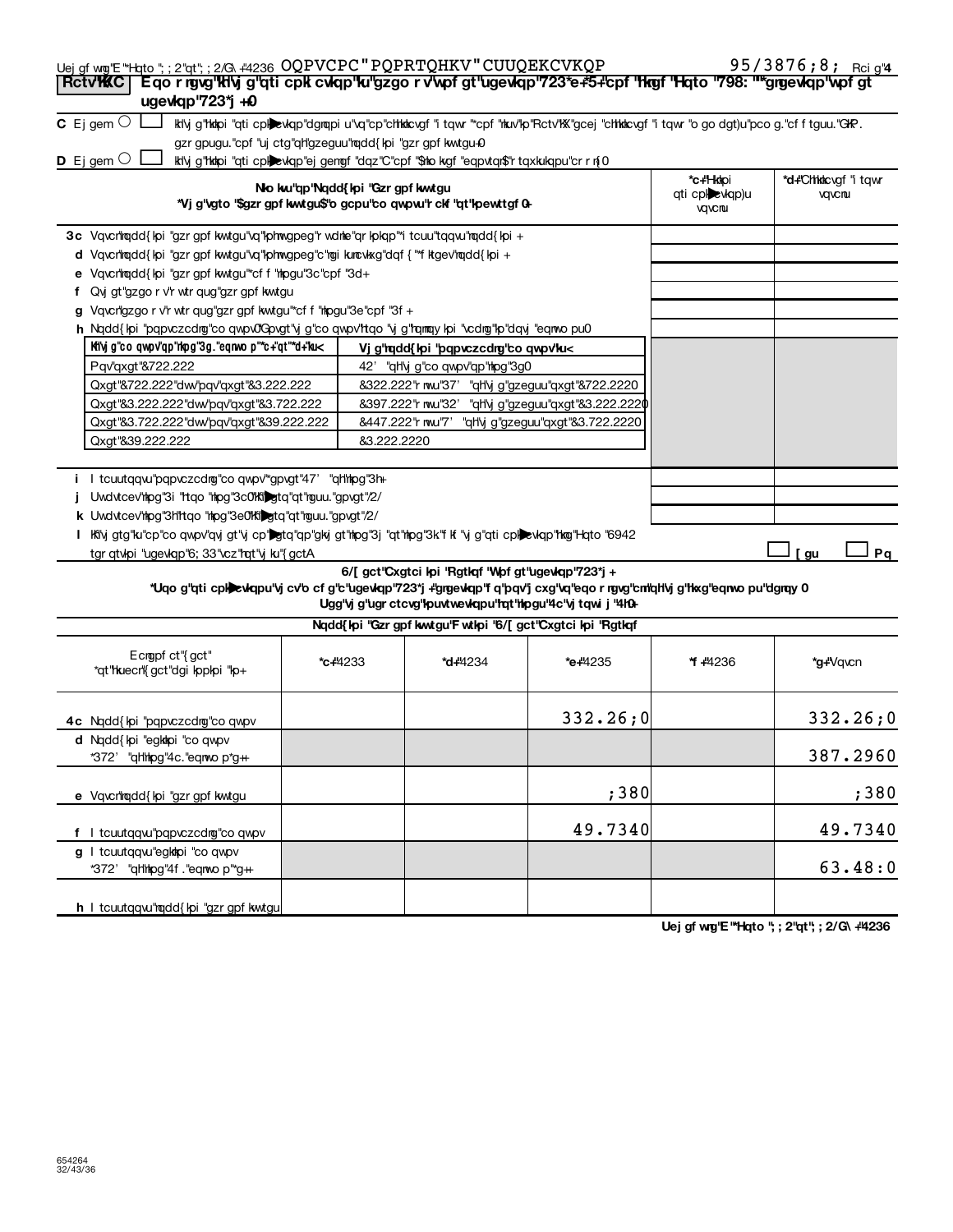**2a 2b 2c 3**

> **4 5**

## 3 Y gtg"uwduvcpvkcm("cmt"; 2' "qt"o qtg+"f wgu"tgegl $k$ gf "pqpf gf wevkdmg"d{"o go dgtuA **1 2 3 3** Fwgu."cuuguuo gpw"cpf "ulo kot"co qwpw"ttqo "o go dgtu 4 Ugevkqp"384\*g+"pqpf gf wevkdng"nqdd{kpi "cpf "r qntxlecr"(gzr gpf kwtgu"**\*f q'pqv'kperwf g"co qwpw."qHr qntxlecri** gzr gpugu'tqt'y j lej 'vj g'ugevkqp'749\*h#vcz'y cu'r clf +0 **1** Fit "y g"qti cplexiqp"o cng"qpn{"p/j qwug"mqdd{ipi "gzr gpf kwtgu"qh'84.222"qt"mguuA FK "y g"qti cplewqp"ci tgg"vq"ectt{ "qxgt"rqdd{ kpi "cpf "r qrkkecr'gzr gpf kwtgu"rtqo "y g"r tkqt"{ gctA **501(c)(6).** <mark>| Rctv'KKKD | Eqorngy'kHvjg''qti cpk cvkqp''ku''gzgorv'vpfgt''ugevkqp''723\*e+\*6+''ugevkqp''723\*e+\*7+''qt''ugevkqp</mark> 723\*e+8+'cpf "kligky gt"\*c+DQVJ "Rctv**'KKC."n**pgu"3"cpf "4."ctg"cpuy gtgf "\$Pg.\$"QT "\*d+'Rctv'KKKC."nlpg"5."ku cpuy gtgf '\$[gu**(\$**

5 Ci i tgi cvg"co qwpv"tgr qtvgf "lp"ugevlqp"8255\*g#3#C#pqvlegu"qh"pqpf gf wevlding"ugevlqp"384\*g#f wgu 6 Kipqvlegu'y gtg'ugpv'cpf 'vj g'co qwpv'qp'mpg'4e'gzeggf u'vj g'co qwpv'qp'mpg'5.'y j cv'r qtvlqp''qh'vj g'gzeguu

Vczcdrg"co qwpv"qh"rqdd{kpi "cpf" r qrkkecr"gzr gpf kwtgu"\*ugg"kpuvtwevkqpu+

ipuvtweviqpu="cpf "Rctv"KKD."hipg"30'Cnuq."eqo r rgyg"y ku"r ctv"rqt"cp{"cf f kikqpcr'liphqto cvkqp0

f qgu'vj g''qti cplexkqp''ci tgg''vq''ectt{ qxgt''vq'vj g''tgcuqpcdmg''guvlo cvg''qh'pqpf gf wevkdmg''mqdd{ kpi ''cpf ''r qmkkecn'

Rtqxifg"y g"fguetik viapu"tgswitgf "rat"Rctv"kC."hipg"3="Rctv"kD."hipg"6="Rctv"kE."hipg"7="Rctv"kKC:""chtkicvgf "i tqwr "hiuw="Rctv"kKC."hipgu"3"cpf "4"\*ugg

| Lux&kgin&_ky2(&kyvutyk&au&diky&g&enxu{mn&/&ahkru}2&vxulojk&bl&Ygxz&0&g&kzgoakj&jkyixovzout |                                                                                                                 |      | *c+ | *d+     |
|--------------------------------------------------------------------------------------------|-----------------------------------------------------------------------------------------------------------------|------|-----|---------|
| ul&ank&uhh otm&gizoloz 4&                                                                  |                                                                                                                 | [ gu | Pq  | Co qwpv |
| 3                                                                                          | Fwthpi "vj g"{gct."f kf "vj g"httpi "qti cplied wap" cwgo r v'vq" phwgpeg" ratgki p." pcwapcn" uvcvg" qt        |      |     |         |
|                                                                                            | rqecrtigi kurcvkqp."Ipenvf kpi "cp{"cwgorv'vq"Iphrwgpeg"r wdnle"qr kpkqp"qp"c"rgi kurcvlxg"ocwgt                |      |     |         |
|                                                                                            | qt"tghgtgpf wo ."y tqwi j "y g"wug"qh                                                                           |      |     |         |
| c XqmpvggtuA                                                                               |                                                                                                                 |      |     |         |
|                                                                                            | d Rckf "uvchtl'qt"o cpci go gpv" them f g"eqo r gpucvlap" hp"gzr gpugu "tgr qtvgf "qp" hpgu "3e" yi tqwi j "3kA |      |     |         |
|                                                                                            | e Ogf kc"cf xgtvkugo gpvuA                                                                                      |      |     |         |
|                                                                                            | f Ockhpi u'vq'o go dgtu. "ngi kuncvqtu. "qt"y g'r wdnleA                                                        |      |     |         |
|                                                                                            | g Rwdnecwapu."qt"r wdnkuj gf "qt"dtqcf ecuv"uvcvgo gpvuA                                                        |      |     |         |
|                                                                                            | h I tcpw'vq''qvj gt''qti cplexkqpu''rqt''rqdd{ kpi ''r wtr quguA                                                |      |     |         |
|                                                                                            | Fitgev'eqpvcev'y kj "mgi kurcvqtu."vj git"uvchu."i qxgtpo gpv'qhleicnu."qt"c"mgi kurcvixg"dqf {A                |      |     |         |
|                                                                                            | Tcnligu. "f go qpuvtcviqpu. "ugo ipctu. "eqpxgpviqpu. "ur ggej gu. "mgewtgu. "qt"cp{ "ulo kot"o gcpuA           |      |     |         |
|                                                                                            | k Qvj gt"cevkxkkguA                                                                                             |      |     |         |
|                                                                                            | I VqvcnOCff "mlogu"3e" yitqwij "3k                                                                              |      |     |         |
|                                                                                            | 4c FK "vj g"cevkskilgu"lp"ning"3"ecwug"vj g"qti cpljevkqp"vq"dg"pqv'f guetidgf "lp"ugevkqp"723*e+5+A            |      |     |         |
|                                                                                            | <b>d</b> KII gu.\$"gpvgt"y g"co qwpv"qh"cp{"vcz"kpewttgf" wpf gt"ugewqp"6; 34                                   |      |     |         |
|                                                                                            | e Ki\$ gu.\$"gpvgt"vj g"co qwpv"qh"cp{ "vcz"kpewttgf "d{ "qti cpkevkqp"o cpci gtu"wpf gt"ugevkqp"6; 34          |      |     |         |
|                                                                                            | Kily g"hkipi "qti cplicklap"lpewttgf "c"ugevkqp"6; 34"vcz."f kf "k/'hkig"l-lqto "6942"rqt"y ku"{ gctA           |      |     |         |
|                                                                                            | Rctv'KKKC   Eqorngvg'kHvjg''qticpk cvkqp''ku''gzgorv'vpfgt'ugevkqp'723*e#6+'ugevkqp'723*e#7+''qt'ugevkqp''      |      |     |         |

### Uej gf w@'E "\*Hqto "; ; 2'qt"; ; 2/G\ #4236 OQPVCPC " PQPRTQHKV " CUUQEKCVKQP 95 / 3876 **;** 8 **;** <sub>Rci g'</sub> Part **Part III-B or the organization is expected if the origin is experienced in the organization in the organiz<br>In the original part of the original filed in the section of the section of the section**  $\mu$  **or**  $\mu$  **and**  $\mu$ \*grgevkqp"wpf gt"ugevkqp"723\*j +0

**Yes No**

**2 3**

**5**

**c** Ewttgpv<sup>y</sup>{gct

**e** Vqvcr

**d** Ectt{ qxgt"rtqo "rouv"{ gct

gzr gpf kwtg"pgzv" gctA

**Part VK COV IV Trust Information**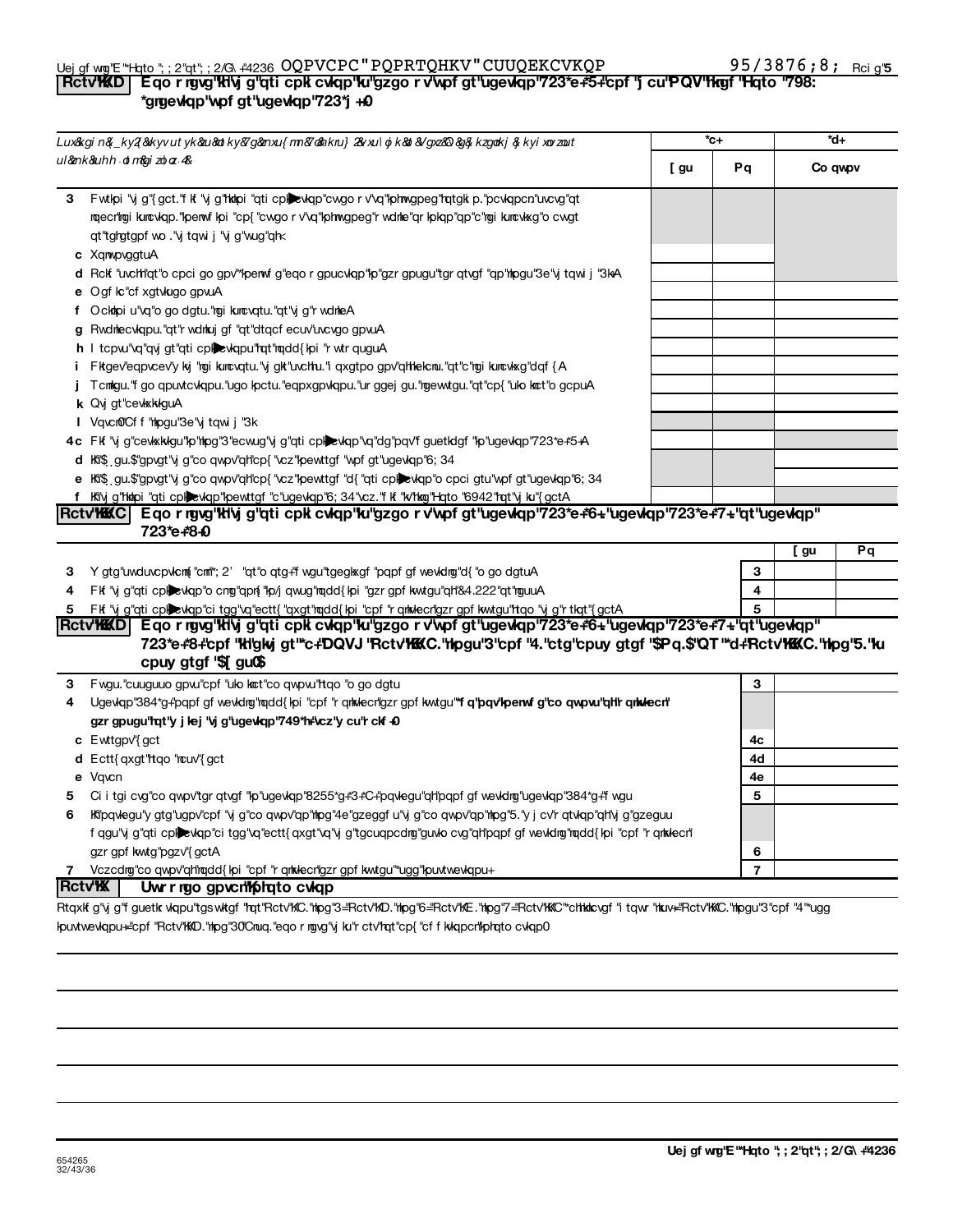|  |  |  |  |  |  | t difevmf Ae |  |
|--|--|--|--|--|--|--------------|--|
|--|--|--|--|--|--|--------------|--|

| *Hqto "; ; 2+ |  |  |
|---------------|--|--|
|               |  |  |

## $\blacksquare$  **Supplemental Statemental Financial Statemental Statements in the supplemental Statement Statements in the statement of**  $\blacksquare$

| QOD'Pq0'3767/2269              |
|--------------------------------|
| 4236                           |
| Qr gp'\q'Rwdnle<br>Kpur gevkqp |

| t al I e a III ve<br><u>ı iyu yevinin bekanlar ve ya yev</u><br>*Hqto "; ; 2+<br>"E qo r rgvg" khy g"qti cphe viqp" cpuy gtgf "\$1 gu\$" vq" kqto "; ; 2.<br>RctvKK." hpg"8."9.": ."; ."32."33c."33d."33e."33f."33g."33h"34c." qt" 34d0 |                                      |                                                                                                                   |                                                                                                                                                                                                                                                  |                               |                                     |      |
|-----------------------------------------------------------------------------------------------------------------------------------------------------------------------------------------------------------------------------------------|--------------------------------------|-------------------------------------------------------------------------------------------------------------------|--------------------------------------------------------------------------------------------------------------------------------------------------------------------------------------------------------------------------------------------------|-------------------------------|-------------------------------------|------|
| "Cwcej "vq"Hqto"; ; 20<br>F gr ctvo gpv'qHvj g'Vtgcuwt{<br>"Kolrato cvkap"cdqwy" Uej gf wrg" F ""Hato"; ; 2+"cpf "ku" kou wew apu" ku" cy" y y atud ax flato : : 20<br>lfovgtpcn'T gxgpwg"Ugtxleg                                       |                                      |                                                                                                                   |                                                                                                                                                                                                                                                  | Qr gp'\q'Rwdne<br>Kpur gewkap |                                     |      |
| Pco gʻqhlyj gʻqti cpheevkqp                                                                                                                                                                                                             |                                      |                                                                                                                   |                                                                                                                                                                                                                                                  |                               | Go r rq{ gt'lf gpvlitecvkqp'pwo dgt |      |
|                                                                                                                                                                                                                                         |                                      | OQPVCPC "PQPRTQHKV" CUUQEKCVKQP                                                                                   |                                                                                                                                                                                                                                                  |                               | 95/3876;8;                          |      |
|                                                                                                                                                                                                                                         | <b>RctvK</b>                         |                                                                                                                   | Qti cpk cvkqpu"O ckpvckpkpi "Fqpqt"Cf xkugf "Hwpf u"qt"Qvj gt"Uko kret"Hwpf u"qt"CeeqwpvuCtqor rgyg"kiy g                                                                                                                                        |                               |                                     |      |
|                                                                                                                                                                                                                                         |                                      | qti cplevkqp"cpuy gtgf "\$ gu\$"vq"Hqto "; ; 2."Rctv"K."hpg"80                                                    |                                                                                                                                                                                                                                                  |                               |                                     |      |
|                                                                                                                                                                                                                                         |                                      |                                                                                                                   | *c+Fqpqt"cf xkugf "hypf u                                                                                                                                                                                                                        |                               | *d+Hwpf u"cpf "qvj gt"ceeqwpvu      |      |
| З                                                                                                                                                                                                                                       | Vqvcripwo dgt"cv"gpf "qh"{gct        |                                                                                                                   |                                                                                                                                                                                                                                                  |                               |                                     |      |
| 4                                                                                                                                                                                                                                       |                                      | Ci i tgi cvg"xcmg"qh"eqpvtkdwwqpu"vq"*f wtlpi "{gct+                                                              |                                                                                                                                                                                                                                                  |                               |                                     |      |
| 5                                                                                                                                                                                                                                       |                                      | Ci i tgi cvg"xcmvg"qh" tcpvu"htqo "*f wtkpi "{gct+                                                                |                                                                                                                                                                                                                                                  |                               |                                     |      |
| 6<br>7                                                                                                                                                                                                                                  | Ci i tgi cvg"xcrwg"cv"gpf "qH'{ gct  |                                                                                                                   | FK "y g"qti cplexkqp" phato "cm" fqpqtu" cpf "fqpqt" cfxkuqtu" p"y tkkpi "y cv" y g" cuugw" gri "kp" fqpqt" cfxkugf "hwpfu                                                                                                                       |                               |                                     |      |
|                                                                                                                                                                                                                                         |                                      | ctg'vj g''qti cplexkqp)u''r tqr gtv{. ''uwdlgev'\q''vj g''qti cplexkqp)u''gzerwulxg'hgi crleqpvtqrA               |                                                                                                                                                                                                                                                  |                               | [ gu                                | Pq   |
| 8                                                                                                                                                                                                                                       |                                      |                                                                                                                   | FK "y g"qti cplewap" phato "cmi tcpvggu." f apqtu." cpf "f apqt" cf xkuqtu" p"y tkkpi "y cv'i tcpv'hwpf u" ecp" dg" wugf "qpn                                                                                                                    |                               |                                     |      |
|                                                                                                                                                                                                                                         |                                      |                                                                                                                   | hqt"ej ctkcdng"r wtr qugu"cpf "pqv'hqt"y g"dgpghk"qh'y g"f qpqt"qt"f qpqt"cf xkuqt."qt"hqt"cp{"qyjgt"r wtr qug"eqphgttlpi                                                                                                                        |                               |                                     |      |
|                                                                                                                                                                                                                                         | lo r gto kuuldrg" rtkxcvg" dgpg hivA |                                                                                                                   |                                                                                                                                                                                                                                                  |                               | [ gu                                | Pq   |
|                                                                                                                                                                                                                                         | <b>RctvK</b>                         |                                                                                                                   | Eqpugtxcwqp"Gcugo gpvu0Eqormyg'kliy g"qti cplewqp"cpuy gtgf "\$ gu\$"vq"Hqto "; ; 2."Rctv'lK."hpg"90                                                                                                                                             |                               |                                     |      |
| 3                                                                                                                                                                                                                                       |                                      | Rwtr qug*u+"qh"eqpugtxcvkqp"gcugo gpwl"j gril "d{ "vj g"qti cplictiqp" ej gentcritivj cv"cr r n{ +0               |                                                                                                                                                                                                                                                  |                               |                                     |      |
|                                                                                                                                                                                                                                         |                                      | Rtgugtxcvkqp"qH tepf "rqt"r wdnle"wug"*g0 0"tgetgcvkqp"qt"gf wecvkqp+                                             | Rtgugtxcvkqp"qh"c"j kuxqtlecm{"lo r qtvcpv"ncpf "ctgc                                                                                                                                                                                            |                               |                                     |      |
|                                                                                                                                                                                                                                         |                                      | Rtqvgevkqp"qHpcwtcrlj cdkcv                                                                                       | Rtgugtxcvkqp"qh"c"egtvkkgf" i kuqtle"uvtwewtg                                                                                                                                                                                                    |                               |                                     |      |
|                                                                                                                                                                                                                                         |                                      | Rtgugtxcvkqp"qh"qr gp"ur ceg                                                                                      |                                                                                                                                                                                                                                                  |                               |                                     |      |
| 4                                                                                                                                                                                                                                       |                                      |                                                                                                                   | Eqo r rgvg"nlogu"4c"vj tqwi j "4f "ki'vj g"qti cplinewap"j gni "c"swcrkilgf "eqpugtxcvlqp"eqpvtidwwlqp"lp"vj g"rqto "qh'c"eqpugtxcvlqp"gcugo gpv"qp"vj g"rcuv                                                                                    |                               |                                     |      |
|                                                                                                                                                                                                                                         | f c{ "qH\j g"\cz" { gct0             |                                                                                                                   |                                                                                                                                                                                                                                                  |                               | Jgnf "c√'vjg"Gpf "qH'vjg"Vcz"[gct   |      |
|                                                                                                                                                                                                                                         |                                      | Vqvcripwo dgt"qh"eqpugtxcvkqp"gcugo gpvu                                                                          |                                                                                                                                                                                                                                                  | 4c                            |                                     |      |
|                                                                                                                                                                                                                                         |                                      | Vqvcricetgci g'tguvtlevgf "d{ "eqpugtxcvkqp"gcugo gpvu                                                            |                                                                                                                                                                                                                                                  | 4d                            |                                     |      |
|                                                                                                                                                                                                                                         |                                      | Pwo dgt"qh"eqpugtxcvkqp"gcugo gpw"qp"c"egtvkkgf "j kwqtke"uvtwewwtg"kperwf gf "kp"*c+                             |                                                                                                                                                                                                                                                  | 4е                            |                                     |      |
|                                                                                                                                                                                                                                         |                                      |                                                                                                                   | f Pwo dgt"qh'eqpugtxcvkqp"gcugo gpvu"kperwf gf "kp"*e+'ceswktgf "chgt": 139128."cpf "pqv'qp"c"j kwqtle"uvtwewtg                                                                                                                                  |                               |                                     |      |
|                                                                                                                                                                                                                                         | rkuygf "kp"yi g"PcvkqpcrtTgi kuvgt   |                                                                                                                   |                                                                                                                                                                                                                                                  | 4f                            |                                     |      |
| 5.                                                                                                                                                                                                                                      |                                      |                                                                                                                   | Pwo dgt"qtleqpugtxcvkqp"gcugo gpvu"o qf kkgf ."vtcpurgttgf ."tgrgcugf ."gzvkpi wkuj gf ."qt"vgto kpcvgf "d{ 'vj g"qti cplexkqp"f wtkpi "vj g"vcz                                                                                                 |                               |                                     |      |
|                                                                                                                                                                                                                                         | $\{ \text{ gct}^{\text{\tiny H}} \}$ |                                                                                                                   |                                                                                                                                                                                                                                                  |                               |                                     |      |
| 6                                                                                                                                                                                                                                       |                                      | Pwo dgt"qh'uvcvgu'y j gtg"r tqr gtv{ "uwdlgev'vq"eqpugtxcvkqp"gcugo gpv'ku'mqecvgf "                              |                                                                                                                                                                                                                                                  |                               |                                     |      |
| 7                                                                                                                                                                                                                                       |                                      | Fqgu"y g"qti cplexkqp"j cxg"c"y tkwgp"r qme{"tgi ctf lpi "y g"r gtkqf le"o qpkqtlpi ."Ipur gevkqp."j cpf mipi "qh |                                                                                                                                                                                                                                                  |                               |                                     |      |
|                                                                                                                                                                                                                                         |                                      | xkqrcvkqpu."cpf "gphqtego gpv"qh"y g"eqpugtxcvkqp"gcugo gpvu"kv"j qnfi uA                                         |                                                                                                                                                                                                                                                  |                               | _l[gu                               | Pq   |
| 8                                                                                                                                                                                                                                       |                                      |                                                                                                                   | Uvchlcpf "xqmpvggt"j qwtu"f gxqvgf "vq"o qpkqtlpi ."lpur gevlpi ."cpf "gphqtelpi "eqpugtxcvlqp"gcugo gpvu"f wtlpi "y g"{gct"                                                                                                                     |                               |                                     |      |
| 9                                                                                                                                                                                                                                       |                                      |                                                                                                                   | Co qwpv'qHgzr gpugu"lpewttgf "lp"o qpkqtlpi ."lpur gevlpi ."cpf "gphqtelpi "eqpugtxcvlqp"gcugo gpvu"f wtlpi "y g"{gct" &<br>Fagu"gcej "eqpugtxcvlap"gcugo gpv"tgr qtvgf "qp"nlog"4*f +"cdqxg"ucvluh{ "y g"tgswltgo gpvu"qh"ugevlap"392*j +6+D+14 |                               |                                     |      |
|                                                                                                                                                                                                                                         | cpf "ugevkqp"392*j #6#D#lk+A         |                                                                                                                   |                                                                                                                                                                                                                                                  |                               | [ gu                                | ⊿ Pq |
|                                                                                                                                                                                                                                         |                                      |                                                                                                                   | Ko"Rctv'ZKKX" guetkig" qy "vi g"qti cplexkqp"tgr qtw"eqpugtxcvkqp"gcugo gpw"ko"ku"tgxgpwg"cpf "gzr gpug"uvcygo gpv."cpf "dcncpeg"uj ggv."cpf                                                                                                     |                               |                                     |      |
|                                                                                                                                                                                                                                         |                                      |                                                                                                                   | kperwf g."kticr r mecdmg."y g"ygzy"qtlyj g"tqqypqyg"yq"y g"qti cplexkqp)u"thpcpelcriuvcygo gpvu"y cv'f guetldgu"y g"qti cplexkqp)u"ceeqwpvkpi "tat                                                                                               |                               |                                     |      |
|                                                                                                                                                                                                                                         | eqpugtxcvkqp"gcugo gpvu0             |                                                                                                                   |                                                                                                                                                                                                                                                  |                               |                                     |      |
|                                                                                                                                                                                                                                         |                                      |                                                                                                                   | Rctv'KK Qti cpk cvkqpu'O clovcloloi "Eqngevkqpu'gh'Ctv."J kuxqtlecn'Vtgcuwtgu."qt"Qvj gt"Ulo krct"Cuugvu0                                                                                                                                        |                               |                                     |      |
|                                                                                                                                                                                                                                         |                                      | Eqo r rgvg"ktvj g"qti cplexkqp"cpuy gtgf "\$ gu\$"vq"Hqto "; ; 2."Rctv"KX."hpg": 0                                |                                                                                                                                                                                                                                                  |                               |                                     |      |
|                                                                                                                                                                                                                                         |                                      |                                                                                                                   | 3c Kivj g"qti cplexkp"grgevgf . "cu"r gto kvgf "wpf gt"UHCU"338" "CUE"; 7: +"pqv'vq"tgr qtv'lp"ku"tgxgpvg"uvcvgo gpv'cpf "dcrcpeg"uj ggv'y qtmu"qHctv.                                                                                           |                               |                                     |      |
|                                                                                                                                                                                                                                         |                                      |                                                                                                                   | j knatlecnNtgcuwtgu."qt"qvj gt"ulo kat"cuugvu"j gni "rat"r wdnle"gzj ldkkap."gf wecvlap."qt"tgugctej "lp"hwty gtcpeg"qh'r wdnle"ugtxleg."r taxlf g."lp"Rctv'ZHKK                                                                                 |                               |                                     |      |
|                                                                                                                                                                                                                                         |                                      | y g'\gzv'qH\j g'lmqqyqq'\q''ku'hhocpelcrluvcygo gpvu'\j cv'f guetklgu'\j gug'lkgo u0                              |                                                                                                                                                                                                                                                  |                               |                                     |      |
|                                                                                                                                                                                                                                         |                                      |                                                                                                                   | d Kivj g"qti cploxlqp"grgevgf ."cu"r gto kwgf "wpf gt"UHCU"338" CUE"; 7: +"vq"tgr qtv"p"ku"tgxgpwg"uvcvgo gpv"cpf "dcropeg"uj ggv'y qtmu"qh"ctv."j kuvqtlecr                                                                                     |                               |                                     |      |
|                                                                                                                                                                                                                                         |                                      |                                                                                                                   | vigcuwigu."qt"qyi gt"ulo kot"cuugvu"j grii "rqt"r wdne"gzj kdkkqp."gf wecvlqp."qt"tgugctej "lp"rwty gtcpeg"qh'r wdne"ugtxleg."r tqxkf g"yj g"rqmqy lpi "co qwpvu                                                                                 |                               |                                     |      |
|                                                                                                                                                                                                                                         | tgrcvkpi "vq"yi gug" kgo u<          |                                                                                                                   |                                                                                                                                                                                                                                                  |                               |                                     |      |
|                                                                                                                                                                                                                                         |                                      | *k+ Tgxgpwg"lpenwf gf "lp"Hqto"; ; 2."Rctv'XHKK"hpg"3<br><b>*K+ Cuugvu"lpenvf gf "lp"Hqto"; ; 2. "Rctv'Z</b>      |                                                                                                                                                                                                                                                  |                               |                                     |      |
|                                                                                                                                                                                                                                         |                                      |                                                                                                                   | Kivj g"qti cplexkqp"tgeglxgf "qt"j gri "y qtmu"qh'ctv."j knqtlecrivtgcuwtgu."qt"qvj gt"ulo kat"cuugw"rqt"hpcpelcrii clp."r tqxlf g                                                                                                               |                               |                                     |      |
|                                                                                                                                                                                                                                         |                                      | yj g'tamay kpi "co qwpw"tgswktgf "vq"dg"tgr qtvgf "wpf gt"UHCU"338" "CUE"; 7: +"tgrcwlpi "vq"yj gug"kgo u<        |                                                                                                                                                                                                                                                  |                               |                                     |      |
|                                                                                                                                                                                                                                         |                                      | c Tgxgpwg"perwf gf "lp"Hqto"; ; 2. "Rctv"XKKK"hpg"3                                                               |                                                                                                                                                                                                                                                  | &                             |                                     |      |

 $~^{3}$   $~^{1}$   $~^{3}$   $~^{1}$   $~^{3}$   $~^{1}$   $~^{3}$   $~^{1}$   $~^{3}$   $~^{1}$   $~^{3}$   $~^{1}$   $~^{3}$   $~^{1}$   $~^{3}$   $~^{1}$   $~^{3}$   $~^{1}$   $~^{3}$   $~^{1}$   $~^{3}$   $~^{1}$   $~^{3}$   $~^{1}$   $~^{3}$   $~^{1}$   $~^{3}$   $~^{1}$   $~^{1}$   $~^{1}$   $~^{1}$   $~^{1$ 

**d** Cuugvu"lpenwf gf "lp"Hqto "; ; 2."Rctv'Z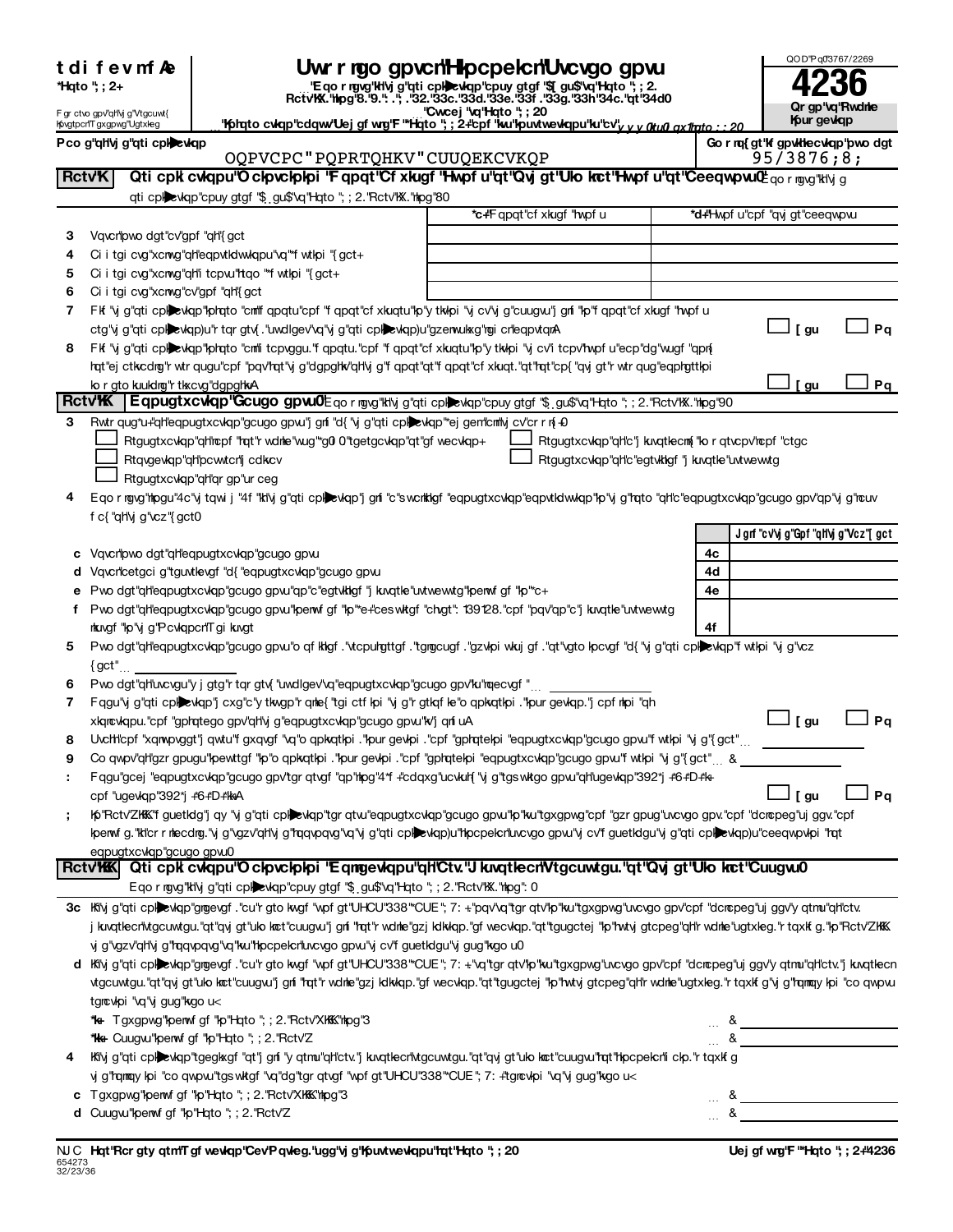|                         | Uej of wo"F "Hoto"; ; 2+4236                                                                                                                                                                                                                                      | OQPVCPC"PQPRTQHKV"CUUQEKCVKQP   |  |                      |                                                                   |  |                 |               | 95/3876;8; Rcig <sup>4</sup> |
|-------------------------|-------------------------------------------------------------------------------------------------------------------------------------------------------------------------------------------------------------------------------------------------------------------|---------------------------------|--|----------------------|-------------------------------------------------------------------|--|-----------------|---------------|------------------------------|
|                         | <b>RctvWK</b><br>Qti cpk cvkqpu"O ckpvckpkpi "Eqmgevkqpu"qHCtv."J kuvqtkecn"Vtgcuwtgu."qt"Qvj gt"Uko kret"Cuugvu" utzo {kj /                                                                                                                                      |                                 |  |                      |                                                                   |  |                 |               |                              |
| 5                       | Wulpi "vj g"qti cplexlqp)u"ceswkukkqp."ceeguulqp."cpf "qvj gt"tgeqtf u."ej gem"cp{"qHvj g"rqmqy lpi "vj cv"ctg"c"ulk plklecpv'wug"qHku"eqmgevlqp"kgo u                                                                                                            |                                 |  |                      |                                                                   |  |                 |               |                              |
|                         | *ej gem"cm"Nj cv"cr r n{ $\star$                                                                                                                                                                                                                                  |                                 |  |                      |                                                                   |  |                 |               |                              |
| c                       | Rwdne"gzj ldkkqp                                                                                                                                                                                                                                                  |                                 |  |                      | Nacp"qt"gzej cpi g"r tqi tco u                                    |  |                 |               |                              |
| d                       | Uej qrctn "tgugctej                                                                                                                                                                                                                                               |                                 |  | Qvjgt                |                                                                   |  |                 |               |                              |
| e                       | Rtgugtxcvkqp"rqt"rwwtg"igpgtcvkqpu                                                                                                                                                                                                                                |                                 |  |                      |                                                                   |  |                 |               |                              |
| 6                       | Rtqxlf g"c"f guetik viqp"qh'vj g"qti cplexkqp)u"eqmgevkqpu"cpf "gzr nckp"j qy "vj g{"hvtvj gt"vj g"qti cplexkqp)u"gzgo r v'r wtr qug"kp"Rctv'ZH&O                                                                                                                 |                                 |  |                      |                                                                   |  |                 |               |                              |
| 7                       | Fwtipi "y g"{gct."f if "y g"qti cplexiqp"uqriek/'qt"tgeglxg"f qpcvlqpu"qh'ctv."j kuqtlecr'ivtgcuwtgu."qt"qy gt"ulo lact"cuugvu                                                                                                                                    |                                 |  |                      |                                                                   |  |                 |               |                              |
|                         | vq"dg"uqri "vq"tckig"hvpf u"tcvj gt"vj cp"vq"dg"o clpvclpgf "cu"r ctv"qH'vj g"qti cplexkqp)u"eqmgevkqpA                                                                                                                                                           |                                 |  |                      |                                                                   |  |                 | [ gu          | Pq                           |
|                         | <b>RctvK</b><br>Guetqy "cpf "E wuvqf IcriCttcpi go gpw0Eqor ngvg"kivj g"qti cplexiqp"cpuy gtgf "\$ gu\$"xq"Hqto "; ; 2."Rctv'K."hpg"; ."qt                                                                                                                        |                                 |  |                      |                                                                   |  |                 |               |                              |
|                         | tgr qtvgf "cp"co qwpv"qp"Hqto "; ; 2."Rctv"Z."htpg"430                                                                                                                                                                                                            |                                 |  |                      |                                                                   |  |                 |               |                              |
|                         | 3c Kı''y g"qti cplexkqp"cp"ci gpv."vtw.vgg."ew.vqf kcp"qt"qvj gt"pvgto gf kct{ "rqt"eqpvtklwkqpu"qt"qvj gt"cuugw."pqv"kperwf gf                                                                                                                                   |                                 |  |                      |                                                                   |  |                 |               |                              |
|                         | qp"Hqto "; ; 2. "Rctv'ZA                                                                                                                                                                                                                                          |                                 |  |                      |                                                                   |  |                 | 」[gu          | Pq                           |
|                         | d KK\$ gu.\$'gzr nckp'\j g'cttcpi go gpv'kp''Rctv'ZKKKcpf "eqo r ng\g'\j g'hqmqy kpi '\cdng<                                                                                                                                                                      |                                 |  |                      |                                                                   |  |                 |               |                              |
|                         |                                                                                                                                                                                                                                                                   |                                 |  |                      |                                                                   |  |                 | Co qwpv       |                              |
|                         | e Dgi Ipplpi "dcrcpeg                                                                                                                                                                                                                                             |                                 |  |                      |                                                                   |  | Зе              |               |                              |
|                         | f Cf f kkqpu'f wtkpi 'vj g'{gct                                                                                                                                                                                                                                   |                                 |  |                      |                                                                   |  | Зf              |               |                              |
|                         | g Fluxtkdwkqpu''f wtkpi 'vj g'{gct                                                                                                                                                                                                                                |                                 |  |                      |                                                                   |  | 3g              |               |                              |
|                         | h Gpf lpi "dcncpeg                                                                                                                                                                                                                                                |                                 |  |                      |                                                                   |  | Зh              |               |                              |
|                         | 4c FK "y g"qti cplexkqp"lperwf g"cp"co qwpv"qp"Hqto "; ; 2."Rctv'Z."rlpg"43."rqt"guetqy "qt"ewuxqf kcriceeqwpv'rlcdklix{A                                                                                                                                         |                                 |  |                      |                                                                   |  |                 | 」[gu          | Pq                           |
| <b>Rctv<sup>x</sup></b> | d Ki\$ gu.\$"gzr nckp"vj g"cttcpi go gpv"kp"Rctv"ZKKOEj gen*ij gtg"ktivj g"gzr ncpcvkqp"j cu"dggp"r tqxkf gf "kp"Rctv"ZKKK<br>Gpf qy o gpv <sup>1</sup> Hwpf u0 <sup>1</sup> Eqo r rogy"ktiy g"qti cplic viqp"cpuy gtgf "\$ gu\$"vq"Hqto "; ; 2."Rctv"K."hipg"320 |                                 |  |                      |                                                                   |  |                 |               |                              |
|                         |                                                                                                                                                                                                                                                                   |                                 |  |                      |                                                                   |  |                 |               |                              |
|                         |                                                                                                                                                                                                                                                                   | *c+Ewttgpv"{gct                 |  | <b>*d+Rtkqt"{gct</b> | *e+'Vy q"{gctu"dcem   *f +'Vj tgg"{gctu"dcem  *g+'Hqwt"{gctu"dcem |  |                 |               |                              |
|                         | 3c Dgi lpplpi "qh"{ gct"dcrcpeg                                                                                                                                                                                                                                   |                                 |  |                      |                                                                   |  |                 |               |                              |
|                         | d Eqpvtkdwkqpu                                                                                                                                                                                                                                                    |                                 |  |                      |                                                                   |  |                 |               |                              |
|                         | e Pgv"pxguvo gpv"gctplpi u."i clpu."cpf "mquugu                                                                                                                                                                                                                   |                                 |  |                      |                                                                   |  |                 |               |                              |
|                         | f I tcpw"qt"uej qnctuj k u                                                                                                                                                                                                                                        |                                 |  |                      |                                                                   |  |                 |               |                              |
|                         | g Qvj gt"gzr gpf kwtgu"rqt"rcektkolgu                                                                                                                                                                                                                             |                                 |  |                      |                                                                   |  |                 |               |                              |
|                         | cpf "r tqi tco u                                                                                                                                                                                                                                                  |                                 |  |                      |                                                                   |  |                 |               |                              |
|                         | h Cf o kpkutcvkxg"gzr gpugu                                                                                                                                                                                                                                       |                                 |  |                      |                                                                   |  |                 |               |                              |
|                         | Gpf "qH'{ gct"dcrcpeg                                                                                                                                                                                                                                             |                                 |  |                      |                                                                   |  |                 |               |                              |
|                         | Rtqxkf g"y g"guvlo cvgf "r gtegpvci g"qH'y g"ewttgpv"{gct"gpf "dcncpeg"*nlpg"3i . "eqnwo p"*c++j" gnf "cu<<br>c Dqctf "f guk pcvgf "qt"swcukgpf qy o gpv  ____                                                                                                    |                                 |  |                      |                                                                   |  |                 |               |                              |
|                         |                                                                                                                                                                                                                                                                   |                                 |  |                      |                                                                   |  |                 |               |                              |
|                         | e Vgo r qtctki "tguvtlevgf "gpf qy o gpv  ______________                                                                                                                                                                                                          |                                 |  |                      |                                                                   |  |                 |               |                              |
|                         | Vj g'r gtegpvci gu"lp"rhpgu"4c."4d."cpf "4e"uj qwrfi "gswcrl322' 0                                                                                                                                                                                                |                                 |  |                      |                                                                   |  |                 |               |                              |
|                         | 5c Ctg'ij gtg'gpf qy o gpv'hwpf u'pqv'lp'ij g'r quuguulqp''qh'ij g''qti cplexlqp''ij cv'ctg'j gri ''cpf ''cf o lpkngtgf ''rqt'ij g''qti cplexlqp                                                                                                                  |                                 |  |                      |                                                                   |  |                 |               |                              |
|                         | $d\{$                                                                                                                                                                                                                                                             |                                 |  |                      |                                                                   |  |                 |               | $[$ gu<br>Pq                 |
|                         | *k+ wptgrcvgf "qti cplewqpu                                                                                                                                                                                                                                       |                                 |  |                      |                                                                   |  |                 | 5c*k+         |                              |
|                         | *k+ tgrcvgf "qti cplexkqpu                                                                                                                                                                                                                                        |                                 |  |                      |                                                                   |  |                 | 5c*ke         |                              |
|                         |                                                                                                                                                                                                                                                                   |                                 |  |                      |                                                                   |  |                 | 5d            |                              |
| 6                       | d Kf\$ gu\$"vq"5c*k+c"'ctg"vjg"tgrovgf "qti cplexkqpu"hkuvgf "cu"tgswktgf "qp"Uejgfwrg"TA<br>FguetIdg"p"Rctv'ZKKXy g"lpvgpf gf "wugu"qh'y g"qti cplexkqp)u"gpf qy o gpv'hwpf u0                                                                                   |                                 |  |                      |                                                                   |  |                 |               |                              |
|                         | Rctv'XK Ncpf. 'Dwkf kpi u.'cpf 'Gswk o gpw                                                                                                                                                                                                                        |                                 |  |                      |                                                                   |  |                 |               |                              |
|                         | Eqo r mgvg"ktly g"qti cplexkqp"cpuy gtgf "\$ gu\$"vq"Hqto "; ; 2."Rctv"kX."hpg"33c0Ugg"Hqto "; ; 2."Rctv'Z."hpg"320                                                                                                                                               |                                 |  |                      |                                                                   |  |                 |               |                              |
|                         | F guetk viqp"qh'r tqr gtv{                                                                                                                                                                                                                                        | *c+Equv'qt "qvi gt              |  |                      | *d+E quv'at "avi at                                               |  | *e4Ceewo wrougf | *f +Dqqmxcrwq |                              |
|                         |                                                                                                                                                                                                                                                                   | dculu <sup>th</sup> pxguvo gpv+ |  |                      | dcuku <sup>**</sup> qvj gt+                                       |  | f gr tgelcvkqp  |               |                              |
|                         | 3c Ncpf                                                                                                                                                                                                                                                           |                                 |  |                      |                                                                   |  |                 |               |                              |
|                         | d Dwknf kpiu                                                                                                                                                                                                                                                      |                                 |  |                      |                                                                   |  |                 |               |                              |
|                         | e Ngcugj qnf "lo r tqxgo gpw.                                                                                                                                                                                                                                     |                                 |  |                      |                                                                   |  |                 |               |                              |
|                         | f Gswkrogpv                                                                                                                                                                                                                                                       |                                 |  |                      | 63.99;0                                                           |  | 56.9580         |               | 9.2650                       |
|                         | g Qy gt                                                                                                                                                                                                                                                           |                                 |  |                      | 33.2280                                                           |  | 6.6240          |               | 8.8260                       |
|                         | Vorchorof f "hipgu"3c"y towij "3g0".1 unfst&j/& {yz&w{gr&uxs &?628/grz&2&un{st&H/28abk&6i4                                                                                                                                                                        |                                 |  |                      |                                                                   |  |                 |               | 35.8690                      |

Uej gf wg'F "Hqto "; ; 2+4236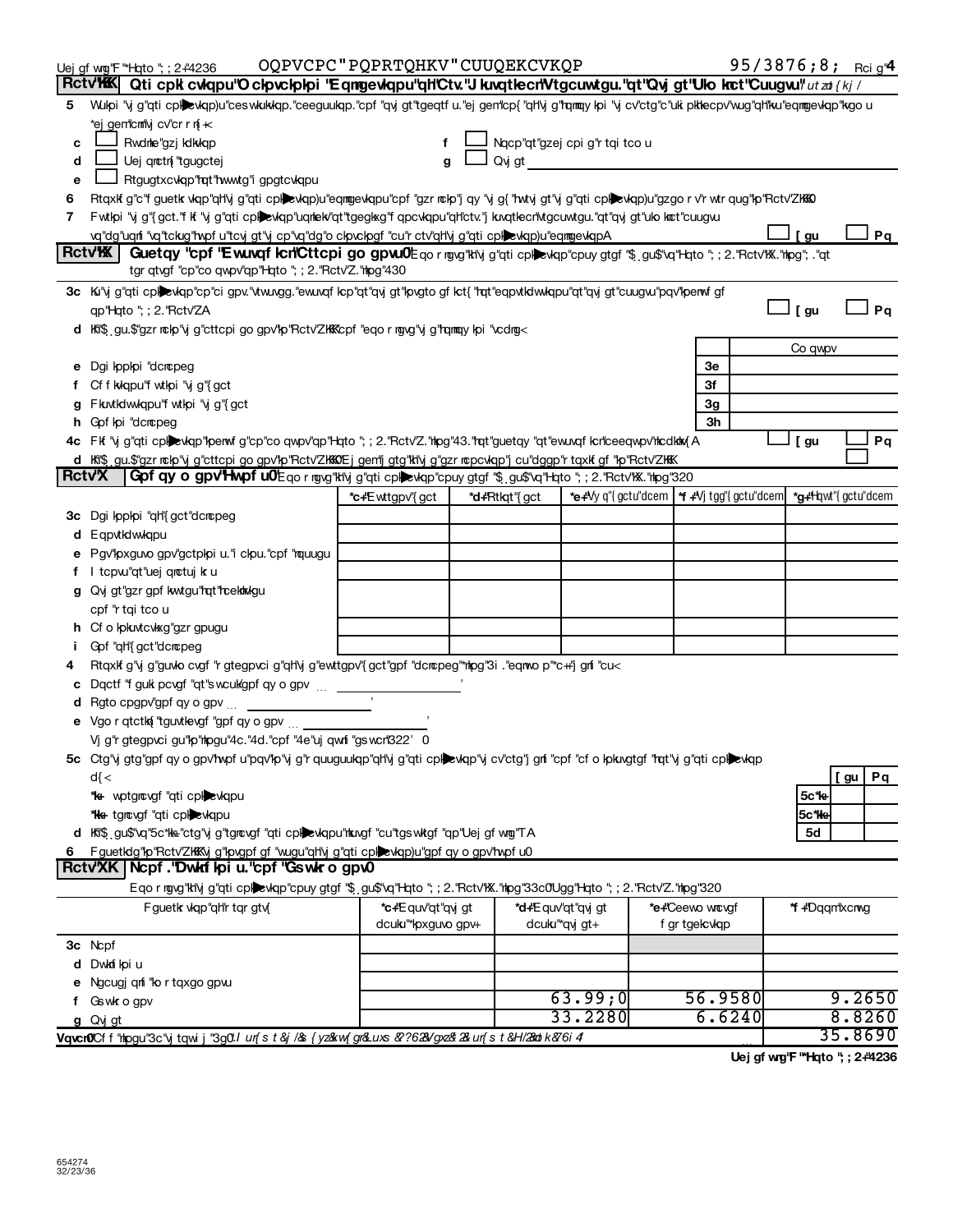| Uej qf wmq"F"*Hqto"; ; 2+"4236             | OQPVCPC"PQPRTQHKV"CUUQEKCVKQP | 95/3876;8; Rcig <sup>1</sup> 5 |  |
|--------------------------------------------|-------------------------------|--------------------------------|--|
| Rctv'XKK Koxguvo gpvu"/"Qvj gt"UgewtkwIgu0 |                               |                                |  |

| *c+F guetk vkqp"qh'ugew.tk d"qt"ecvgi qt{"*perwi kpi "pco g"qh'ugew.tk {+                                                                           | *d+Dqqm*xcrwg   | Eqo r rgvg"ktvj g"qti cplevkqp"cpuy gtgf "\$ gu\$"vq"Hqto "; ; 2."Rctv"K."hpg"33d0Ugg"Hqto "; ; 2."Rctv"Z."hpg"340<br>*e+Ogyj qf "qh'xcnwcwqp <equv'qt"gpf ctngv'xcnwg<="" qh'{gct"o="" th=""><th></th></equv'qt"gpf> |               |
|-----------------------------------------------------------------------------------------------------------------------------------------------------|-----------------|-----------------------------------------------------------------------------------------------------------------------------------------------------------------------------------------------------------------------|---------------|
| *3+ Hpcpelcrif gtkxcvkxgu                                                                                                                           |                 |                                                                                                                                                                                                                       |               |
| *4+ Erqugn[/j gni "gswkx{ "kpvgtguvu                                                                                                                |                 |                                                                                                                                                                                                                       |               |
| *5+ Qvj gt                                                                                                                                          |                 |                                                                                                                                                                                                                       |               |
| *C+                                                                                                                                                 |                 |                                                                                                                                                                                                                       |               |
| *D+                                                                                                                                                 |                 |                                                                                                                                                                                                                       |               |
| *E+                                                                                                                                                 |                 |                                                                                                                                                                                                                       |               |
| *F+                                                                                                                                                 |                 |                                                                                                                                                                                                                       |               |
| *G+                                                                                                                                                 |                 |                                                                                                                                                                                                                       |               |
| *H+                                                                                                                                                 |                 |                                                                                                                                                                                                                       |               |
| *l +                                                                                                                                                |                 |                                                                                                                                                                                                                       |               |
| *J +                                                                                                                                                |                 |                                                                                                                                                                                                                       |               |
| Vqvcr0"Eqr0"d+"o wuv"gswcril-lqto "; ; 2."Rctv"Z."eqr0"D+"rkpg"340+"                                                                                |                 |                                                                                                                                                                                                                       |               |
| Rctv'XKK Kyguvo gpw"/'Rtqi tco 'T grcvgf 0                                                                                                          |                 |                                                                                                                                                                                                                       |               |
|                                                                                                                                                     |                 |                                                                                                                                                                                                                       |               |
| Eqo r mgvg"ktly g"qti cplevkqp"cpuy gtgf "\$ gu\$"vq"Hqto "; ; 2."Rctv"kX."hpg"33e0Ugg"Hqto "; ; 2."Rctv'Z."hpg"350<br>*c+F guetk vkp"qh"pxguvo gpv | *d+Dqqm*xcrwg   | *e+'Ogyj qf "qh'xcnwcwqp<'Equv'qt"gpf /qh'{gct"o ctngv'xcnwg                                                                                                                                                          |               |
|                                                                                                                                                     |                 |                                                                                                                                                                                                                       |               |
| *3+                                                                                                                                                 |                 |                                                                                                                                                                                                                       |               |
| *4+                                                                                                                                                 |                 |                                                                                                                                                                                                                       |               |
| $*5+$                                                                                                                                               |                 |                                                                                                                                                                                                                       |               |
| *6+                                                                                                                                                 |                 |                                                                                                                                                                                                                       |               |
| $*7+$                                                                                                                                               |                 |                                                                                                                                                                                                                       |               |
| *8+                                                                                                                                                 |                 |                                                                                                                                                                                                                       |               |
| *9+                                                                                                                                                 |                 |                                                                                                                                                                                                                       |               |
| $* +$                                                                                                                                               |                 |                                                                                                                                                                                                                       |               |
| $\ddot{ }$ ; +                                                                                                                                      |                 |                                                                                                                                                                                                                       |               |
|                                                                                                                                                     |                 |                                                                                                                                                                                                                       |               |
|                                                                                                                                                     | *c+F guetk vkqp | Eqo r mgvg"ktly g"qti cplexkqp"cpuy gtgf "\$ gu\$"vq"Hqto "; ; 2."Rctv"kX."hpg"33f 0Ugg"Hqto "; ; 2."Rctv"Z."hpg"370                                                                                                  | *d+Dqqm*xcrwg |
| *3+                                                                                                                                                 |                 |                                                                                                                                                                                                                       |               |
| *4+                                                                                                                                                 |                 |                                                                                                                                                                                                                       |               |
| $*5+$                                                                                                                                               |                 |                                                                                                                                                                                                                       |               |
| *6+                                                                                                                                                 |                 |                                                                                                                                                                                                                       |               |
| $*7+$                                                                                                                                               |                 |                                                                                                                                                                                                                       |               |
| *8+                                                                                                                                                 |                 |                                                                                                                                                                                                                       |               |
| *9+                                                                                                                                                 |                 |                                                                                                                                                                                                                       |               |
| $* +$                                                                                                                                               |                 |                                                                                                                                                                                                                       |               |
| $\ddot{ }$ ; +                                                                                                                                      |                 |                                                                                                                                                                                                                       |               |
| Vqvcr0! ur{s t &h/& {yz&w{gr&uxs &?62&/gxz& 2& ur&H/&d k&, 4                                                                                        |                 |                                                                                                                                                                                                                       |               |
| Qvj gt'Nicdkivigu0<br><b>RctvZ</b>                                                                                                                  |                 |                                                                                                                                                                                                                       |               |
| Eqo r rgvg"ktvj g"qti cplewqp"cpuy gtgf "\$ gu\$"vq"Hqto "; ; 2."Rctv"KX."rlpg"33g"qt"33f0Ugg"Hqto "; ; 2."Rctv"Z."rlpg"470                         |                 |                                                                                                                                                                                                                       |               |
| *c+F guetk vkqp"qHhcdkhx{                                                                                                                           |                 | *d+Dqqmtxcrwg                                                                                                                                                                                                         |               |
|                                                                                                                                                     |                 |                                                                                                                                                                                                                       |               |
| *3+ Hgf gtcrllpeqo g'\czgu                                                                                                                          |                 |                                                                                                                                                                                                                       |               |
| $*4+$<br>$*5+$                                                                                                                                      |                 |                                                                                                                                                                                                                       |               |
|                                                                                                                                                     |                 |                                                                                                                                                                                                                       |               |
| 30<br>$+6+$                                                                                                                                         |                 |                                                                                                                                                                                                                       |               |
| $*7+$                                                                                                                                               |                 |                                                                                                                                                                                                                       |               |
| $\ast\mathbf{8}^{\ast}$                                                                                                                             |                 |                                                                                                                                                                                                                       |               |
| $+e^*$                                                                                                                                              |                 |                                                                                                                                                                                                                       |               |
| $* +$<br>$\ddot{ }$ ; +                                                                                                                             |                 |                                                                                                                                                                                                                       |               |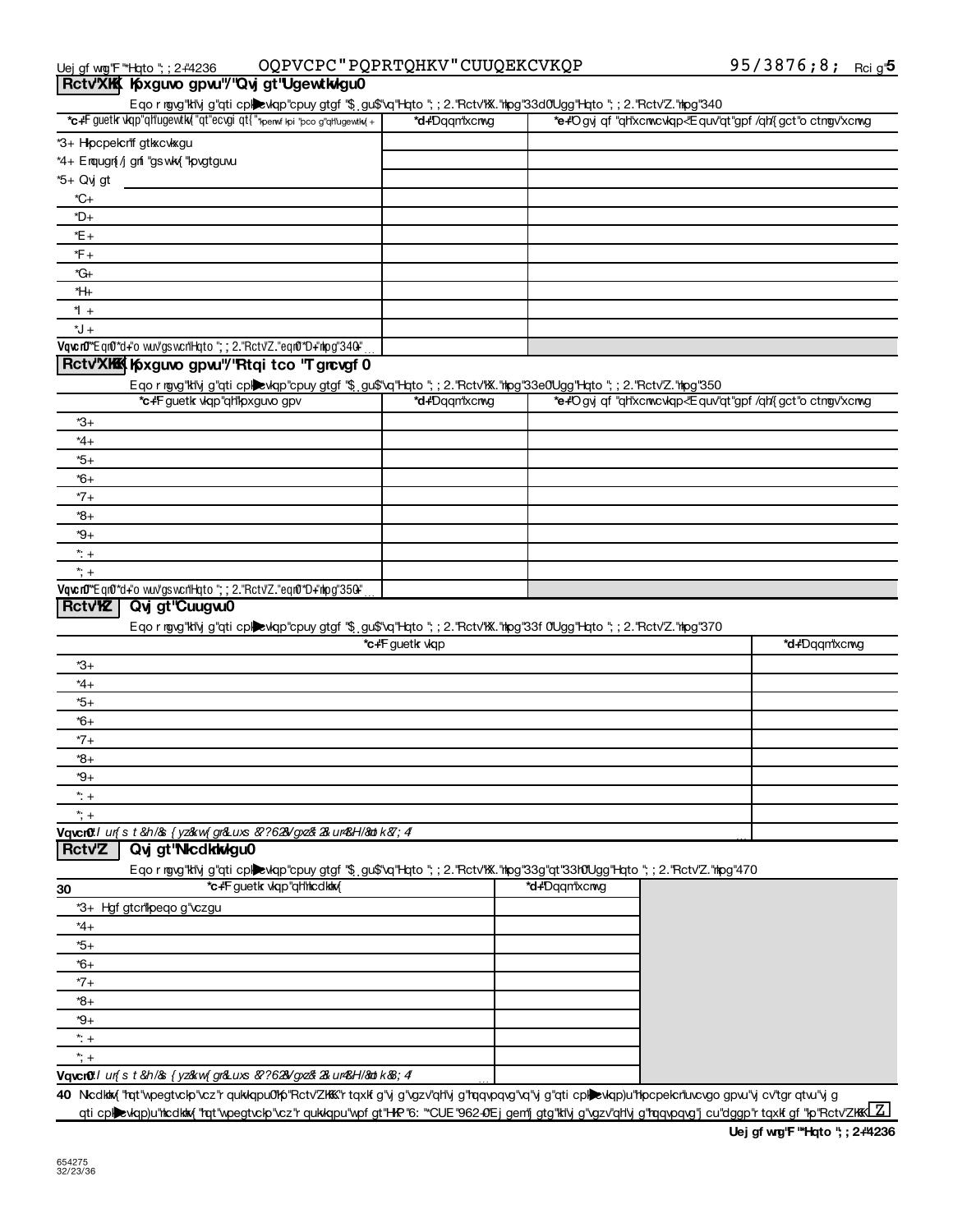**1**

**5**

**1 2**

**1**

95/3876;8; Reig<sup>6</sup>**6** 

762.2270

762.2270

762.2270

842.7370

842.7370

842.7370

0.

0.

0.

0.

6e **5**

**1**

**2e 3**

6e **5**

**2a 2b 2c 2d**

6<sub>c</sub> **4b**

**2a 2b 2c 2d**

6<sub>c</sub> 6d

## UWDUVCPVKCNN [ "EQORNKGU"YKVJ"VJG"CRRNKECDNG"HGFGTCN"CPF"UVCVG"VCZ

OCPCIGOGPV"DGNKGXGU"VJCV"VJG"COQWPVU"TGHNGEVGF"KP"VJGKT"VCZ"TGVWTPU

CU"C"OCVVGT"QH"NCY."OPC"KU"UWDLGEV"VQ"GZCOKPCVKQP"D["HGFGTCN"CPF"UVCVG

VCZKPI"CWVJQTKVKGU"HQT"VJG"4233"VJTQWIJ"4236"VCZ"[GCTU0""CNVJQWIJ

 $WPFGT"UGEVKQP"72; *C+ *4+0$ 

**4** Co qwpw"lpenwf gf "qp"hlpg"3"dwv"pqv"qp"Hqto "; ; 2."Rctv"XKKK"hlpg"34<

Vqvcrttgxgpwg." clpu."cpf "qvj gt"uwr r qtv'r gt"cwf kgf "hpcpelcrtuvcvgo gpvu

**c** Pgv'wptgcriber "i clpu" "nquugu+"qp" lpxguvo gpvu **d** Fqpcvgf "ugtxlegu"cpf "wug"qh'hcekkkigu **e** Tgeqxgtlgu"qh'r tlqt"{gct"i tcpw **f** Qvj gt"\*FguetIdg"lp"Rctv'ZI<del>KK</del>O

**d** Qvj gt"\*FguetIdg"lp"Rctv'ZIKKQ **e** Cff "mlogu"**6c**"cpf "**6d** 

5 Uwdvtcev'mlog" **4g** '' triqo " mlog" 3

**d** Qvj gt"\*FguetIdg"lp"Rctv'ZIKKQ **e** Cff "mlogu"**6c**"cpf "**6d** 

 $RCTV "Z. "NKPG "4<$ 

**Part XIIIIIIIII Information Information Information Composition International Information Composition** 

**f** Qvj gt"\*FguetIdg"lp"Rctv'ZI<del>KK</del>O **g** Cff" hpgu" **4c**" yit qwij" **4f** 

**d** Rtkqt"{gct"cf lwuvo gpw.

**e** Qvjgt"mquugu

**c** Fqpcvgf "ugtxlegu"cpf "wug"qh"hcektkilgu

**6** Co qwpw "perwf gf "qp"Hqto "; ; 2. "Rctv'XKKK" hpg"34. "dwv'pqv'qp" hpg"3<

**c** Kpxguvo gpv'gzr gpugu''pqv'kpenvf gf "qp"Hqto "; ; 2.''Rctv'XKKK''hlpg'9d

Vqvcrigzr gpugu"cpf "rquugu"r gt"cwf kgf "hipcpelcriuvcvgo gpvu Co qwpw "perwf gf "qp" hpg"3 "dw" pqv" qp" Hqto "; ; 2. "Rctv"  $Z$ . "hpg"  $47<$ 

**6** Co qwpw "lpenwf gf "qp"Hqto "; ; 2. "Rctv" **E**. "hipg" 47. "dw "pqv" qp" hipg" 3<

**c** Kpxguvo gpv'gzr gpugu''pqv'kpenvf gf "qp"Hqto "; ; 2.''Rctv'XKKK''hlpg'9d

7 Vqvcrilgzr gpugu0Cf f "htpgu"5"cpf "6e0".Zng/& { yz&w{ gr&uxs &?628/gxz&28at k&>4

lipgu"4f "cpf "6d="cpf "Rctv'ZKK"hipgu"4f "cpf "6d0"Cnuq"eqorngvg"y ku"rctv"vq"rtqxlfg"cp{"cffkkqpcr"liphqtocvkqp0

Vqvcrittgxgpwg0/Cff "hipgu"5"cpf "6e0".Zng/& { yz&w{ gr&Luxs *&?62*&/gxz&28at k*&*784

Eqo r rgvg"klvj g"qti cplevkqp"cpuy gtgf "\$ gu\$"vq"Hqto "; ; 2. "Rctv"KX. "hpg"34c0

Eqo r rgvg"kivi g"qti cplexkqp"cpuy gtgf "\$ gu\$"vq"Hqto "; ; 2."Rctv"K."hipg"34c0

EJCTKVCDNG"EQPVTKDWVKQP"FGFWEVKQP"CNNQYGF"WPFGT"UGEVKQP"392\*D+\*3+\*C+"CPF

JCU"DGGP"ENCUUKHKGF"CU"CP"QTICPK\CVKQP"VJCV"KU"PQV"C"RTKXCVG"HQWPFCVKQP

**3 2e 1 3** Subtract line from line ~~~~~~~~~~~~~~~~~~~~~~~~~~~~~~~~~~~~~~~~~~

**e 2a 2d 2e** Add lines through ~~~~~~~~~~~~~~~~~~~~~~~~~~~~~~~~~~~~~~~~~~~

Retv'ZKK| Tgeqpekkcvkqp"qH'Gzr gpugu"r gt"Cwf kgf "Hilpcpekcn"Uvcvgo gpw!"Y kij "Gzr gpugu"r gt"Tgwwtp0

Rctv'ZK | Tgeqpekkcvkqp''qh'Tgxgpwg'r gt''Cwf kgf 'Hkpcpekcn'Uvcvgo gpw'Y kj ''Tgxgpwg'r gt''Tgwwtp0 |

Uej gf w@'F "\*Hqto '; ; 2+4236 OQPVCPC " PQPRTQHKV " CUUQEKCVKQP 95 / 3876 **;** 8 **;** rci g'

VCZ "KU "KPENWFGF"KP "VJG "HKPCPEKCN "UVCVGOGPVU0 " "OPC "CNUQ "SWCNKHKGU "HQT "VJG

OPC"KU"GZGORV"HTQO"KPEQOG"VCZGU"WPFGT"VJG"RTQXKUKQPU"QH"UGEVKQP"723\*E+\*5+

QH"VJG"W0U0"KPVGTPCN"TGXGPWG"EQFG0""CU"C"TGUWNV."PQ"RTQXKUKQP"HQT"KPEQOG

Rtqxlfg"y g"fguetk vlapu"tgswitgf "hat"Rctv"KK"hlpgu"5."7."cpf"; ="Rctv"KKK"hlpgu"3c"cpf "6="Rctv"K."hlpgu"3d"cpf "4d="Rctv"X."hlpg"6="Rctv"Z."hlpg"4="Rctv"ZK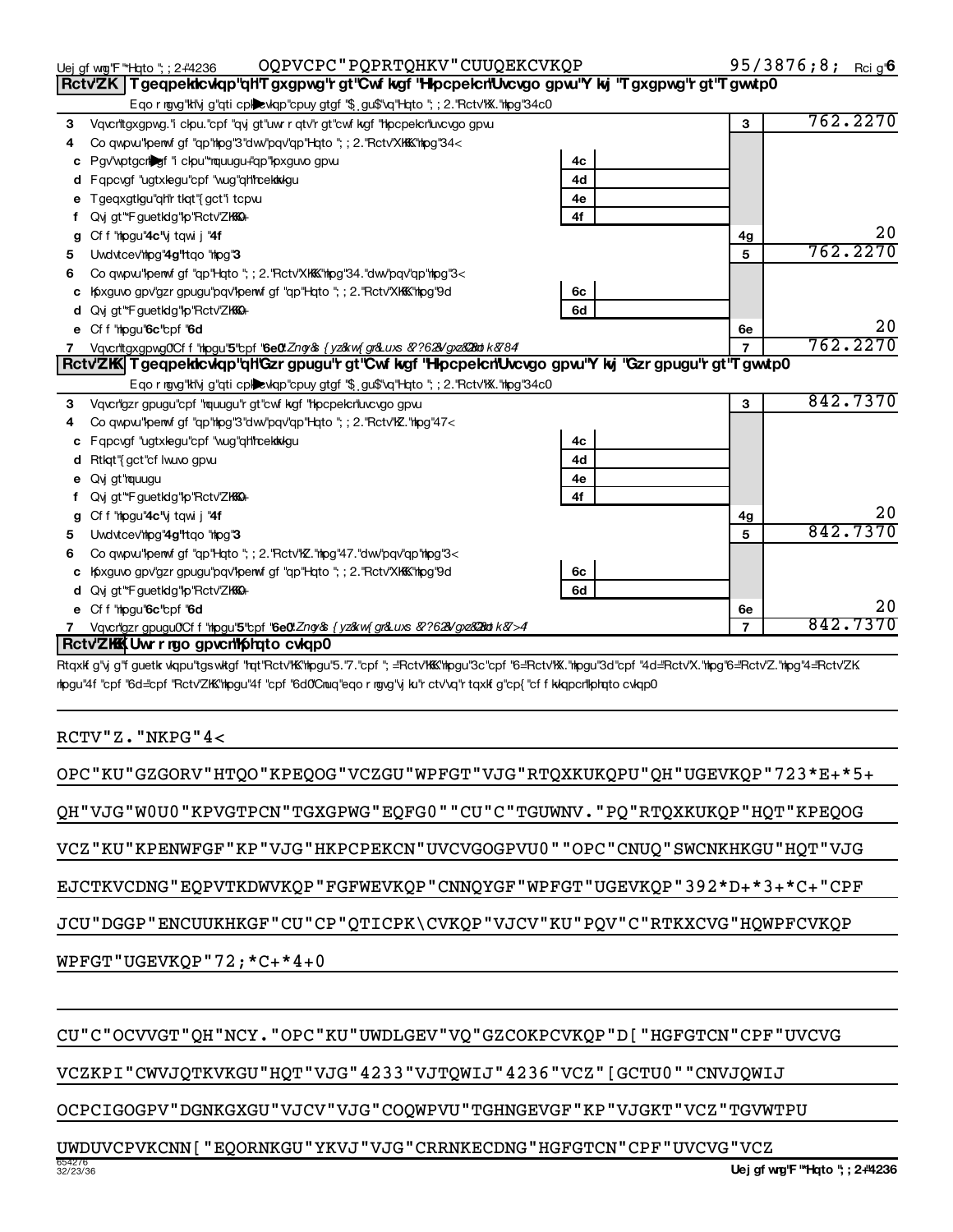VCMG "RQUKVKQPU" EQPVTCT [ "VQ "VJGKT "RQUKVKQP "DCUGF "QP "KTU "KPVGTRTGVCVKQP "QH VJG"NCY0""C"VCZ"RQUKVKQP"VJCV"KU"EJCNNGPIGF"D["C"VCZKPI"CWVJQTKV["EQWNF

TGIWNCVKQPU. "DQVJ "VJG "KTU "CPF "VJG "XCTKQWU "UVCVG "VCZKPI "CWVJQTKVKGU "ECP

TGUWNV"KP"CP"CFLWUVOGPV. "YJKEJ"YQWNF"DG"TGEQTFGF"KP"VJG" [GCT"CUUGUUGF"QP

**Rctv<sup>o</sup>ZKK</sup> Uwr r ngo gpvcn<sup>u</sup>k) hato cvkqp"***i ut zo { kj /* 

VJG "UVCVGOGPV" QH "CEVKXKVKGU0

Uej gf w@'F "\*Hqto ''; ; 2+'4236 OQPVCPC " PQPRTQHKV " CUUQEKCVKQP 95 / 3876 **;** 8 **;** Rci g'

95/3876;8; Rci g'7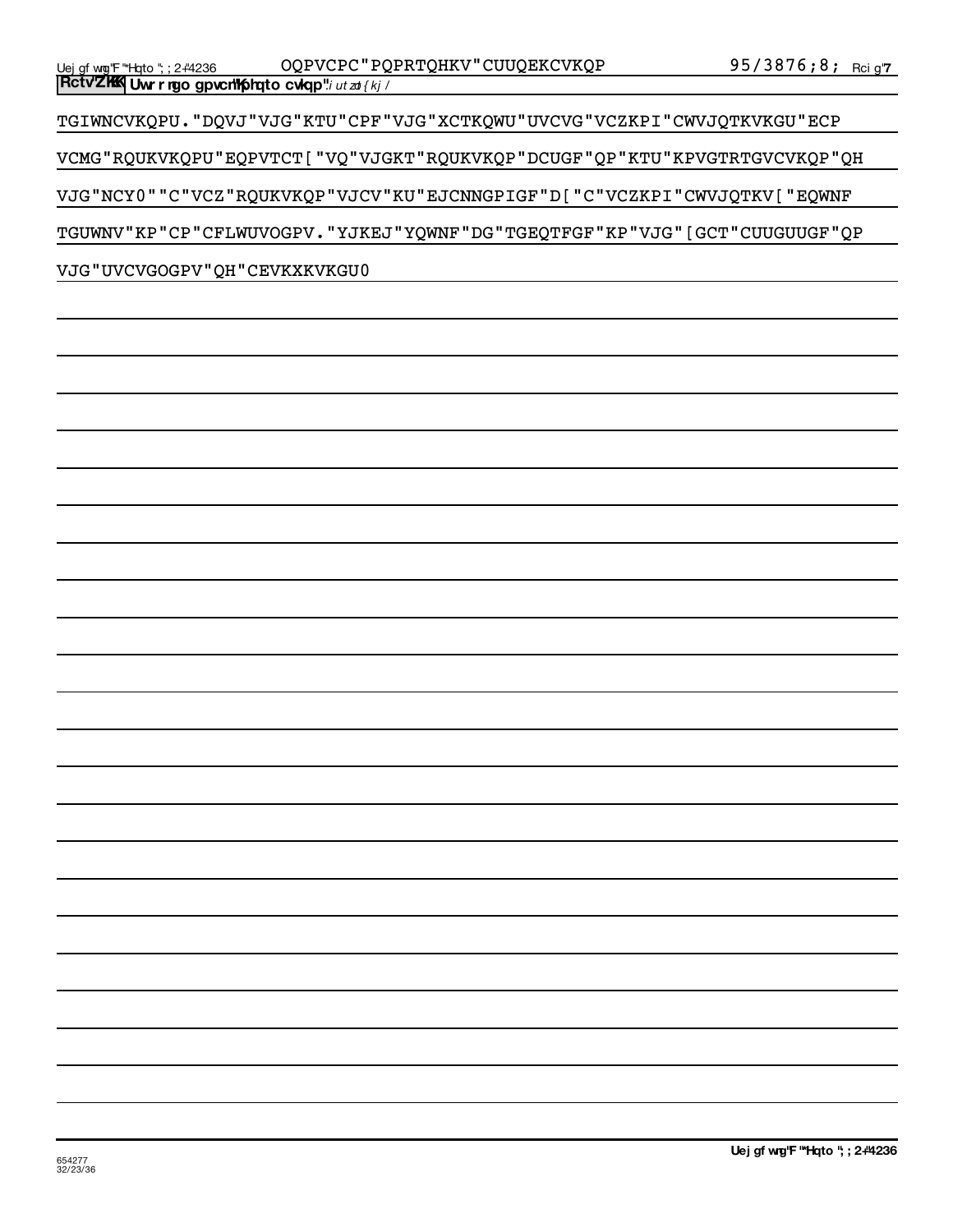654433<br>2: /49/36 Ru C Hqt'Rcr gty qtm'T gf wevkqp''Cev'P qwleg.'ugg'\yj g''Kpuvtwevkqpu'hqt'Hqto ''; ; 2''qt''; ; 2/G\ 0 Uej gf wg''Q''\*Hqto ''; ; 2''qt''; ; 2/'G\ +'\*4236-PQPRTQHKV"EQOOWPKV[."UJCRGU"RWDNKE"RQNKE["VJTQWIJ"CEVKQP."CPF"DWKNFU

CFXQECE [ "CPF"RWDNKE"RQNKE [ < " "OPC "UGTXGU"CU "VJG "XQKEG "HQT "VJG "EJCTKVCDNG

HQTO";; 2. "RCTV"KKK. "NKPG"6F. "QVJGT"RTQITCO"UGTXKEGU<

RTQOQVKPI"C"EWNVWTG"QH"RJKNCPVJTQR[0

PQPRTQHKVU. "PGVYQTM"DWKNFKPI"VQ"EQPPGEV"CPF"UVTGPIVJGP"PQPRTQHKVU. "CPF

ECRCEKV [ . "TGUGCTEJ"CPF "EQOOWPKECVKQPU"QP "KUUWGU"QH "KORQTVCPEG "VQ

KPENWFKPI"VTCKPKPI"CPF"VGEJPKECN"CUUKUVCPEG"VQ"DWKNF"PQPRTQHKV

QRRQTVWPKVKGU"VQ"UCXG"CFOKPKUVTCVKXG"EQUVU="QTICPK\CVKQPCN"FGXGNQROGPV

OGODGTU<"CFXQECE["CPF"RWDNKE"RQNKE["QP"UGEVQT/YKFG"KUUWGU="ITQWR"DW[KPI

OKUUKQP"D["RTQXKFKPI"VJG"HQNNQYKPI"RTQITCOU"CPF"UGTXKEGU"VQ"KVU

UWUVCKPCDNG. "PGVYQTMGF. "CPF "KPHNWGPVKCN "UGEVQT0 "OPC "CEJKGXGU "KVU

HOTO";; 2. "RCTV"KKK. "NKPG"3. "FGUETKRVKQP"QH"QTICPK\CVKQP"OKUUKQP<

QH"RJKNCPVJTQR[0

CPF"EQOOWPKECVKQPU"QP"KUUWGU"QH"KORQTVCPEG"VQ"PQPRTQHKVU."PGVYQTM

DWKNFKPI"VQ"EQPPGEV"CPF"UVTGPIVJGP"PQPRTQHKVU."CPF"RTQOQVKPI"C"EWNVWTG

PQPRTQHKV"UGEVQT"KU"GUUGPVKCN"VQ"OQPVCPC)U"XKVCNKV["CPF"NKXCDKNKV[.

OPCU"OKUUKQP"KU"VQ"RTQXKFG"NGCFGTUJKR"VQ"OQPVCPCU"PQPRTQHKV"UGEVQT.

PGVYQTMGF. "CPF"KPHNWGPVKCN"UGEVQT0"OPC"CEJKGXGU"KVU"OKUUKQP"D[

RTQXKFKPI"VJG"HQNNQYKPI"RTQITCOU"CPF"UGTXKEGU"VQ"KVU"OGODGTU<"CFXQECE[

CPF"RWDNKE"RQNKE["QP"UGEVQT/YKFG"KUUWGU="ITQWR"DW[KPI"QRRQTVWPKVKGU"VQ

VTCKPKPI"CPF"VGEJPKECN"CUUKUVCPEG"VQ"DWKNF"PQPRTQHKV"ECRCEKV[."TGUGCTEJ

CPF "RCTVPGT "YKVJ "EJCTKVCDNG "PQPRTQHKVU "VQ "ETGCVG "C "UWUVCKPCDNG.

UCXG"CFOKPKUVTCVKXG"EQUVU="QTICPK\CVKQPCN"FGXGNQROGPV"KPENWFKPI

HQTO";;2. "RCTV"K. "NKPG"3. "FGUETKRVKQP"QH"QTICPK\CVKQP"OKUUKQP<

F gr ctvo gpv'qHvj g'Vtgcuwt{ IpvgtpcnT gxgpwg"Ugtxleg <u>Information about Schedule O (Information) (Information is a significant with Schedule About Schedule August 20,</u> Hato "; ; 2"at"; ; 2/G\ "at"va<sup>"</sup>r taxk g"cp{"cf f kkapcrilphato cvlap0 'Cwcej 'vq'Hqto '; ; 2'qt'; ; 2/G\ 0

Eqo r rgvg<sup>r</sup>vq'r tqxkf g'lohqto cwqp'hqt'tgur qpugu'vq'ur gelile swguwqpu'qp

OQPVCPC"PQPRTQHKV"CUUQEKCVKQP | 95/3876;8;

**\*Hgto** "; ; 2"qt"; ; 2/G\ + UEJ GF WNG'Q UW r ngo gpvcntphato cvlap'va thato ", ; 2 dt", ; 2/G\<br>
Thato "; : 2"at"; : 2/G\ **4236** 

Pco g"qh'y g"qti cplexiqp

## OOD'P 003767/2269 **Qr** gp'\g'Rwdne **If it is gevided**

Go r rq{ gt'lf gpvkhecvkqp'pwo dgt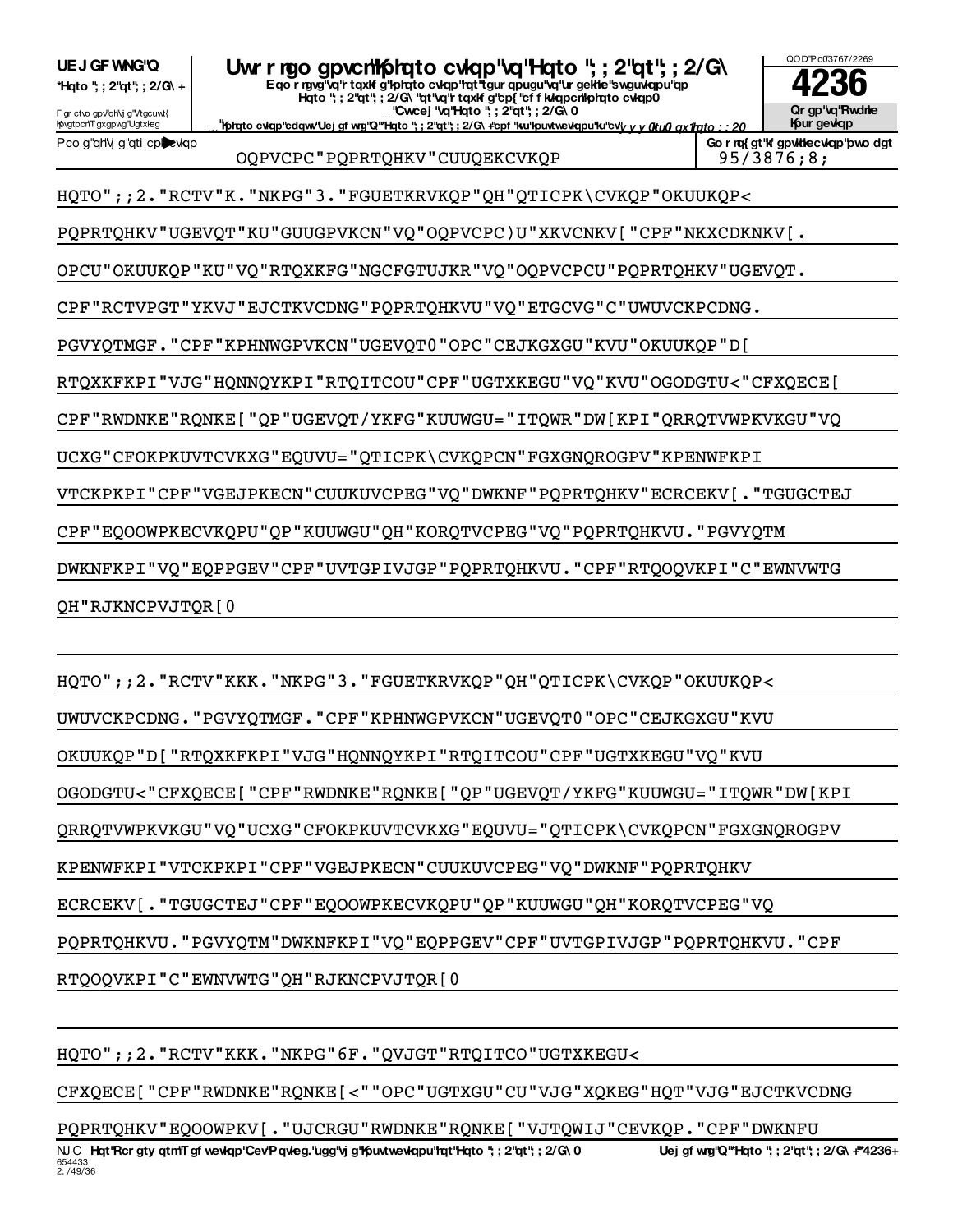FGNGICVGF"RQYGTU"UJCNN"CPPWCNN["UKIP"C"UVCVGOGPV"YJKEJ"CHHKTOU"UWEJ"RGTUQP<

C0"JCU"TGEGKXGF"C"EQR["QH"VJG"EQPHNKEV"QH"KPVGTGUV"RQNKE[0

3+"GCEJ"FKTGEVQT. "RTKPEKRCN"QHHKEGT"CPF"OGODGT"QH"C"EQOOKVVGG"YKVJ"DQCTF

 $HQTO"$ ; ; 2. "RCTV"XK. "UGEVKQP"D. "NKPG"34E<

QPG"QH"VJGKT"OGGVKPIU"CPF"FWN["PQVGF"KP"VJG"OKPWVGU0

VJG"KTU0"VJG"DQCTF"QHHKEKCNN["CEEGRVU"VJG"FQEWOGPV"CU"C"OCVVGT"QH"TGEQTF"CV

OGODGTU"TGEGKXG"C"EQORNGVG"EQR["QH"VJG";;2"DGHQTG"KV"KU"UKIPGF"CPF"UGPV"VQ

TGEQOOGPFCVKQP"HQT"VJG"DQCTF"VQ"CRRTQXG"VJG"HQTO";;2"HQT"HKNKPI0"CNN"DQCTF

VJG "HKPCPEG" EQOOKVVGG "TGXKGYU "CPF "CRRTQXGU "VJG "HQTO";; 2 "CPF "OCMGU "C

 $HQTO"$ ; ; 2. "RCTV"XK. "UGEVKQP"D. "NKPG"33<

TCVKHKECVKQP"D["VJG"OGODGTU0

UQOG"QH"VJG"FGEKUKQPU"QH"VJG"DQCTF"QH"FKTGEVQTU"CTG"UWDLGEV"VQ"VJG

 $HQTO''$ ;; 2. "RCTV"XK. "UGEVKQP"C. "NKPG"9D<

VJG "OGODGTU" QH "OPC "GNGEV "VJG "DQCTF " QH "FKTGEVQTU0

HQTO";; 2. "RCTV"XK. "UGEVKQP"C. "NKPG"9C<

OPC"KU"C"RWDNKE"DGPGHKV"QTICPK\CVKQP"YKVJ"XQVKPI"OGODGTU0

 $HQTO"$ ; ; 2. "RCTV"XK. "UGEVKQP"C. "NKPG"8<

 $GZRGPUGU" & "48.;7:0" " "KPENWFKPI" ITCPVU" QH" & "20" " "TGXGPWG" & "20"$ 

UMKNNU0

CPF"VQQNU"VQ"DWKNF"VJG"PQPRTQHKV"EQOOWPKV[)U"CFXQECE["CPF"RWDNKE"RQNKE[

RONKE [ "KUUWGU"VJCV"KORCEV"CNN"POPRTOHKVU. "CPF"\*4+"VTCKPKPI. "GFWECVKOP

RWDNKE"RQNKE["RTQITCO"KPENWFGU<"\*3+"GFWECVKQP"CPF"NQDD[KPI"QP"RWDNKE

VJG"ECRCEKV["QH"PQPRTQHKVU"VQ"DG"UVTQPI"CFXQECVGU0""OPC)U"CFXQECE["CPF

Pco g"qh'y g"qti cplewqp OQPVCPC"PQPRTQHKV"CUUQEKCVKQP | 95/3876;8;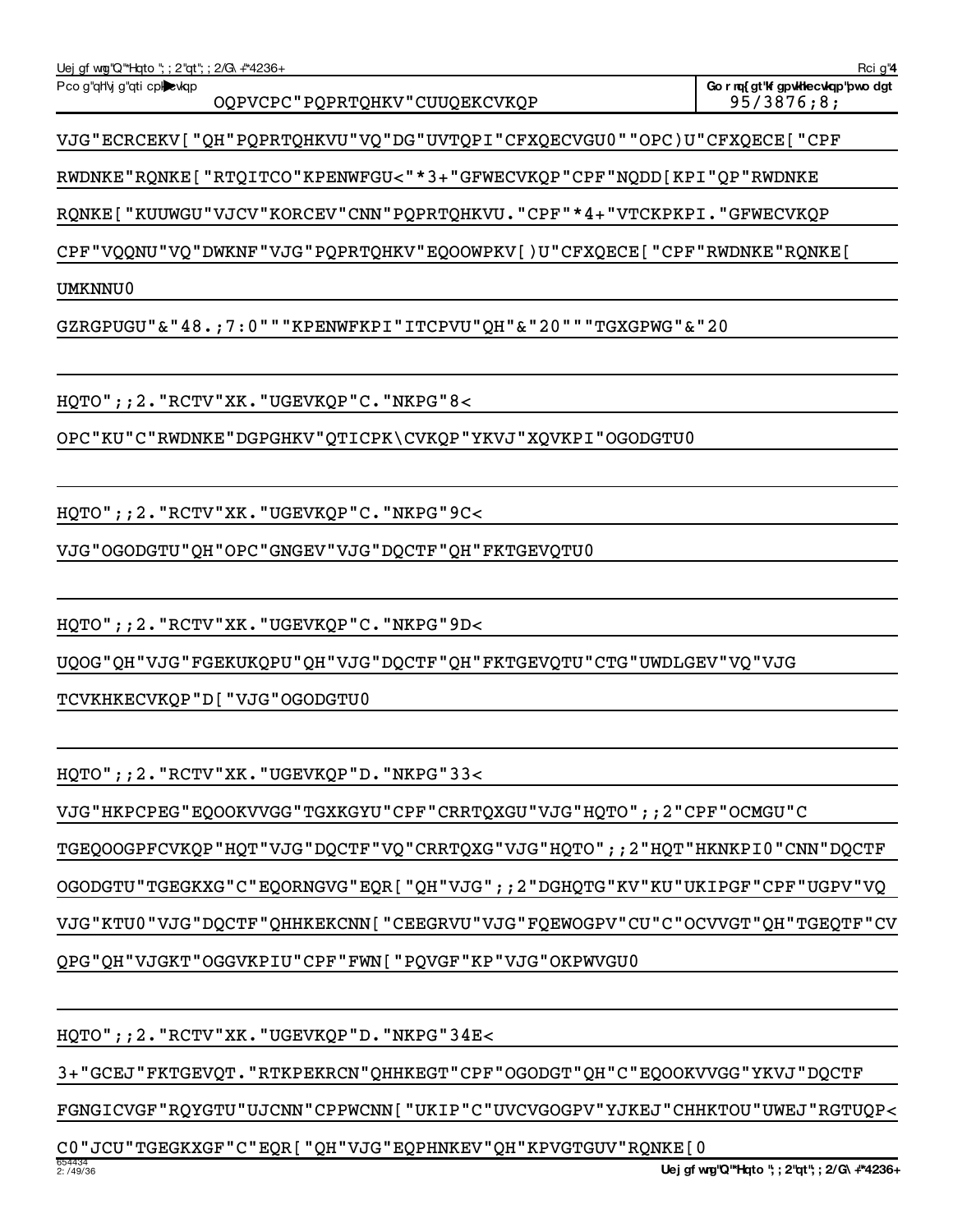VJGUG"FQEWOGPVU"CTG"CXCKNCDNG"QP"VJG"QTICPK\CVKQP)U"YGDUKVG0

 $HQTO''$ ; ; 2. "RCTV"XK. "UGEVKQP"E. "NKPG"3; <

VJGUG"FQEWOGPVU"CTG"CXCKNCDNG"QP"VJG"QTICPK\CVKQP)U"YGDUKVG0

 $HQTO''$ ;; 2. "RCTV"XK. "UGEVKQP"E. "NKPG"3:<

 $HQTO''$ ;; 2. "RCTV"XK. "UGEVKQP"D. "NKPG"37< OPC"JCU"VJG"HQNNQYKPI"RQNKE["KP"RNCEG<"VJG"DQCTF"UJCNN"TGXKGY"CPF"CRRTQXG GZGEWVKXG"EQORGPUCVKQP."CHVGT"C"TGXKGY"QH"EQORCTCDNG"FCVC"QT"QVJGT"GXKFGPEG VJCV"EQORGPUCVKQP"KU"TGCUQPCDNG"CPF"UJCNN"EQPVGORQTCPGQWUN["UWDUVCPVKCVG KVU"FGNKDGTCVKQP"CPF"FGEKUKQP"KP"VJG"OKPWVGU0"QPN["VJQUG"FKTGEVQTU"YJQ"CTG HTGG"QH"EQPHNKEVU"QH"KPVGTGUV"OC ["XQVG"QP"GZGEWVKXG"EQORGPUCVKQP0

VCMKPI"UWEJ"QVJGT"CEVKQPU"CU"CTG"PGEGUUCT ["HQT"GHHGEVKXG"QXGTUKIJV0

GPHQTEG"EQORNKCPEG"YKVJ"VJKU"RQNKE["D["TGXKGYKPI"CPPWCN"UVCVGOGPVU"CPF

6+ "VJG"GZGEWVKXG" EQOOKVVGG "UJCNN "TGIWNCTN [ "CPF" EQPUKUVGPVN [ "OQPKVQT "CPF

CPPWCN"FKUENQUWTG"HQTO0

EJCPIGU"OCVGTKCNN[."VJG"FKTGEVQT"UJCNN"FKUENQUG"UWEJ"EJCPIGU"CPF"TGXKUG"VJG

5+"KH"CV"CP["VKOG"FWTKPI"VJG"[GCT."VJG"KPHQTOCVKQP"KP"VJG"CPPWCN"UVCVGOGPV

FGENCTGU"YJGVJGT"UWEJ"RGTUQP"KP"CU"KPFGRGPFGPV"FKTGEVQT0

4+ "GCEJ "XQVKPI "OGODGT "QH "VJG "DQCTF "UJCNN "CPPWCNN [ "UKIP "C "UVCVGOGPV "YJKEJ

QT"OQTG"QH"KVU"VCZ/GZGORV"RWTRQUGU0

VCZ "GZGORVKQP "KV "OWUV "GPICIG "RTKOCTKN [ "KP "CEVKXKVKGU "YJKEJ "CEEQORNKUJ "QPG

F0"WPFGTUVCPFU"VJCV"OPC"KU"EJCTKVCDNG"CPF"KP"QTFGT"VQ"OCKPVCKP"KVU"HGFGTCN

E0"JCU"CITGGF"VQ"EQORN["YKVJ"VJG"RQNKE[."CPF

D0"JCU"TGCF"CPF"WPFGTUVCPFU"VJG"RQNKE[0

OQPVCPC"PQPRTQHKV"CUUQEKCVKQP | 95/3876;8;